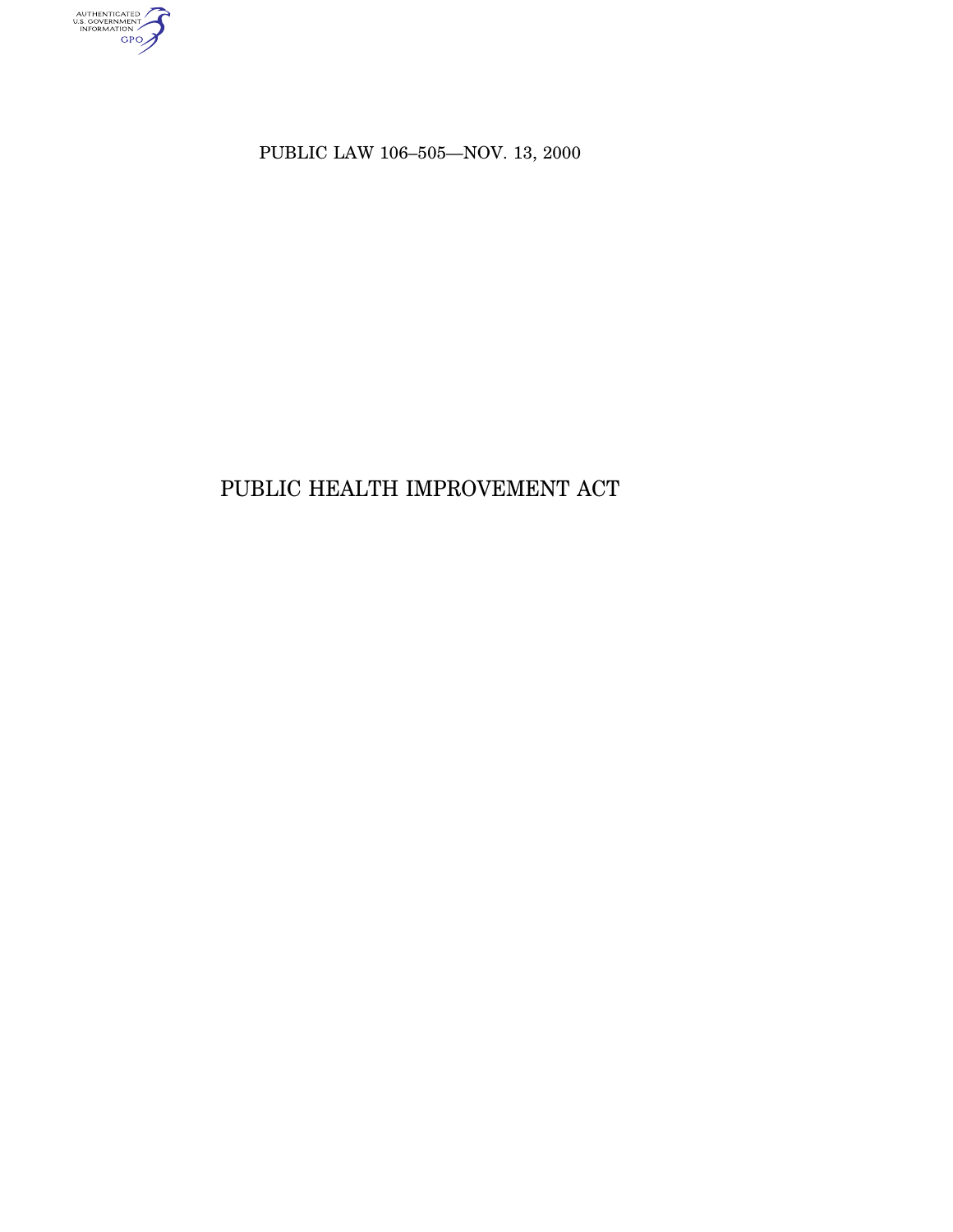### Public Law 106–505 106th Congress

### An Act

Nov. 13, 2000 [H.R. 2498]

To amend the Public Health Service Act to provide for recommendations of the Secretary of Health and Human Services regarding the placement of automatic external defibrillators in Federal buildings in order to improve survival rates of individuals who experience cardiac arrest in such buildings, and to establish protections from civil liability arising from the emergency use of the devices.

*Be it enacted by the Senate and House of Representatives of the United States of America in Congress assembled*,

#### 42 USC 201 note. Public Health Improvement Act.

### **SECTION 1. SHORT TITLE; TABLE OF CONTENTS.**

(a) SHORT TITLE.—This Act may be cited as the ''Public Health Improvement Act''.

(b) TABLE OF CONTENTS.—The table of contents of this Act is as follows:

Sec. 1. Short title; table of contents.

#### TITLE I—EMERGING THREATS TO PUBLIC HEALTH

- Sec. 101. Short title.
- Sec. 102. Amendments to the Public Health Service Act.

#### TITLE II—CLINICAL RESEARCH ENHANCEMENT

- 
- Sec. 201. Short title. Sec. 202. Findings and purpose.
- Sec. 203. Increasing the involvement of the National Institutes of Health in clinical research.
- Sec. 204. General clinical research centers.
- Sec. 205. Loan repayment program regarding clinical researchers.
- Sec. 206. Definition.
- Sec. 207. Oversight by General Accounting Office.

#### TITLE III—RESEARCH LABORATORY INFRASTRUCTURE

- Sec. 301. Short title.
- Sec. 302. Findings.
- Sec. 303. Biomedical and behavioral research facilities.
- Sec. 304. Construction program for National Primate Research Centers.
- Sec. 305. Shared instrumentation grant program.

#### TITLE IV—CARDIAC ARREST SURVIVAL

#### Subtitle A—Recommendations for Federal Buildings

- Sec. 401. Short title.
- Sec. 402. Findings.
- Sec. 403. Recommendations and guidelines of Secretary of Health and Human Services regarding automated external defibrillators for Federal buildings.
- Sec. 404. Good samaritan protections regarding emergency use of automated external defibrillators.

#### Subtitle B—Rural Access to Emergency Devices

- Sec. 411. Short title.
- Sec. 412. Findings. Sec. 413. Grants.
-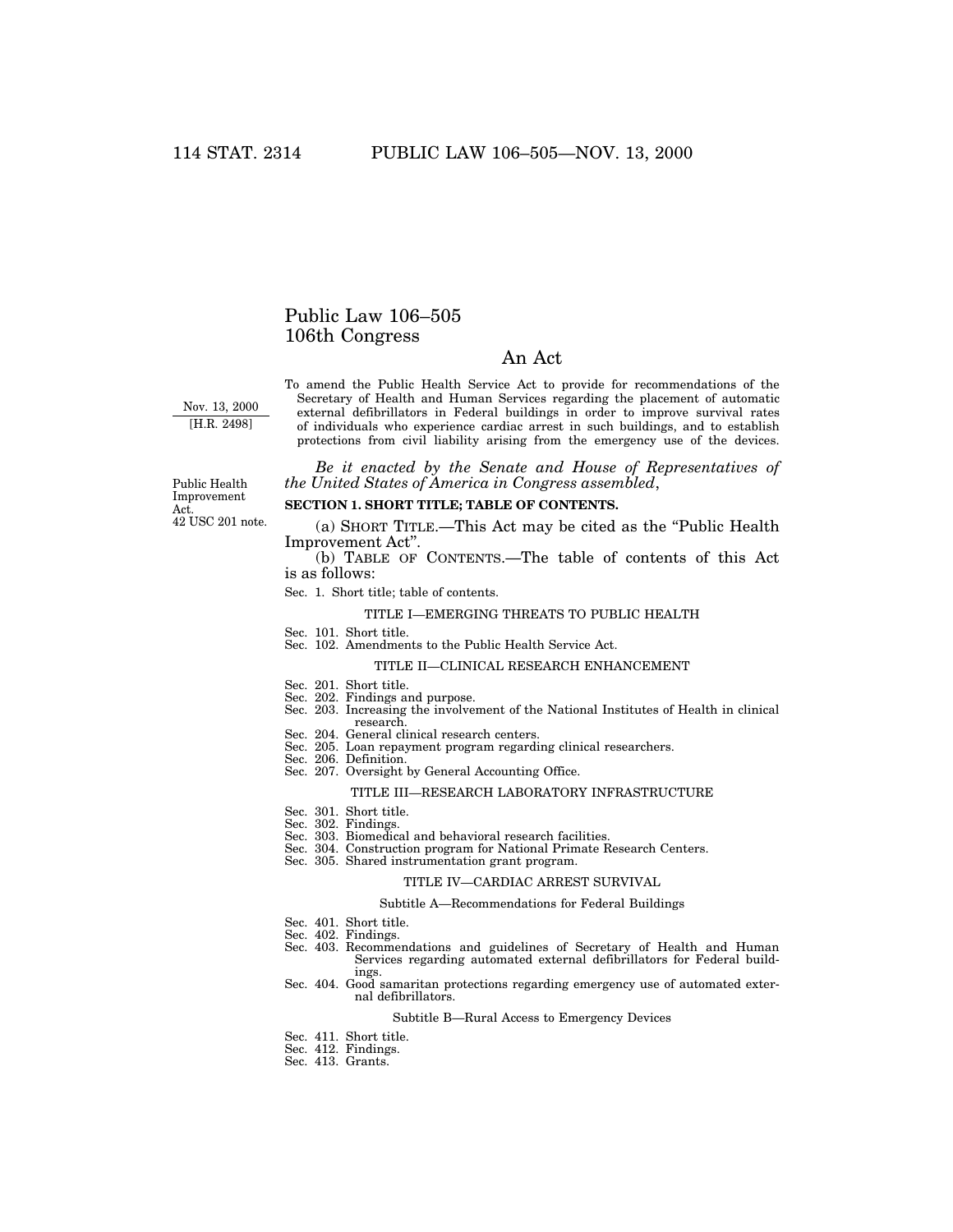#### TITLE V—LUPUS RESEARCH AND CARE

#### Sec. 501. Short title.

Sec. 502. Findings.

#### Subtitle A—Research on Lupus

#### Sec. 511. Expansion and intensification of activities.

#### Subtitle B—Delivery of Services Regarding Lupus

- Sec. 521. Establishment of program of grants.
- Sec. 522. Certain requirements.
- Sec. 523. Technical assistance.
- Sec. 524. Definitions.
- Sec. 525. Authorization of appropriations.

#### TITLE VI—PROSTATE CANCER RESEARCH AND PREVENTION

- Sec. 601. Short title.
- Sec. 602. Amendments to the Public Health Service Act.

#### TITLE VII—ORGAN PROCUREMENT AND DONATION

- Sec. 701. Organ procurement organization certification.
- Sec. 702. Designation of Give Thanks, Give Life Day.

#### TITLE VIII—ALZHEIMER'S CLINICAL RESEARCH AND TRAINING

Sec. 801. Alzheimer's clinical research and training awards.

#### TITLE IX—SEXUALLY TRANSMITTED DISEASE CLINICAL RESEARCH AND

#### TRAINING

Sec. 901. Sexually transmitted disease clinical research and training awards.

#### TITLE X—MISCELLANEOUS PROVISION

Sec. 1001. Technical correction to the Children's Health Act of 2000.

# **TITLE I—EMERGING THREATS TO PUBLIC HEALTH**

#### **SEC. 101. SHORT TITLE.**

This title may be cited as the "Public Health Threats and Emergencies Act''.

### **SEC. 102. AMENDMENTS TO THE PUBLIC HEALTH SERVICE ACT.**

Part B of title III of the Public Health Service Act (42 U.S.C. 243 et seq.) is amended by striking section 319 and inserting the following:

#### **''SEC. 319. PUBLIC HEALTH EMERGENCIES.**

''(a) EMERGENCIES.—If the Secretary determines, after consultation with such public health officials as may be necessary, that—

''(1) a disease or disorder presents a public health emergency; or

 $i(2)$  a public health emergency, including significant outbreaks of infectious diseases or bioterrorist attacks, otherwise exists,

the Secretary may take such action as may be appropriate to respond to the public health emergency, including making grants and entering into contracts and conducting and supporting investigations into the cause, treatment, or prevention of a disease or disorder as described in paragraphs (1) and (2).<br>"(b) PUBLIC HEALTH EMERGENCY FUND.—

"(1) IN GENERAL.—There is established in the Treasury a fund to be designated as the 'Public Health Emergency Fund'

42 USC 247d.

Public Health Threats and Emergencies Act.

42 USC 201 note.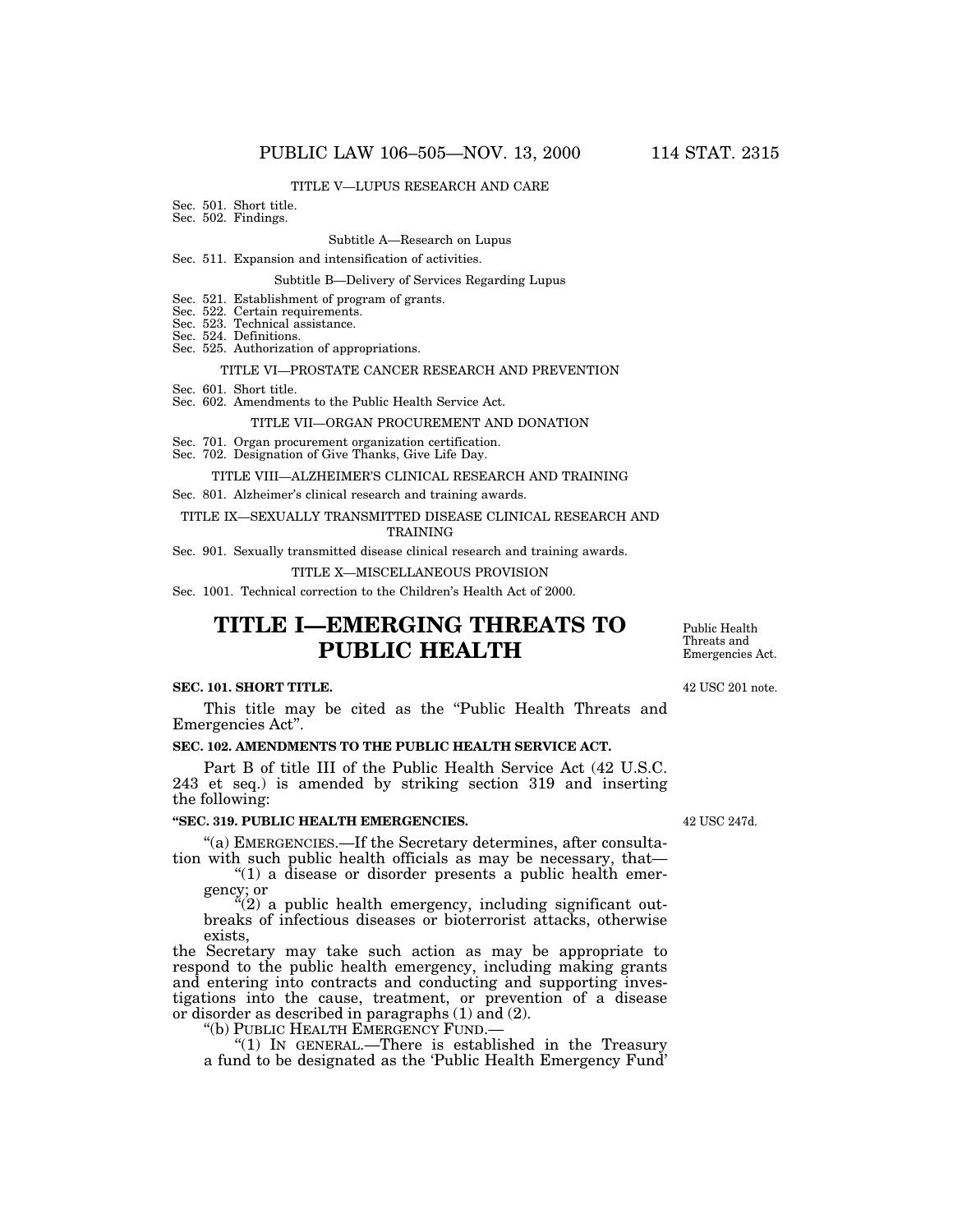Deadline.

to be made available to the Secretary without fiscal year limitation to carry out subsection (a) only if a public health emergency has been declared by the Secretary under such subsection. There is authorized to be appropriated to the Fund such sums as may be necessary.

"(2) REPORT.—Not later than 90 days after the end of each fiscal year, the Secretary shall prepare and submit to the Committee on Health, Education, Labor, and Pensions and the Committee on Appropriations of the Senate and the Committee on Commerce and the Committee on Appropriations of the House of Representatives a report describing—

"(A) the expenditures made from the Public Health Emergency Fund in such fiscal year; and

''(B) each public health emergency for which the expenditures were made and the activities undertaken with respect to each emergency which was conducted or supported by expenditures from the Fund.

''(c) SUPPLEMENT NOT SUPPLANT.—Funds appropriated under this section shall be used to supplement and not supplant other Federal, State, and local public funds provided for activities under this section.

#### **''SEC. 319A. NATIONAL NEEDS TO COMBAT THREATS TO PUBLIC HEALTH.**

''(a) CAPACITIES.—

"(1) IN GENERAL.—Not later than 1 year after the date of the enactment of this section, the Secretary, and such Administrators, Directors, or Commissioners, as may be appropriate, and in collaboration with State and local health officials, shall establish reasonable capacities that are appropriate for national, State, and local public health systems and the personnel or work forces of such systems. Such capacities shall be revised every 10 years, or more frequently as the Secretary determines to be necessary.

''(2) BASIS.—The capacities established under paragraph (1) shall improve, enhance or expand the capacity of national, State and local public health agencies to detect and respond effectively to significant public health threats, including major outbreaks of infectious disease, pathogens resistant to antimicrobial agents and acts of bioterrorism. Such capacities may include the capacity to—

''(A) recognize the clinical signs and epidemiological characteristic of significant outbreaks of infectious disease;

''(B) identify disease-causing pathogens rapidly and accurately;

''(C) develop and implement plans to provide medical care for persons infected with disease-causing agents and to provide preventive care as needed for individuals likely to be exposed to disease-causing agents;

 $\mathrm{``(D)}$  communicate information relevant to significant public health threats rapidly to local, State and national health agencies, and health care providers; or

 $E$ ) develop or implement policies to prevent the spread of infectious disease or antimicrobial resistance.

''(b) SUPPLEMENT NOT SUPPLANT.—Funds appropriated under this section shall be used to supplement and not supplant other

42 USC 247d–1.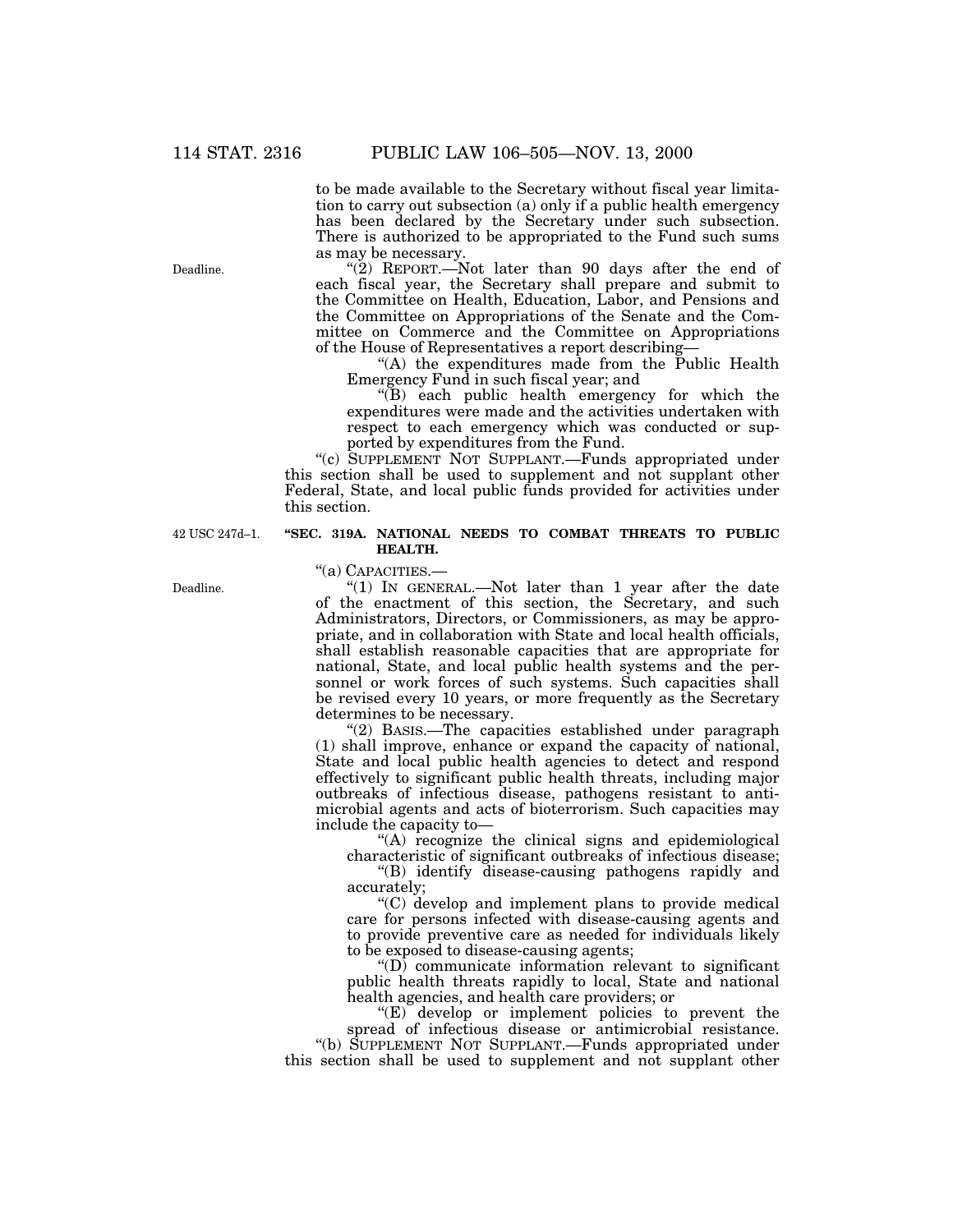Federal, State, and local public funds provided for activities under

 $t(c)$  TECHNICAL ASSISTANCE.—The Secretary shall provide technical assistance to the States to assist such States in fulfilling

"( $d$ ) AUTHORIZATION OF APPROPRIATIONS.—There are authorized to be appropriated to carry out this section \$4,000,000 for fiscal year 2001, and such sums as may be necessary for each subsequent fiscal year through 2006.

#### **''SEC. 319B. ASSESSMENT OF PUBLIC HEALTH NEEDS.**

"(a) PROGRAM AUTHORIZED.—Not later than 1 year after the date of the enactment of this section and every 10 years thereafter, the Secretary shall award grants to States, or consortia of two or more States or political subdivisions of States, to perform, in collaboration with local public health agencies, an evaluation to determine the extent to which the States or local public health agencies can achieve the capacities applicable to State and local public health agencies described in subsection (a) of section 319A. The Secretary shall provide technical assistance to States, or consortia of two or more States or political subdivisions of States, in addition to awarding such grants.<br>"(b) PROCEDURE.—

''(1) IN GENERAL.—A State, or a consortium of two or more States or political subdivisions of States, may contract with an outside entity to perform the evaluation described in subsection (a).

"(2) METHODS.—To the extent practicable, the evaluation described in subsection (a) shall be completed by using methods, to be developed by the Secretary in collaboration with State and local health officials, that facilitate the comparison of evaluations conducted by a State to those conducted by other States receiving funds under this section.

"(c) REPORT.—Not later than 1 year after the date on which Deadline. a State, or a consortium of two or more States or political subdivisions of States, receives a grant under this subsection, such State, or a consortium of two or more States or political subdivisions of States, shall prepare and submit to the Secretary a report describing the results of the evaluation described in subsection (a) with respect to such State, or consortia of two or more States or political subdivisions of States.

''(d) SUPPLEMENT NOT SUPPLANT.—Funds appropriated under this section shall be used to supplement and not supplant other Federal, State, and local public funds provided for activities under this section.

''(e) AUTHORIZATION OF APPROPRIATIONS.—There are authorized to be appropriated to carry out this section \$45,000,000 for fiscal year 2001, and such sums as may be necessary for each subsequent fiscal year through 2003.

#### **''SEC. 319C. GRANTS TO IMPROVE STATE AND LOCAL PUBLIC HEALTH** 42 USC 247d–3. **AGENCIES.**

''(a) PROGRAM AUTHORIZED.—The Secretary shall award competitive grants to eligible entities to address core public health capacity needs using the capacities developed under section 319A, with a particular focus on building capacity to identify, detect, monitor, and respond to threats to the public health.

42 USC 247d–2.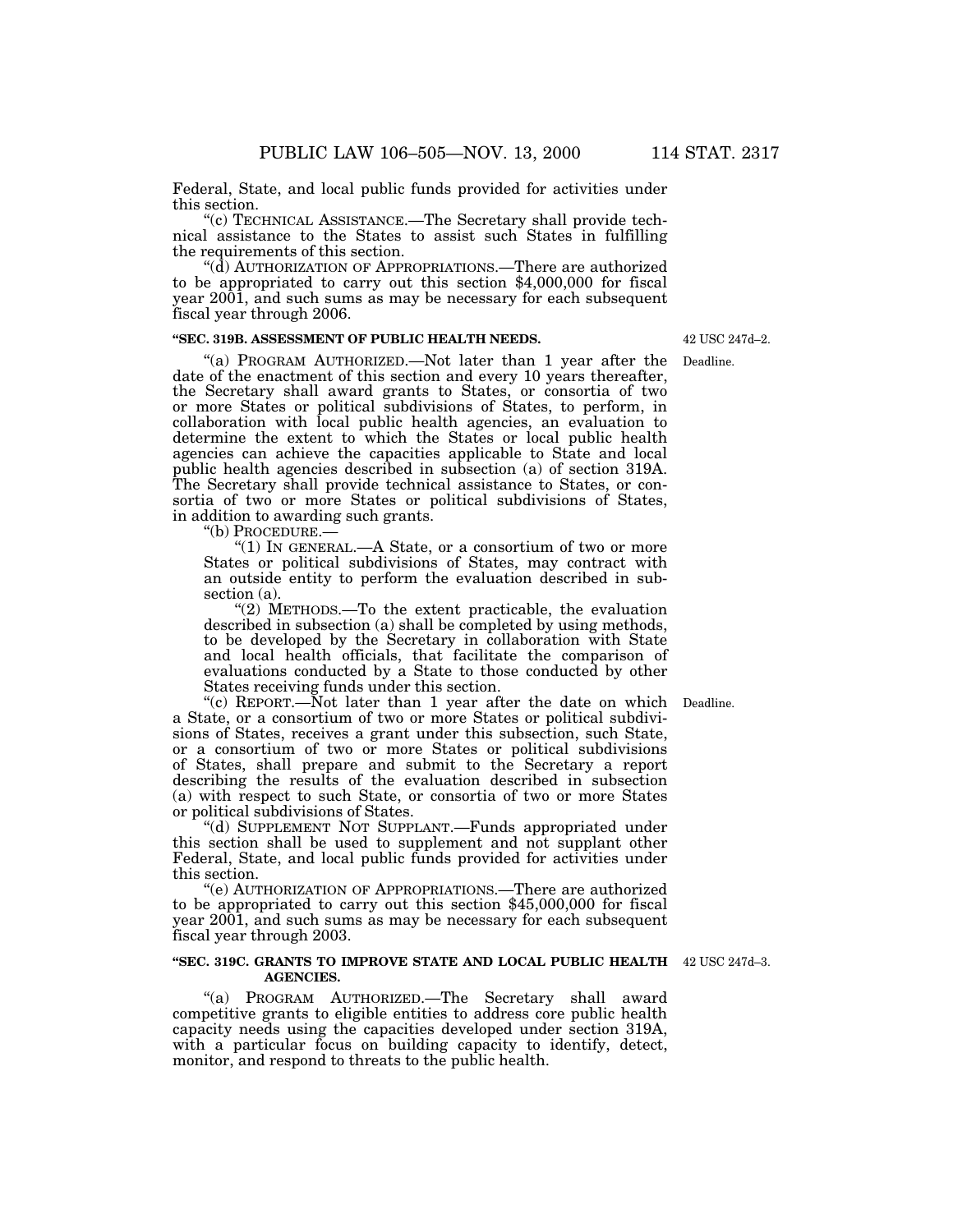''(b) ELIGIBLE ENTITIES.—A State or political subdivision of a State, or a consortium of two or more States or political subdivisions of States, that has completed an evaluation under section 319B(a), or an evaluation that is substantially equivalent as determined by the Secretary under section 319B(a), shall be eligible for grants under subsection (a).

"(c) USE OF FUNDS.—An eligible entity that receives a grant under subsection (a), may use funds received under such grant to—  $''(1)$  train public health personnel;

''(2) develop, enhance, coordinate, or improve participation in an electronic network by which disease detection and public health related information can be rapidly shared among national, regional, State, and local public health agencies and

"(3) develop a plan for responding to public health emergencies, including significant outbreaks of infectious diseases or bioterrorism attacks, which is coordinated with the capacities of applicable national, State, and local health agencies and

"(4) enhance laboratory capacity and facilities. "(d) REPORT.—No later than January 1, 2005, the Secretary shall prepare and submit to the Committee on Health, Education, Labor, and Pensions and the Committee on Appropriations of the Senate and the Committee on Commerce and the Committee on Appropriations of the House of Representatives a report that describes the activities carried out under sections 319A, 319B, and 319C.

''(e) SUPPLEMENT NOT SUPPLANT.—Funds appropriated under this section shall be used to supplement and not supplant other Federal, State, and local public funds provided for activities under this section.

''(f ) AUTHORIZATION OF APPROPRIATIONS.—There are authorized to be appropriated to carry out this section \$50,000,000 for fiscal year 2001, and such sums as may be necessary for each subsequent fiscal year through 2006.

42 USC 247d–4.

#### **''SEC. 319D. REVITALIZING THE CENTERS FOR DISEASE CONTROL AND PREVENTION.**

''(a) FINDINGS.—Congress finds that the Centers for Disease Control and Prevention have an essential role in defending against and combatting public health threats of the 21st century and requires secure and modern facilities that are sufficient to enable such Centers to conduct this important mission.

''(b) AUTHORIZATION OF APPROPRIATIONS.—For the purposes of achieving the mission of the Centers for Disease Control and Prevention described in subsection (a), for constructing new facilities and renovating existing facilities of such Centers, including laboratories, laboratory support buildings, health communication facilities, office buildings and other facilities and infrastructure, for better conducting the capacities described in section 319A, and for supporting related public health activities, there are authorized to be appropriated \$180,000,000 for fiscal year 2001, and such sums as may be necessary for each subsequent fiscal year through 2010.

42 USC 247d–5.

#### **''SEC. 319E. COMBATING ANTIMICROBIAL RESISTANCE.**

''(a) TASK FORCE.—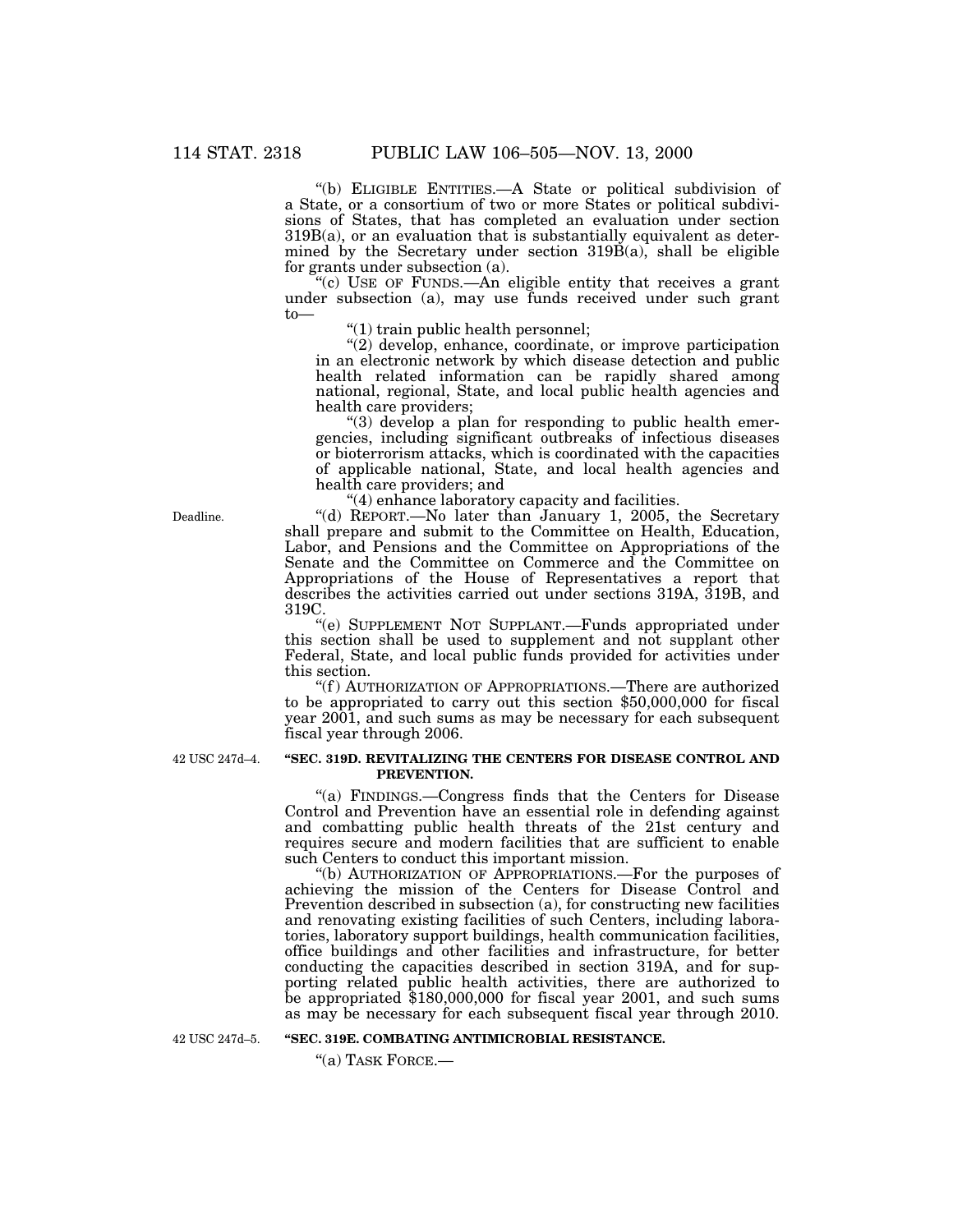Establishment.

''(1) IN GENERAL.—The Secretary shall establish an Antimicrobial Resistance Task Force to provide advice and recommendations to the Secretary and coordinate Federal programs relating to antimicrobial resistance. The Secretary may appoint or select a committee, or other organization in existence as of the date of the enactment of this section, to serve as such a task force, if such committee, or other organization meets the requirements of this section.

"(2) MEMBERS OF TASK FORCE.-The task force described in paragraph (1) shall be composed of representatives from such Federal agencies, and shall seek input from public health constituencies, manufacturers, veterinary and medical professional societies and others, as determined to be necessary by the Secretary, to develop and implement a comprehensive plan to address the public health threat of antimicrobial resistance.

 $"(3)$  AGENDA. $-$ 

''(A) IN GENERAL.—The task force described in paragraph (1) shall consider factors the Secretary considers appropriate, including—

''(i) public health factors contributing to increasing antimicrobial resistance;

''(ii) public health needs to detect and monitor antimicrobial resistance;

''(iii) detection, prevention, and control strategies for resistant pathogens;

"(iv) the need for improved information and data collection;

" $(v)$  the assessment of the risk imposed by pathogens presenting a threat to the public health; and

" $(vi)$  any other issues which the Secretary determines are relevant to antimicrobial resistance.

''(B) DETECTION AND CONTROL.—The Secretary, in consultation with the task force described in paragraph (1) and State and local public health officials, shall—

''(i) develop, improve, coordinate or enhance participation in a surveillance plan to detect and monitor emerging antimicrobial resistance; and

''(ii) develop, improve, coordinate or enhance participation in an integrated information system to assimilate, analyze, and exchange antimicrobial resistance data between public health departments.

"(4) MEETINGS.—The task force described under paragraph (1) shall convene not less than twice a year, or more frequently as the Secretary determines to be appropriate.

''(b) RESEARCH AND DEVELOPMENT OF NEW ANTIMICROBIAL DRUGS AND DIAGNOSTICS.—The Secretary and the Director of Agricultural Research Services, consistent with the recommendations of the task force established under subsection (a), shall conduct and support research, investigations, experiments, demonstrations, and studies in the health sciences that are related to—

 $''(1)$  the development of new therapeutics, including vaccines and antimicrobials, against resistant pathogens;

''(2) the development or testing of medical diagnostics to detect pathogens resistant to antimicrobials;

 $\degree$ (3) the epidemiology, mechanisms, and pathogenesis of antimicrobial resistance;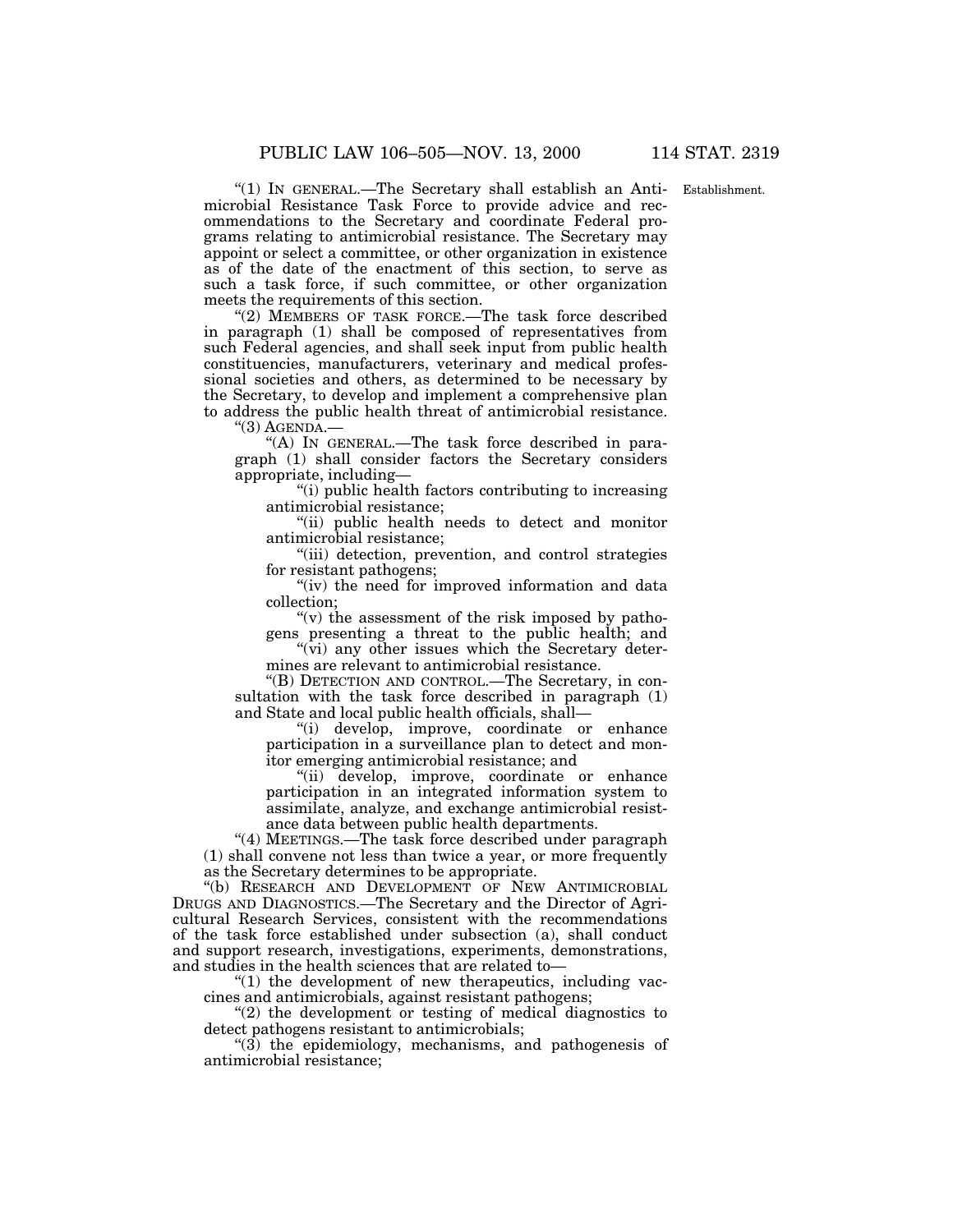"(4) the sequencing of the genomes of priority pathogens as determined by the Director of the National Institutes of Health in consultation with the task force established under subsection (a); and

''(5) other relevant research areas.

''(c) EDUCATION OF MEDICAL AND PUBLIC HEALTH PERSONNEL.— The Secretary, after consultation with the Assistant Secretary for Health, the Surgeon General, the Director of the Centers for Disease Control and Prevention, the Administrator of the Health Resources and Services Administration, the Director of the Agency for Healthcare Research and Quality, members of the task force described in subsection (a), professional organizations and societies, and such other public health officials as may be necessary, shall—

''(1) develop and implement educational programs to increase the awareness of the general public with respect to the public health threat of antimicrobial resistance and the appropriate use of antibiotics;

 $\sqrt{\frac{2}{2}}$  develop and implement educational programs to instruct health care professionals in the prudent use of antibiotics; and

''(3) develop and implement programs to train laboratory personnel in the recognition or identification of resistance in pathogens.

''(d) GRANTS.—

''(1) IN GENERAL.—The Secretary shall award competitive grants to eligible entities to enable such entities to increase the capacity to detect, monitor, and combat antimicrobial resistance.

''(2) ELIGIBLE ENTITIES.—Eligible entities for grants under paragraph (1) shall be State or local public health agencies, Indian tribes or tribal organizations, or other public or private nonprofit entities.

''(3) USE OF FUNDS.—An eligible entity receiving a grant under paragraph (1) shall use funds from such grant for activities that are consistent with the factors identified by the task force under subsection  $(a)(3)$ , which may include activities that—

"(A) provide training to enable such entity to identify patterns of resistance rapidly and accurately;

''(B) develop, improve, coordinate or enhance participation in information systems by which data on resistant infections can be shared rapidly among relevant national, State, and local health agencies and health care providers; and

''(C) develop and implement policies to control the spread of antimicrobial resistance.

''(e) GRANTS FOR DEMONSTRATION PROGRAMS.—

''(1) IN GENERAL.—The Secretary shall award competitive grants to eligible entities to establish demonstration programs to promote judicious use of antimicrobial drugs or control the spread of antimicrobial-resistant pathogens.

"(2) ELIGIBLE ENTITIES.—Eligible entities for grants under paragraph (1) may include hospitals, clinics, institutions of long-term care, professional medical societies, or other public or private nonprofit entities.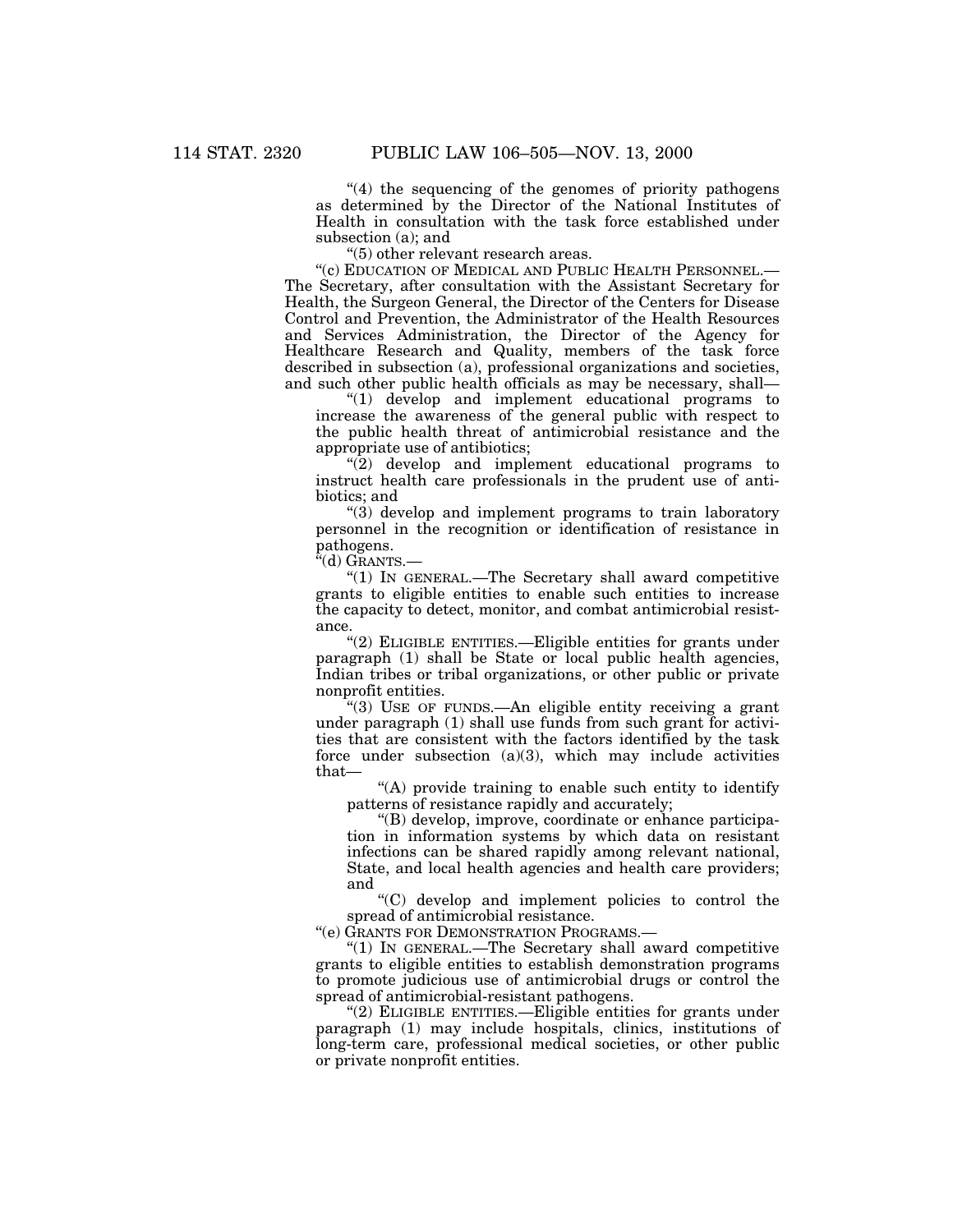''(3) TECHNICAL ASSISTANCE.—The Secretary shall provide appropriate technical assistance to eligible entities that receive grants under paragraph (1).

"(f) SUPPLEMENT NOT SUPPLANT.—Funds appropriated under this section shall be used to supplement and not supplant other Federal, State, and local public funds provided for activities under this section.

''(g) AUTHORIZATION OF APPROPRIATIONS.—There are authorized to be appropriated to carry out this section, \$40,000,000 for fiscal year 2001, and such sums as may be necessary for each subsequent fiscal year through 2006.

#### **''SEC. 319F. PUBLIC HEALTH COUNTERMEASURES TO A BIOTERRORIST** 42 USC 247d–6. **ATTACK.**

"(a) WORKING GROUP ON PREPAREDNESS FOR ACTS OF BIOTER-RORISM.—The Secretary, in coordination with the Secretary of Defense, shall establish a joint interdepartmental working group on preparedness and readiness for the medical and public health effects of a bioterrorist attack on the civilian population. Such joint working group shall—

"(1) coordinate research on pathogens likely to be used in a bioterrorist attack on the civilian population as well as therapies to treat such pathogens;

 $\sqrt{\ }$ (2) coordinate research and development into equipment to detect pathogens likely to be used in a bioterrorist attack on the civilian population and protect against infection from such pathogens;

''(3) develop shared standards for equipment to detect and to protect against infection from pathogens likely to be used in a bioterrorist attack on the civilian population; and

"(4) coordinate the development, maintenance, and procedures for the release of, strategic reserves of vaccines, drugs, and medical supplies which may be needed rapidly after a bioterrorist attack upon the civilian population.

''(b) WORKING GROUP ON THE PUBLIC HEALTH AND MEDICAL CONSEQUENCES OF BIOTERRORISM.—

''(1) IN GENERAL.—The Secretary, in collaboration with the Director of the Federal Emergency Management Agency, the Attorney General, and the Secretary of Agriculture, shall establish a joint interdepartmental working group to address the public health and medical consequences of a bioterrorist attack on the civilian population.

''(2) FUNCTIONS.—Such working group shall—

''(A) assess the priorities for and enhance the preparedness of public health institutions, providers of medical care, and other emergency service personnel to detect, diagnose, and respond to a bioterrorist attack; and

 $\mathrm{``(B)}$  in the recognition that medical and public health professionals are likely to provide much of the first response to such an attack, develop, coordinate, enhance, and assure the quality of joint planning and training programs that address the public health and medical consequences of a bioterrorist attack on the civilian population between—

''(i) local firefighters, ambulance personnel, police and public security officers, or other emergency response personnel; and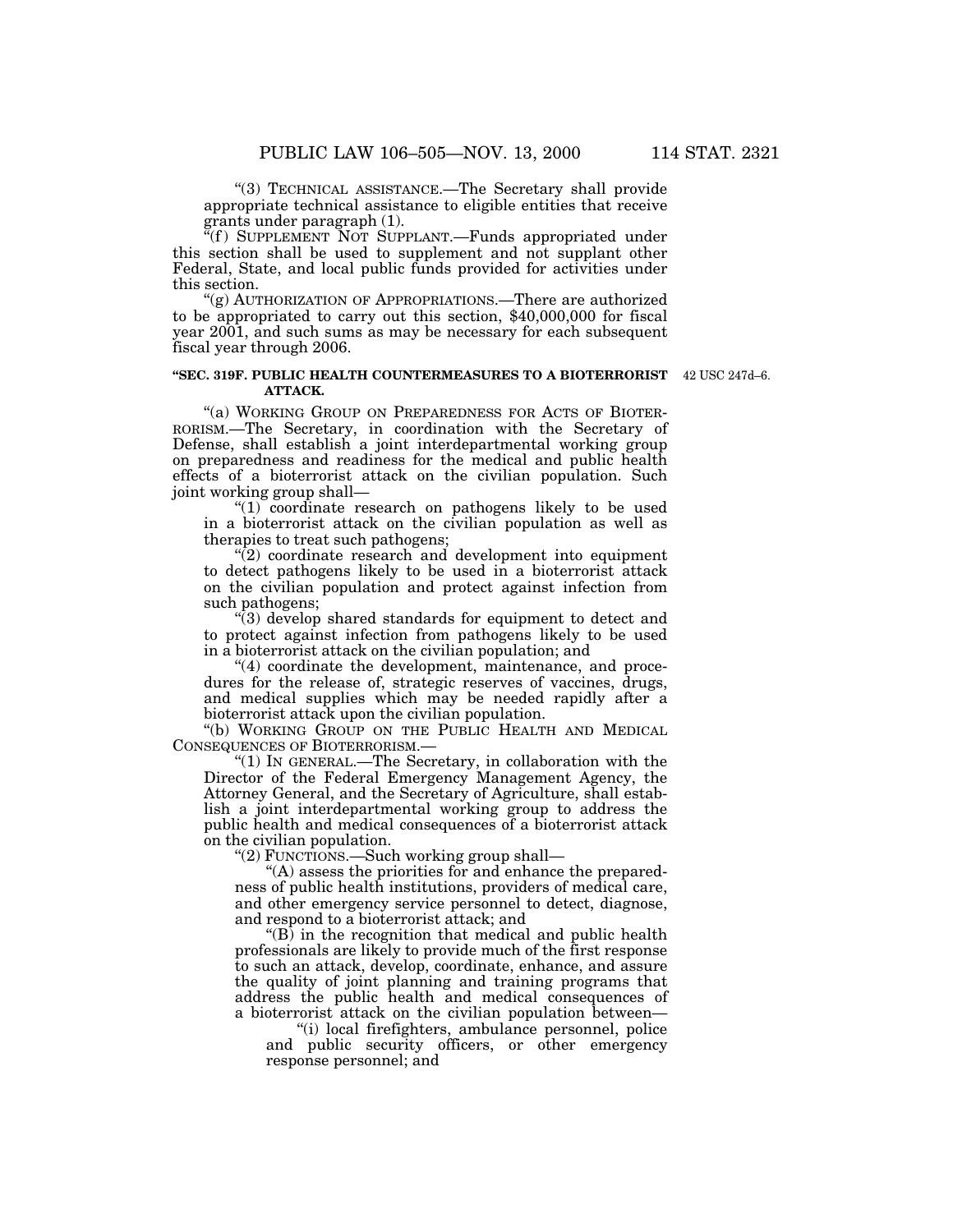''(ii) hospitals, primary care facilities, and public

"(3) WORKING GROUP MEMBERSHIP.—In establishing such working group, the Secretary shall act through the Assistant Secretary for Health and the Director of the Centers for Disease

"(4) COORDINATION.—The Secretary shall ensure coordination and communication between the working groups established in this subsection and subsection (a).<br>"(c) GRANTS.—

''(c) GRANTS.— ''(1) IN GENERAL.—The Secretary, in coordination with the working group established under subsection (b), shall, on a competitive basis and following scientific or technical review, award grants to or enter into cooperative agreements with eligible entities to enable such entities to increase their capacity to detect, diagnose, and respond to acts of bioterrorism upon

the civilian population.<br>"(2) ELIGIBILITY.—To be an eligible entity under this subsection, such entity must be a State, political subdivision of a State, a consortium of two or more States or political subdivisions of States, or a hospital, clinic, or primary care facility.

" $(3)$  USE OF FUNDS.—An entity that receives a grant under this subsection shall use such funds for activities that are consistent with the priorities identified by the working group under subsection (b), including—

''(A) training health care professionals and public health personnel to enhance the ability of such personnel to recognize the symptoms and epidemiological characteristics of exposure to a potential bioweapon;

''(B) addressing rapid and accurate identification of potential bioweapons;

''(C) coordinating medical care for individuals exposed to bioweapons; and

''(D) facilitating and coordinating rapid communication of data generated from a bioterrorist attack between national, State, and local health agencies, and health care providers.

"(4) COORDINATION.—The Secretary, in awarding grants under this subsection, shall—

"(A) notify the Director of the Office of Justice Programs, and the Director of the National Domestic Preparedness Office annually as to the amount and status of grants awarded under this subsection; and

''(B) coordinate grants awarded under this subsection with grants awarded by the Office of Emergency Preparedness and the Centers for Disease Control and Prevention for the purpose of improving the capacity of health care providers and public health agencies to respond to bioterrorist attacks on the civilian population.

''(5) ACTIVITIES.—An entity that receives a grant under this subsection shall, to the greatest extent practicable, coordinate activities carried out with such funds with the activities of a local Metropolitan Medical Response System.

''(d) FEDERAL ASSISTANCE.—The Secretary shall ensure that the Department of Health and Human Services is able to provide such assistance as may be needed to State and local health agencies to enable such agencies to respond effectively to bioterrorist attacks.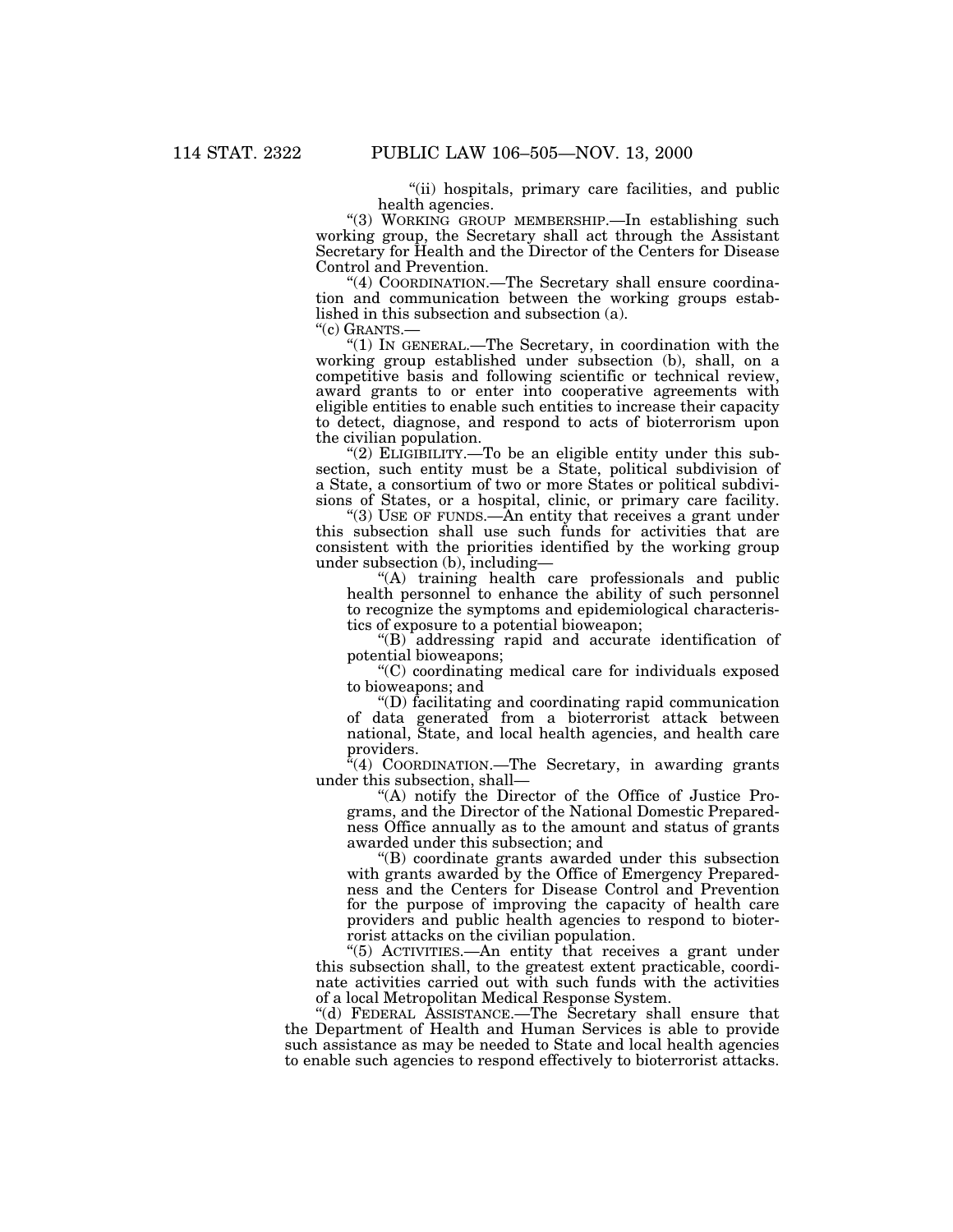''(e) EDUCATION.—The Secretary, in collaboration with members of the working group described in subsection (b), and professional

 $\degree$ (1) develop and implement educational programs to instruct public health officials, medical professionals, and other personnel working in health care facilities in the recognition and care of victims of a bioterrorist attack; and

"(2) develop and implement programs to train laboratory personnel in the recognition and identification of a potential bioweapon.

"(f) FUTURE RESOURCE DEVELOPMENT.—The Secretary shall consult with the working group described in subsection (a), to develop priorities for and conduct research, investigations, experiments, demonstrations, and studies in the health sciences related to—<br>"(1) the epidemiology and pathogenesis of potential bio-

weapons;<br>"(2) the development of new vaccines or other therapeutics against pathogens likely to be used in a bioterrorist attack; "(3) the development of medical diagnostics to detect poten-

tial bioweapons; and ''(4) other relevant research areas. ''(g) GENERAL ACCOUNTING OFFICE REPORT.—Not later than Deadline.

180 days after the date of the enactment of this section, the Comptroller General shall submit to the Committee on Health, Education, Labor, and Pensions and the Committee on Appropriations of the Senate and the Committee on Commerce and the Committee on Appropriations of the House of Representatives a report that describes—

"(1) Federal activities primarily related to research on, preparedness for, and the management of the public health and medical consequences of a bioterrorist attack against the civilian population;

''(2) the coordination of the activities described in paragraph (1);  $\cdot$  (3) the amount of Federal funds authorized or appropriated

for the activities described in paragraph (1); and

"(4) the effectiveness of such efforts in preparing national, State, and local authorities to address the public health and medical consequences of a potential bioterrorist attack against the civilian population.

''(h) SUPPLEMENT NOT SUPPLANT.—Funds appropriated under this section shall be used to supplement and not supplant other Federal, State, and local public funds provided for activities under this section.

''(i) AUTHORIZATION OF APPROPRIATIONS.—There are authorized to be appropriated to carry out this section \$215,000,000 for fiscal year 2001, and such sums as may be necessary for each subsequent fiscal year through 2006.

#### **''SEC. 319G. DEMONSTRATION PROGRAM TO ENHANCE BIOTERRORISM** 42 USC 247d–7. **TRAINING, COORDINATION, AND READINESS.**

''(a) IN GENERAL.—The Secretary shall make grants to not more than three eligible entities to carry out demonstration programs to improve the detection of pathogens likely to be used in a bioterrorist attack, the development of plans and measures to respond to bioterrorist attacks, and the training of personnel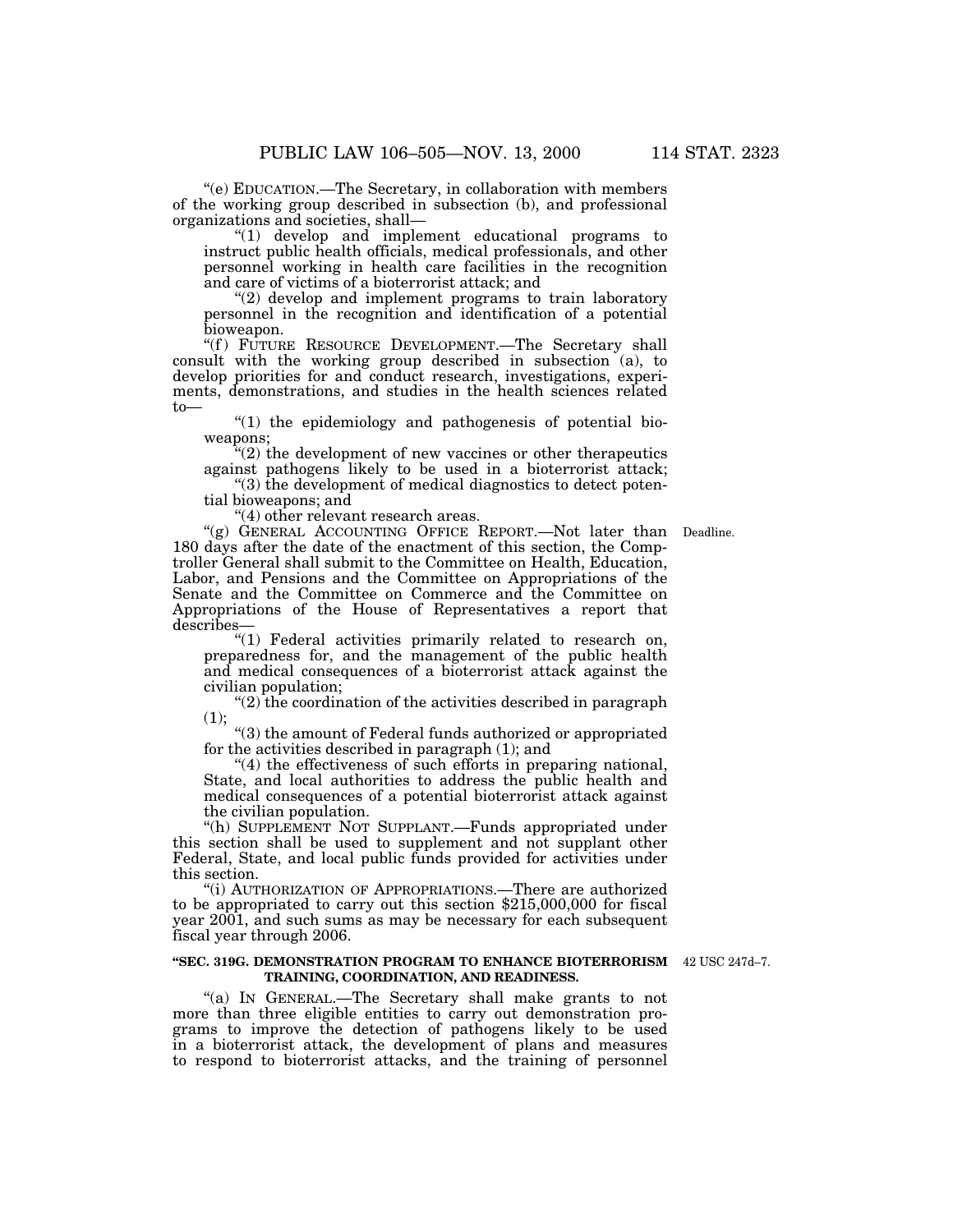involved with the various responsibilities and capabilities needed to respond to acts of bioterrorism upon the civilian population. Such awards shall be made on a competitive basis and pursuant to scientific and technical review.

''(b) ELIGIBLE ENTITIES.—Eligible entities for grants under subsection (a) are States, political subdivisions of States, and public or private non-profit organizations.

''(c) SPECIFIC CRITERIA.—In making grants under subsection (a), the Secretary shall take into account the following factors:

"(1) Whether the eligible entity involved is proximate to, and collaborates with, a major research university with expertise in scientific training, identification of biological agents, medicine, and life sciences.

 $''(2)$  Whether the entity is proximate to, and collaborates with, a laboratory that has expertise in the identification of biological agents.

''(3) Whether the entity demonstrates, in the application for the program, support and participation of State and local governments and research institutions in the conduct of the program.

''(4) Whether the entity is proximate to, and collaborates with, or is, an academic medical center that has the capacity to serve an uninsured or underserved population, and is equipped to educate medical personnel.

''(5) Such other factors as the Secretary determines to be appropriate.

''(d) DURATION OF AWARD.—The period during which payments are made under a grant under subsection (a) may not exceed 5 years. The provision of such payments shall be subject to annual approval by the Secretary of the payments and subject to the availability of appropriations for the fiscal year involved to make the payments.

(e) SUPPLEMENT NOT SUPPLANT.—Grants under subsection (a) shall be used to supplement, and not supplant, other Federal, State, or local public funds provided for the activities described in such subsection.

"(f) GENERAL ACCOUNTING OFFICE REPORT.—Not later than 180 days after the conclusion of the demonstration programs carried out under subsection (a), the Comptroller General of the United States shall submit to the Committee on Health, Education, Labor, and Pensions and the Committee on Appropriations of the Senate, and the Committee on Commerce and the Committee on Appropriations of the House of Representatives, a report that describes the ability of grantees under such subsection to detect pathogens likely to be used in a bioterrorist attack, develop plans and measures for dealing with such threats, and train personnel involved with the various responsibilities and capabilities needed to deal with bioterrorist threats.

"(g) AUTHORIZATION OF APPROPRIATIONS.—There is authorized to be appropriated to carry out this section \$6,000,000 for fiscal year 2001, and such sums as may be necessary through fiscal year 2006.''.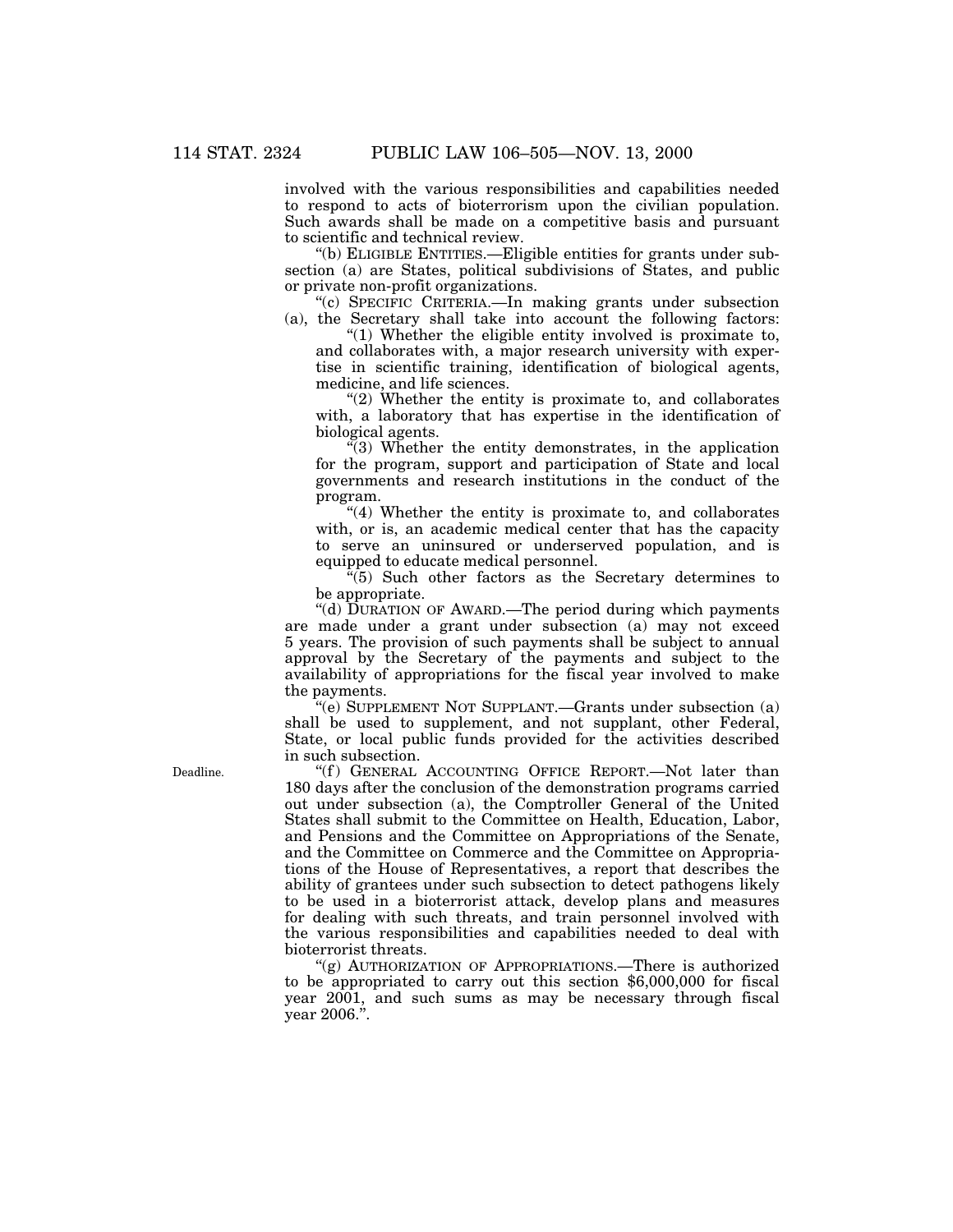# **TITLE II—CLINICAL RESEARCH ENHANCEMENT**

#### **SEC. 201. SHORT TITLE.**

This title may be cited as the ''Clinical Research Enhancement Act of 2000''.

#### **SEC. 202. FINDINGS AND PURPOSE.**

(a) FINDINGS.—Congress makes the following findings:

(1) Clinical research is critical to the advancement of scientific knowledge and to the development of cures and improved treatment for disease.

(2) Tremendous advances in biology are opening doors to new insights into human physiology, pathophysiology and disease, creating extraordinary opportunities for clinical research.

(3) Clinical research includes translational research which is an integral part of the research process leading to general human applications. It is the bridge between the laboratory and new methods of diagnosis, treatment, and prevention and is thus essential to progress against cancer and other diseases.

(4) The United States will spend more than \$1,200,000,000,000 on health care in 1999, but the Federal budget for health research at the National Institutes of Health was \$15,600,000,000 only 1 percent of that total.

(5) Studies at the Institute of Medicine, the National Research Council, and the National Academy of Sciences have all addressed the current problems in clinical research.

(6) The Director of the National Institutes of Health has recognized the current problems in clinical research and appointed a special panel, which recommended expanded support for existing National Institutes of Health clinical research programs and the creation of new initiatives to recruit and retain clinical investigators.

(7) The current level of training and support for health professionals in clinical research is fragmented, undervalued, and underfunded.

(8) Young investigators are not only apprentices for future positions but a crucial source of energy, enthusiasm, and ideas in the day-to-day research that constitutes the scientific enterprise. Serious questions about the future of life-science research are raised by the following:

(A) The number of young investigators applying for grants dropped by 54 percent between 1985 and 1993.

(B) The number of physicians applying for first-time National Institutes of Health research project grants fell from 1226 in 1994 to 963 in 1998, a 21 percent reduction.

(C) Newly independent life-scientists are expected to raise funds to support their new research programs and a substantial proportion of their own salaries.

(9) The following have been cited as reasons for the decline in the number of active clinical researchers, and those choosing this career path:

(A) A medical school graduate incurs an average debt of \$85,619, as reported in the Medical School Graduation Questionnaire by the Association of American Medical Colleges (AAMC).

Clinical Research Enhancement Act of 2000.

42 USC 201 note.

42 USC 284k note.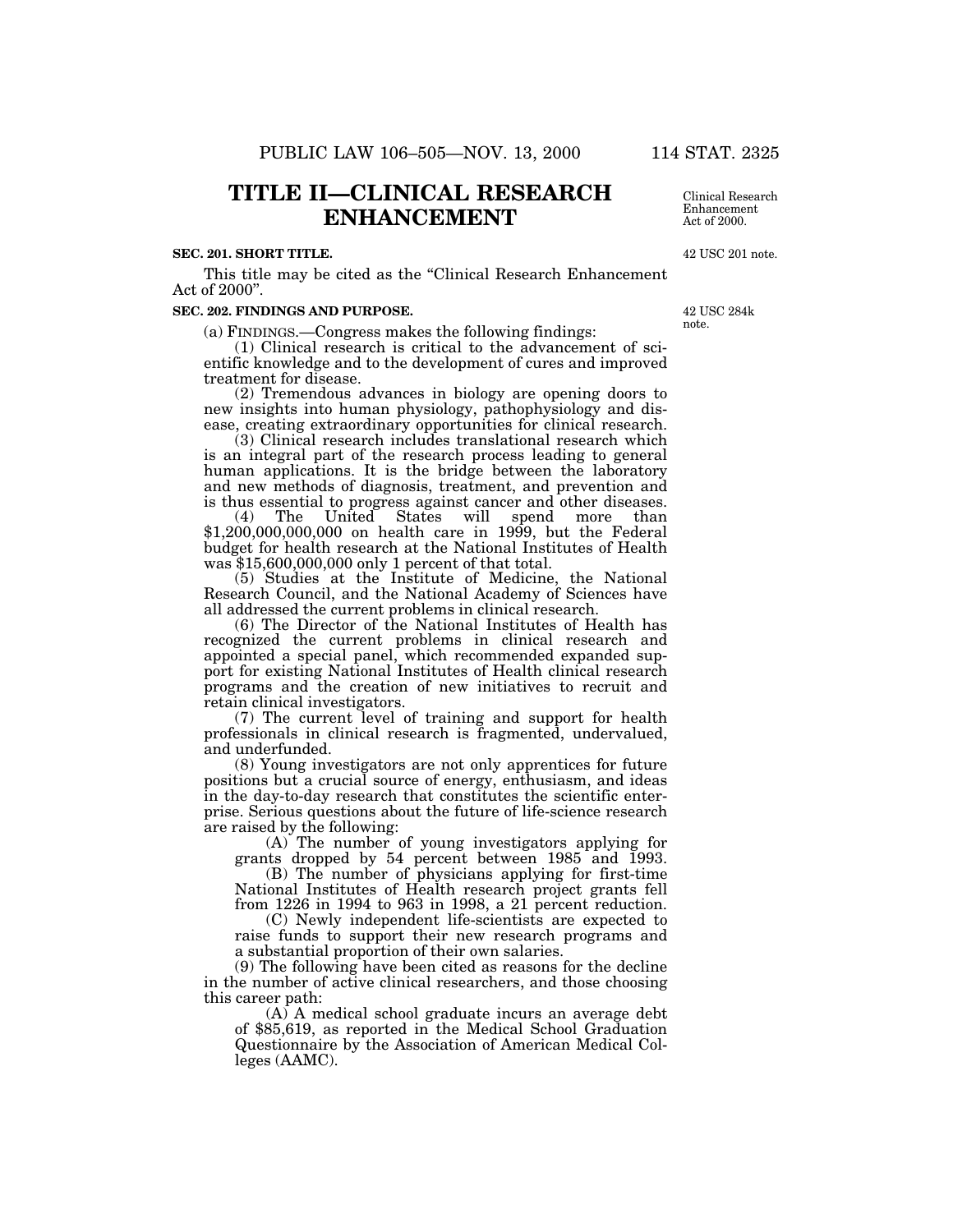(B) The prolonged period of clinical training required increases the accumulated debt burden.

(C) The decreasing number of mentors and role models. (D) The perceived instability of funding from the

National Institutes of Health and other Federal agencies. (E) The almost complete absence of clinical research

training in the curriculum of training grant awardees. (F) Academic Medical Centers are experiencing difficul-

ties in maintaining a proper environment for research in a highly competitive health care marketplace, which are compounded by the decreased willingness of third party payers to cover health care costs for patients engaged in research studies and research procedures.

(10) In 1960, general clinical research centers were established under the Office of the Director of the National Institutes of Health with an initial appropriation of \$3,000,000.

(11) Appropriations for general clinical research centers in fiscal year 1999 equaled \$200,500,000.

(12) Since the late 1960s, spending for general clinical research centers has declined from approximately 3 percent to 1 percent of the National Institutes of Health budget.

 $(13)$  In fiscal year 1999, there were 77 general clinical research centers in operation, supplying patients in the areas in which such centers operate with access to the most modern clinical research and clinical research facilities and technologies.

(b) PURPOSE.—It is the purpose of this title to provide additional support for and to expand clinical research programs.

### **SEC. 203. INCREASING THE INVOLVEMENT OF THE NATIONAL INSTITUTES OF HEALTH IN CLINICAL RESEARCH.**

Part B of title IV of the Public Health Service Act (42 U.S.C. 284 et seq.) is amended by adding at the end the following:

42 USC 284k.

#### **''SEC. 409C. CLINICAL RESEARCH.**

''(a) IN GENERAL.—The Director of National Institutes of Health shall undertake activities to support and expand the involvement

"(b) REQUIREMENTS.—In carrying out subsection (a), the Director of National Institutes of Health shall— Director of National Institutes of Health shall—<br>"(1) consider the recommendations of the Division of

Research Grants Clinical Research Study Group and other recommendations for enhancing clinical research; and  $(2)$  establish intramural and extramural clinical research

fellowship programs directed specifically at medical and dental students and a continuing education clinical research training program at the National Institutes of Health.<br>"(c) SUPPORT FOR THE DIVERSE NEEDS OF CLINICAL RESEARCH.-

The Director of National Institutes of Health, in cooperation with the Directors of the Institutes, Centers, and Divisions of the National Institutes of Health, shall support and expand the resources available for the diverse needs of the clinical research community, including inpatient, outpatient, and critical care clinical research.

''(d) PEER REVIEW.—The Director of National Institutes of Health shall establish peer review mechanisms to evaluate applications for the awards and fellowships provided for in subsection (b)(2) and section 409D. Such review mechanisms shall include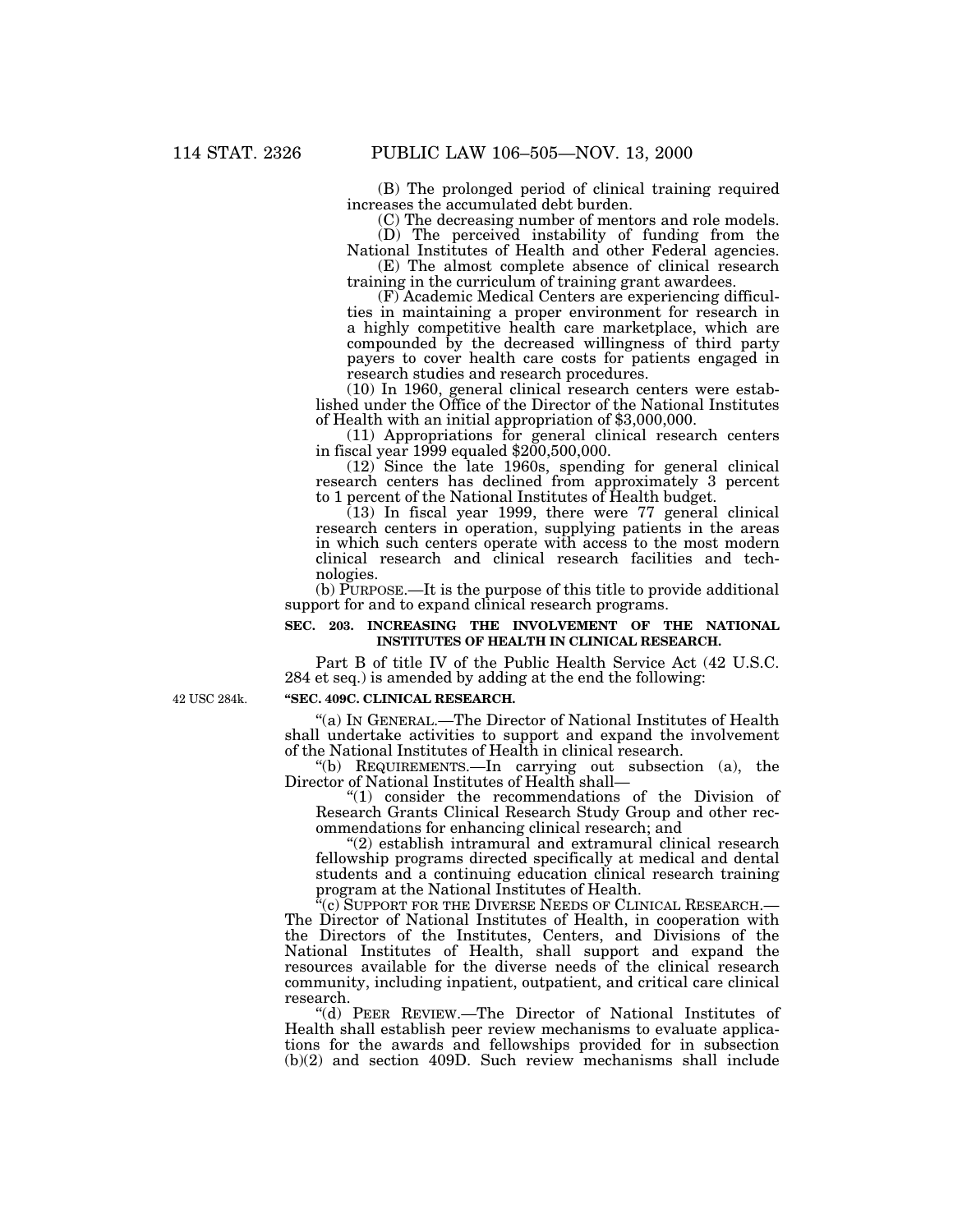individuals who are exceptionally qualified to appraise the merits of potential clinical research training and research grant proposals.''.

#### **SEC. 204. GENERAL CLINICAL RESEARCH CENTERS.**

(a) GRANTS.—Subpart 1 of part E of title IV of the Public Health Service Act (42 U.S.C. 287 et seq.) is amended by adding at the end the following:

### **''SEC. 481C. GENERAL CLINICAL RESEARCH CENTERS.**

''(a) GRANTS.—The Director of the National Center for Research Resources shall award grants for the establishment of general clinical research centers to provide the infrastructure for clinical research including clinical research training and career enhancement. Such centers shall support clinical studies and career development in all settings of the hospital or academic medical center

"(b) ACTIVITIES.—In carrying out subsection (a), the Director of National Institutes of Health shall expand the activities of the general clinical research centers through the increased use of telecommunications and telemedicine initiatives.

"(c) AUTHORIZATION OF APPROPRIATIONS.—For the purpose of carrying out this section, there are authorized to be appropriated such sums as may be necessary for each fiscal year.''.

(b) ENHANCEMENT AWARDS.—Part B of title IV of the Public Health Service Act (42 U.S.C. 284 et seq.), as amended by section 203, is further amended by adding at the end the following:

#### **''SEC. 409D. ENHANCEMENT AWARDS.**

''(a) MENTORED PATIENT-ORIENTED RESEARCH CAREER DEVELOPMENT AWARDS.—

 $"(1)$  GRANTS. $-$ 

''(A) IN GENERAL.—The Director of the National Institutes of Health shall make grants (to be referred to as 'Mentored Patient-Oriented Research Career Development Awards') to support individual careers in clinical research at general clinical research centers or at other institutions that have the infrastructure and resources deemed appropriate for conducting patient-oriented clinical research.

''(B) USE.—Grants under subparagraph (A) shall be used to support clinical investigators in the early phases of their independent careers by providing salary and such other support for a period of supervised study.

"(2) APPLICATIONS.—An application for a grant under this subsection shall be submitted by an individual scientist at such time as the Director may require.

''(3) AUTHORIZATION OF APPROPRIATIONS.—For the purpose of carrying out this subsection, there are authorized to be appropriated such sums as may be necessary for each fiscal year.

''(b) MID-CAREER INVESTIGATOR AWARDS IN PATIENT-ORIENTED RESEARCH.—

 $"(1)$  GRANTS.—

''(A) IN GENERAL.—The Director of the National Institutes of Health shall make grants (to be referred to as 'Mid-Career Investigator Awards in Patient-Oriented Research') to support individual clinical research projects

42 USC 284*l*.

42 USC 287a–4.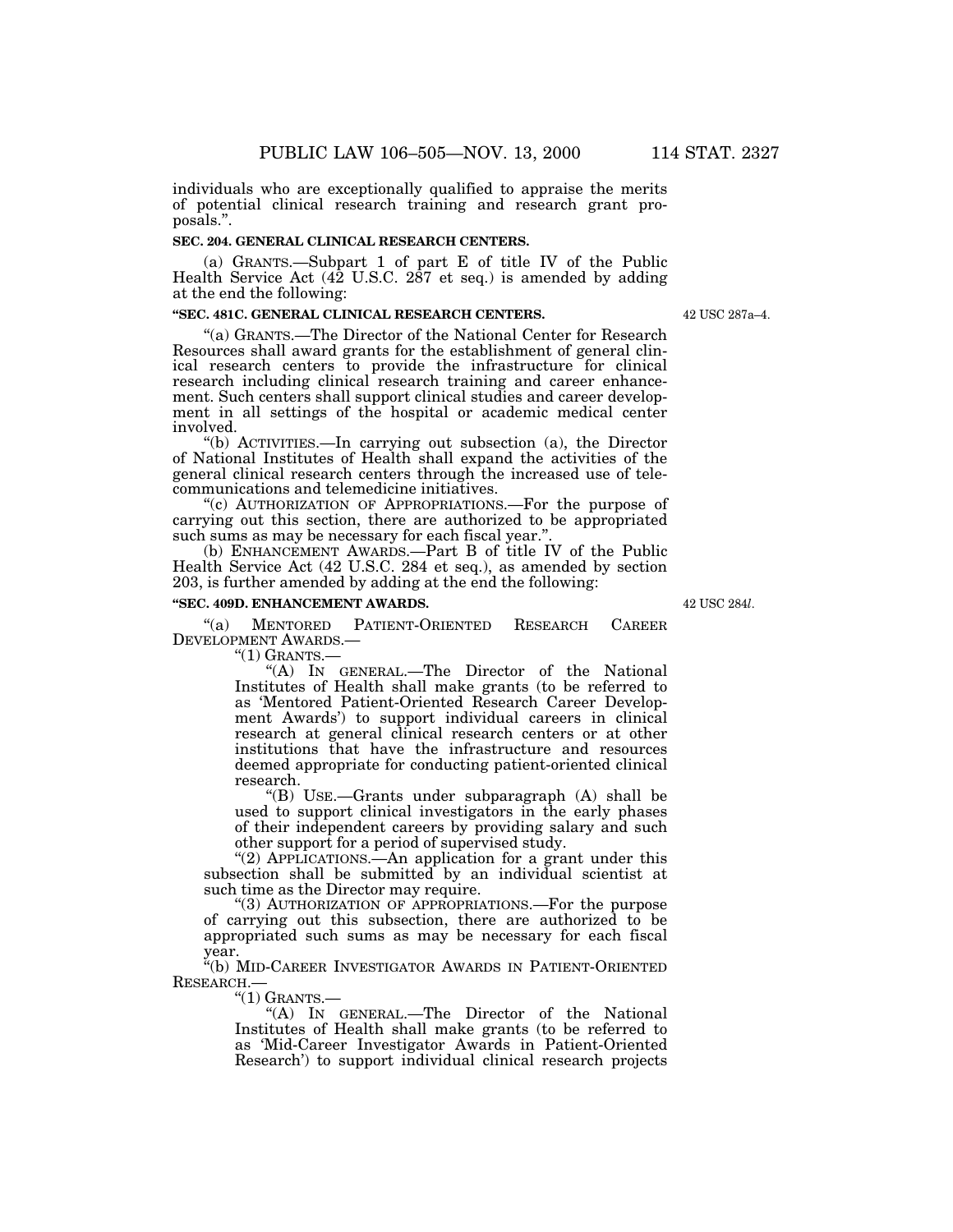at general clinical research centers or at other institutions that have the infrastructure and resources deemed appropriate for conducting patient-oriented clinical research.

"(B) USE.—Grants under subparagraph (A) shall be used to provide support for mid-career level clinicians to allow such clinicians to devote time to clinical research and to act as mentors for beginning clinical investigators.

"(2) APPLICATIONS.—An application for a grant under this subsection shall be submitted by an individual scientist at such time as the Director requires.

"(3) AUTHORIZATION OF APPROPRIATIONS.—For the purpose of carrying out this subsection, there are authorized to be appropriated such sums as may be necessary for each fiscal year.

''(c) GRADUATE TRAINING IN CLINICAL INVESTIGATION AWARD.— ''(1) IN GENERAL.—The Director of the National Institutes

of Health shall make grants (to be referred to as 'Graduate Training in Clinical Investigation Awards') to support individuals pursuing master's or doctoral degrees in clinical investiga-

" $(2)$  APPLICATIONS.—An application for a grant under this subsection shall be submitted by an individual scientist at such time as the Director may require.

''(3) LIMITATIONS.—Grants under this subsection shall be for terms of 2 years or more and shall provide stipend, tuition, and institutional support for individual advanced degree programs in clinical investigation.

''(4) DEFINITION.—As used in this subsection, the term 'advanced degree programs in clinical investigation' means programs that award a master's or Ph.D. degree in clinical investigation after 2 or more years of training in areas such as the following:

"(A) Analytical methods, biostatistics, and study design.

''(B) Principles of clinical pharmacology and pharmacokinetics.

''(C) Clinical epidemiology.

''(D) Computer data management and medical informatics.

''(E) Ethical and regulatory issues.

"(F) Biomedical writing.

''(5) AUTHORIZATION OF APPROPRIATIONS.—For the purpose of carrying out this subsection, there are authorized to be appropriated such sums as may be necessary for each fiscal year.

''(d) CLINICAL RESEARCH CURRICULUM AWARDS.—

''(1) IN GENERAL.—The Director of the National Institutes of Health shall make grants (to be referred to as 'Clinical Research Curriculum Awards') to institutions for the development and support of programs of core curricula for training clinical investigators, including medical students. Such core curricula may include training in areas such as the following:

''(A) Analytical methods, biostatistics, and study design.

 $\mathbb{F}(B)$  Principles of clinical pharmacology and pharmacokinetics.

''(C) Clinical epidemiology.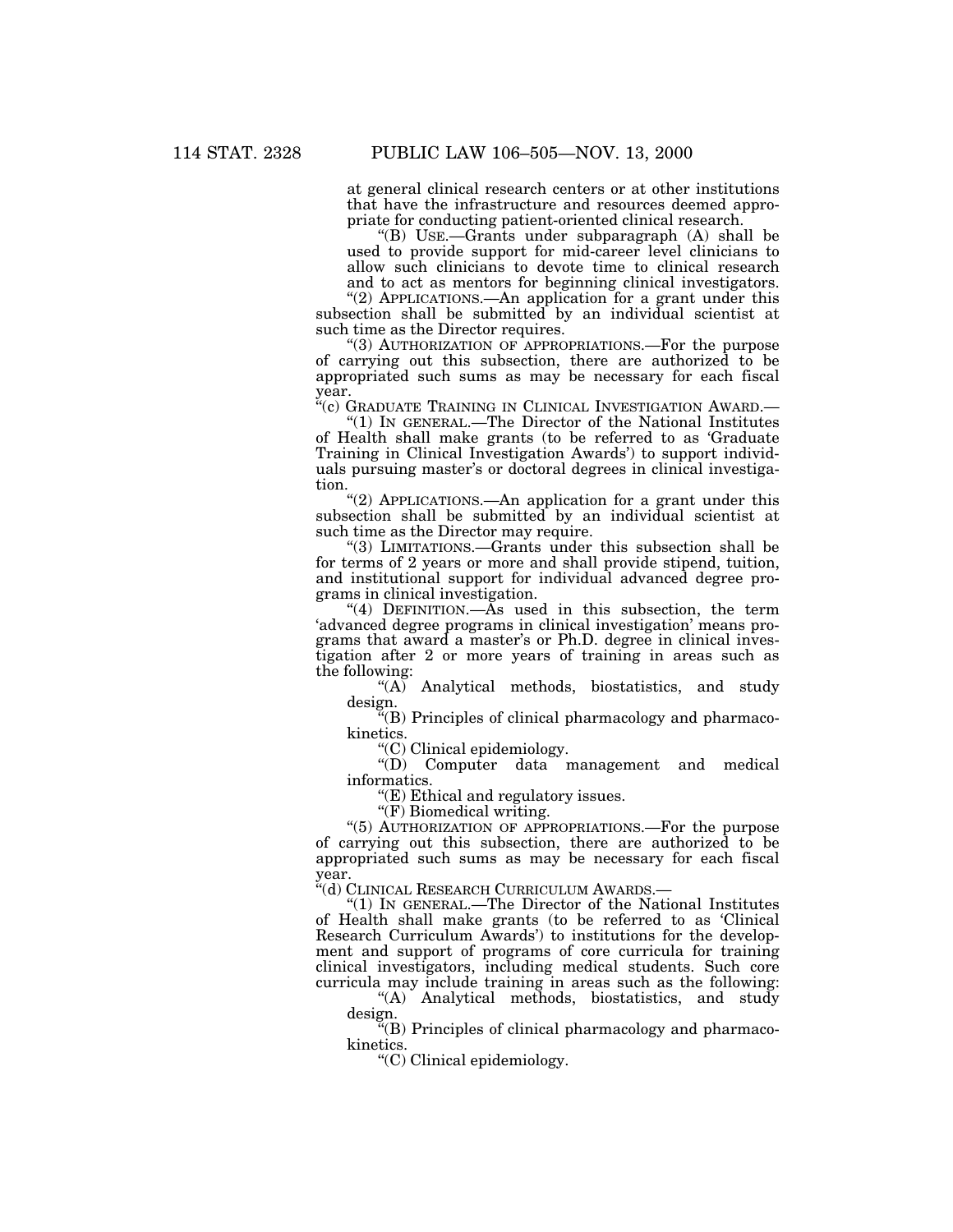''(D) Computer data management and medical

 $\degree$ (E) Ethical and regulatory issues.<br> $\degree$ (F) Biomedical writing.

"(2) APPLICATIONS.—An application for a grant under this subsection shall be submitted by an individual institution or a consortium of institutions at such time as the Director may

require. An institution may submit only one such application. "(3) LIMITATIONS.—Grants under this subsection shall be for terms of up to 5 years and may be renewable.

"(4) AUTHORIZATION OF APPROPRIATIONS.—For the purpose of carrying out this subsection, there are authorized to be appropriated such sums as may be necessary for each fiscal year.''.

#### **SEC. 205. LOAN REPAYMENT PROGRAM REGARDING CLINICAL RESEARCHERS.**

Part G of title IV of the Public Health Service Act is amended by inserting after section 487E (42 U.S.C. 288–5) the following:

#### **''SEC. 487F. LOAN REPAYMENT PROGRAM REGARDING CLINICAL** 42 USC 288–5a. **RESEARCHERS.**

''(a) IN GENERAL.—The Secretary, acting through the Director of the National Institutes of Health, shall establish a program to enter into contracts with qualified health professionals under which such health professionals agree to conduct clinical research, in consideration of the Federal Government agreeing to repay, for each year of service conducting such research, not more than \$35,000 of the principal and interest of the educational loans of such health professionals.

''(b) APPLICATION OF PROVISIONS.—The provisions of sections 338B, 338C, and 338E shall, except as inconsistent with subsection (a) of this section, apply to the program established under subsection (a) to the same extent and in the same manner as such provisions apply to the National Health Service Corps Loan Repayment Program established in subpart III of part D of title III.

"(c) FUNDING.—<br>"(1) AUTHORIZATION OF APPROPRIATIONS.—For the purpose of carrying out this section, there are authorized to be appropriated such sums as may be necessary for each fiscal year. "(2) AVAILABILITY.—Amounts appropriated for carrying out

this section shall remain available until the expiration of the second fiscal year beginning after the fiscal year for which the amounts were made available.''.

#### **SEC. 206. DEFINITION.**

Section 409 of the Public Health Service Act (42 U.S.C. 284d) is amended—

(1) by striking ''For purposes'' and inserting ''(a) HEALTH SERVICE RESEARCH.—For purposes''; and

(2) by adding at the end the following:

''(b) CLINICAL RESEARCH.—As used in this title, the term 'clinical research' means patient oriented clinical research conducted with human subjects, or research on the causes and consequences of disease in human populations involving material of human origin (such as tissue specimens and cognitive phenomena) for which an investigator or colleague directly interacts with human subjects in an outpatient or inpatient setting to clarify a problem in human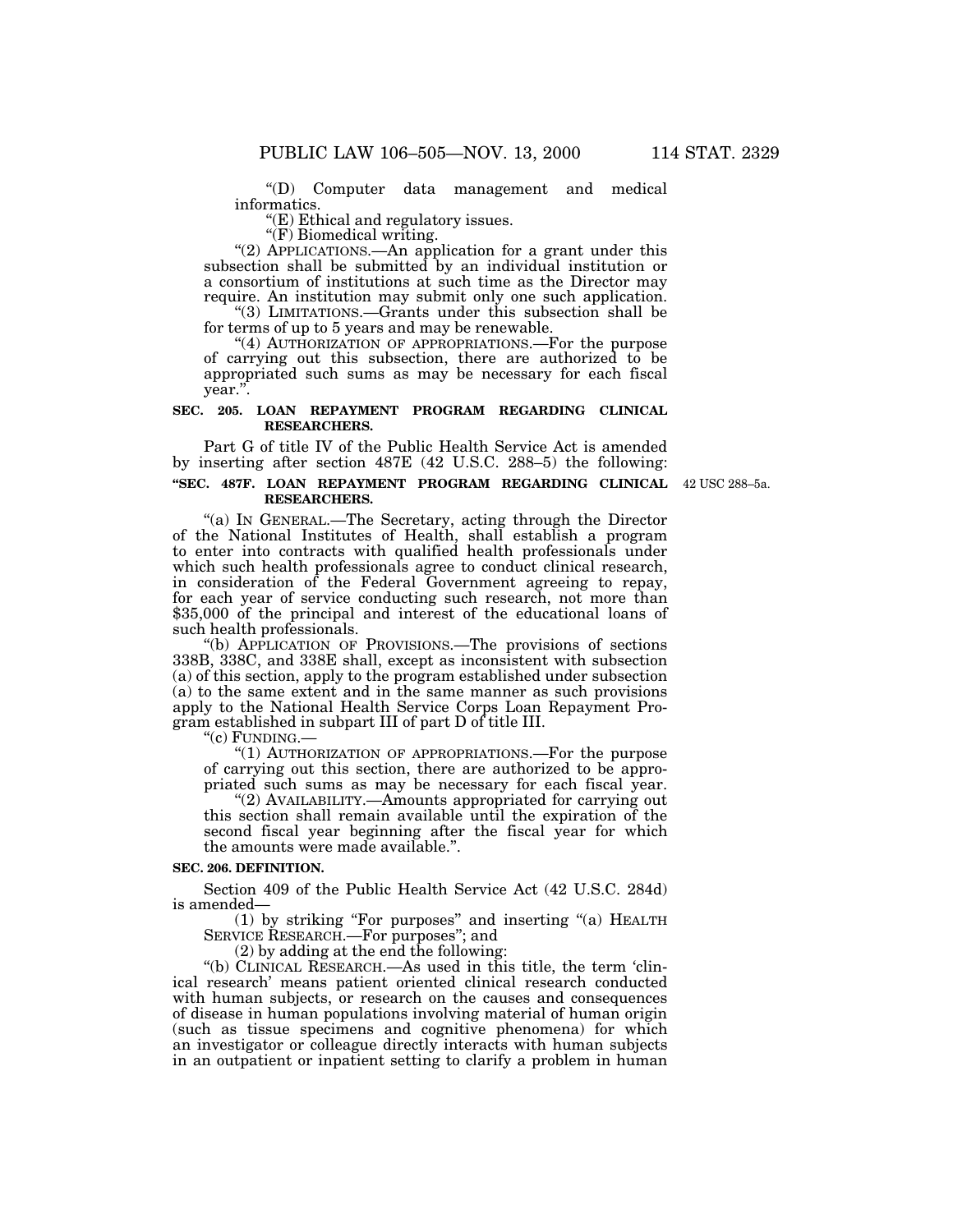physiology, pathophysiology or disease, or epidemiologic or behavioral studies, outcomes research or health services research, or developing new technologies, therapeutic interventions, or clinical trials."

Deadline. 42 USC 284k note.

### **SEC. 207. OVERSIGHT BY GENERAL ACCOUNTING OFFICE.**

Not later than 18 months after the date of the enactment of this Act, the Comptroller General of the United States shall submit to the Congress a reporting describing the extent to which the National Institutes of Health has complied with the amendments made by this title.

**TITLE III—RESEARCH LABORATORY INFRASTRUCTURE**

42 USC 201 note. Twenty—First **Century** Research Laboratories Act.

# **SEC. 301. SHORT TITLE.**

This title may be cited as the ''Twenty-First Century Research Laboratories Act''.

note.

#### **SEC. 302. FINDINGS.**

Congress finds that— (1) the National Institutes of Health is the principal source of Federal funding for medical research at universities and other research institutions in the United States;

(2) the National Institutes of Health has received a substantial increase in research funding from Congress for the purpose of expanding the national investment of the United States in behavioral and biomedical research;

(3) the infrastructure of our research institutions is central to the continued leadership of the United States in medical research;

(4) as Congress increases the investment in cutting-edge basic and clinical research, it is critical that Congress also examine the current quality of the laboratories and buildings where research is being conducted, as well as the quality of laboratory equipment used in research;

(5) many of the research facilities and laboratories in the United States are outdated and inadequate;

(6) the National Science Foundation found, in a 1998 report on the status of biomedical research facilities, that over 60 percent of research-performing institutions indicated that they had an inadequate amount of medical research space;

(7) the National Science Foundation reports that academic institutions have deferred nearly \$11,000,000,000 in renovation and construction projects because of a lack of funds; and

(8) future increases in Federal funding for the National Institutes of Health must include increased support for the renovation and construction of extramural research facilities in the United States and the purchase of state-of-the-art laboratory instrumentation.

#### **SEC. 303. BIOMEDICAL AND BEHAVIORAL RESEARCH FACILITIES.**

Section 481A of the Public Health Service Act (42 U.S.C. 287a– 2 et seq.) is amended to read as follows:

#### **''SEC. 481A. BIOMEDICAL AND BEHAVIORAL RESEARCH FACILITIES.**

''(a) MODERNIZATION AND CONSTRUCTION OF FACILITIES.—

42 USC 287a–2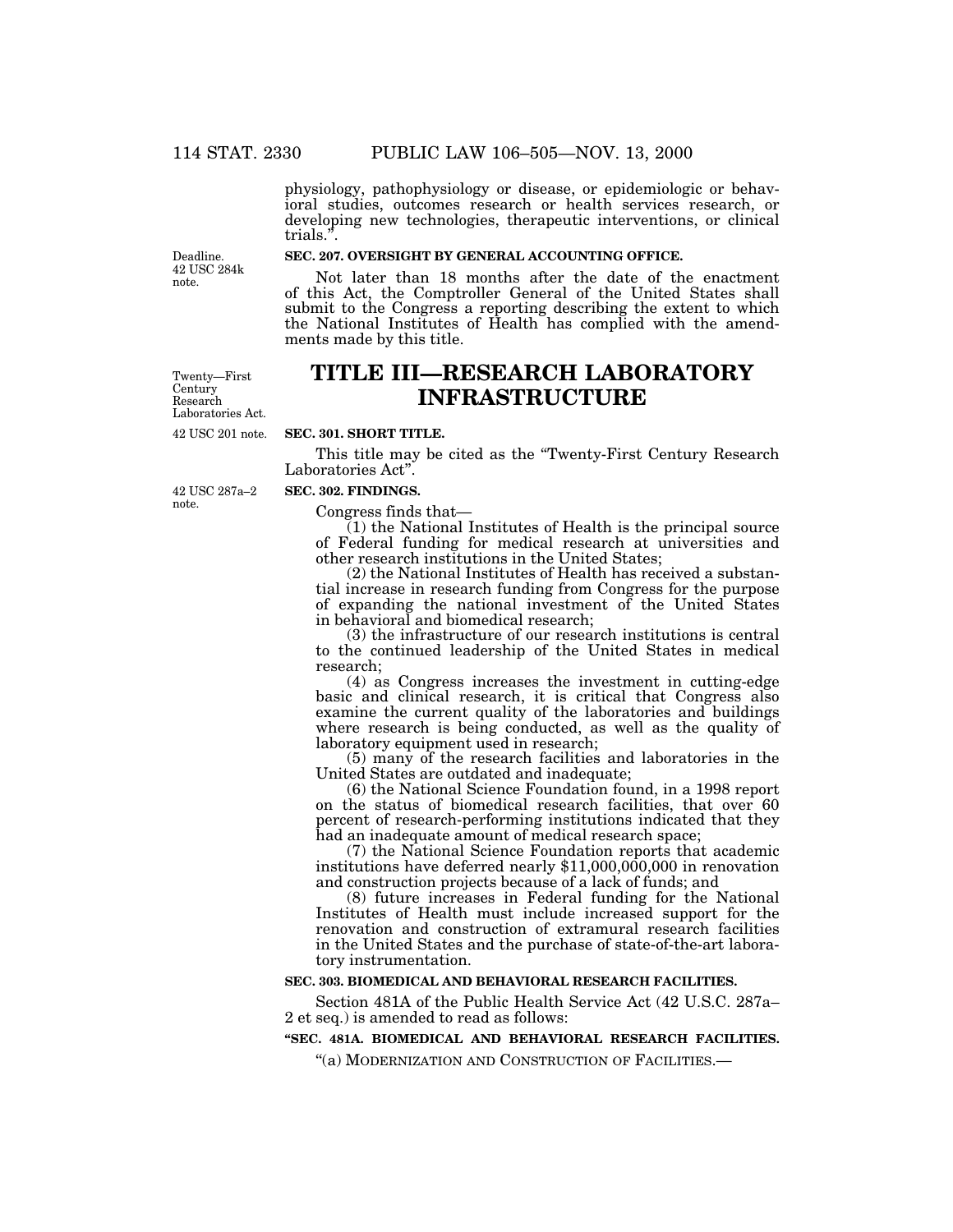"(1) IN GENERAL.—The Director of NIH, acting through the Director of the Center, may make grants or contracts to public and nonprofit private entities to expand, remodel, renovate, or alter existing research facilities or construct new research facilities, subject to the provisions of this section.

"(2) CONSTRUCTION AND COST OF CONSTRUCTION.—For purposes of this section, the terms 'construction' and 'cost of construction' include the construction of new buildings and the expansion, renovation, remodeling, and alteration of existing buildings, including architects' fees, but do not include the cost of acquisition of land or off-site improvements.

''(b) SCIENTIFIC AND TECHNICAL REVIEW BOARDS FOR MERIT-BASED REVIEW OF PROPOSALS.—

''(1) IN GENERAL: APPROVAL AS PRECONDITION TO GRANTS.—

''(A) ESTABLISHMENT.—There is established within the Center a Scientific and Technical Review Board on Biomedical and Behavioral Research Facilities (referred to in this section as the 'Board').

''(B) REQUIREMENT.—The Director of the Center may approve an application for a grant under subsection (a) only if the Board has under paragraph (2) recommended the application for approval.

 $"(2)$  DUTIES.-

''(A) ADVICE.—The Board shall provide advice to the Director of the Center and the advisory council established under section 480 (in this section referred to as the 'Advisory Council') in carrying out this section.

''(B) DETERMINATION OF MERIT.—In carrying out subparagraph (A), the Board shall make a determination of the merit of each application submitted for a grant under subsection (a), after consideration of the requirements established in subsection (c), and shall report the results of the determination to the Director of the Center and the Advisory Council. Such determinations shall be conducted in a manner consistent with procedures established under section 492.

" $(C)$  AMOUNT.—In carrying out subparagraph  $(A)$ , the Board shall, in the case of applications recommended for approval, make recommendations to the Director and the Advisory Council on the amount that should be provided under the grant.

''(D) ANNUAL REPORT.—In carrying out subparagraph (A), the Board shall prepare an annual report for the Director of the Center and the Advisory Council describing the activities of the Board in the fiscal year for which the report is made. Each such report shall be available to the public, and shall—

''(i) summarize and analyze expenditures made under this section;

"(ii) provide a summary of the types, numbers, and amounts of applications that were recommended for grants under subsection (a) but that were not approved by the Director of the Center; and

''(iii) contain the recommendations of the Board for any changes in the administration of this section. ''(3) MEMBERSHIP.—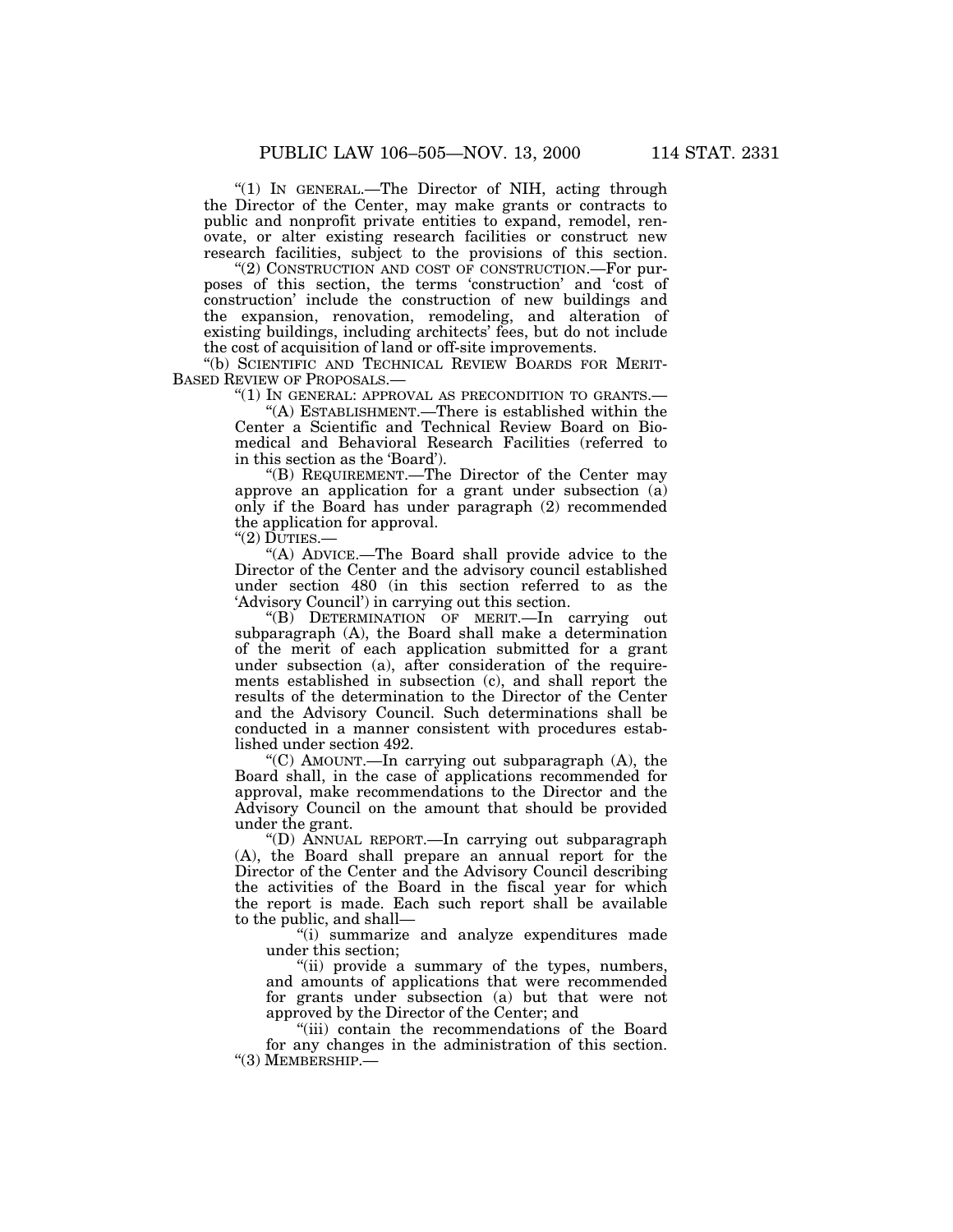''(A) IN GENERAL.—Subject to subparagraph (B), the Board shall be composed of 15 members to be appointed by the Director of the Center, and such ad-hoc or temporary members as the Director of the Center determines to be appropriate. All members of the Board, including temporary and ad-hoc members, shall be voting members.

''(B) LIMITATION.—Not more than three individuals who are officers or employees of the Federal Government may serve as members of the Board.

''(4) CERTAIN REQUIREMENTS REGARDING MEMBERSHIP.—In selecting individuals for membership on the Board, the Director of the Center shall ensure that the members are individuals who, by virtue of their training or experience, are eminently qualified to perform peer review functions. In selecting such individuals for such membership, the Director of the Center shall ensure that the members of the Board collectively—

''(A) are experienced in the planning, construction, financing, and administration of entities that conduct biomedical or behavioral research sciences;

''(B) are knowledgeable in making determinations of the need of entities for biomedical or behavioral research facilities, including such facilities for the dentistry, nursing, pharmacy, and allied health professions;

''(C) are knowledgeable in evaluating the relative priorities for applications for grants under subsection (a) in view of the overall research needs of the United States; and

''(D) are experienced with emerging centers of excellence, as described in subsection  $(c)(2)$ .

''(5) CERTAIN AUTHORITIES.—

''(A) WORKSHOPS AND CONFERENCES.—In carrying out paragraph (2), the Board may convene workshops and conferences, and collect data as the Board considers appropriate.

''(B) SUBCOMMITTEES.—In carrying out paragraph (2), the Board may establish subcommittees within the Board. Such subcommittees may hold meetings as determined necessary to enable the subcommittee to carry out its duties. " $(6)$  TERMS.-

''(A) IN GENERAL.—Except as provided in subparagraph (B), each appointed member of the Board shall hold office for a term of 4 years. Any member appointed to fill a vacancy occurring prior to the expiration of the term for which such member's predecessor was appointed shall be appointed for the remainder of the term of the predecessor.

''(B) STAGGERED TERMS.—Members appointed to the Board shall serve staggered terms as specified by the Director of the Center when making the appointments.

''(C) REAPPOINTMENT.—No member of the Board shall be eligible for reappointment to the Board until 1 year has elapsed after the end of the most recent term of the member.

''(7) COMPENSATION.—Members of the Board who are not officers or employees of the United States shall receive for each day the members are engaged in the performance of the functions of the Board compensation at the same rate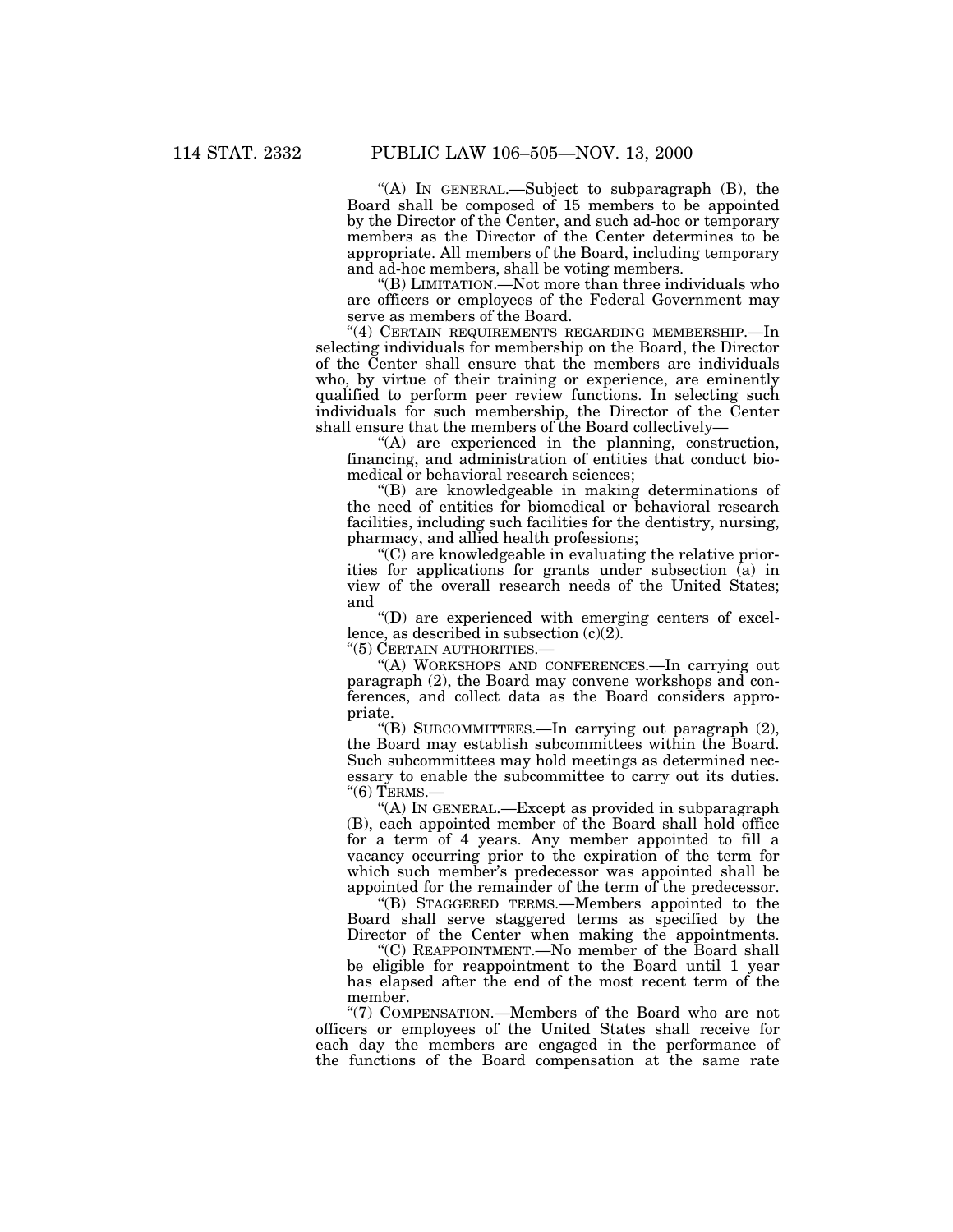received by members of other national advisory councils established under this title.

''(c) REQUIREMENTS FOR GRANTS.—

"(1) IN GENERAL.—The Director of the Center may make a grant under subsection (a) only if the applicant for the grant

"(A) The applicant is determined by such Director to be competent to engage in the type of research for which the proposed facility is to be constructed.

 $\text{``(B)}$  The applicant provides assurances satisfactory to the Director that—

 $t''(i)$  for not less than 20 years after completion of the construction involved, the facility will be used for the purposes of the research for which it is to be constructed;<br>"(ii) sufficient funds will be available to meet the

non-Federal share of the cost of constructing the

"(iii) sufficient funds will be available, when construction is completed, for the effective use of the facility for the research for which it is being constructed; and<br>"(iv) the proposed construction will expand the

applicant's capacity for research, or is necessary to improve or maintain the quality of the applicant's research.

''(C) The applicant meets reasonable qualifications established by the Director with respect to—

"(i) the relative scientific and technical merit of the applications, and the relative effectiveness of the proposed facilities, in expanding the capacity for biomedical or behavioral research and in improving the quality of such research;

"(ii) the quality of the research or training, or both, to be carried out in the facilities involved;

"(iii) the congruence of the research activities to be carried out within the facility with the research and investigator manpower needs of the United States; and

"(iv) the age and condition of existing research facilities.

''(D) The applicant has demonstrated a commitment to enhancing and expanding the research productivity of the applicant.

"(2) INSTITUTIONS OF EMERGING EXCELLENCE.—From the amount appropriated under subsection (i) for a fiscal year up to \$50,000,000, the Director of the Center shall make available 25 percent of such amount, and from the amount appropriated under such subsection for a fiscal year that is over \$50,000,000, the Director of the Center shall make available up to 25 percent of such amount, for grants under subsection (a) to applicants that in addition to meeting the requirements established in paragraph (1), have demonstrated emerging excellence in biomedical or behavioral research, as follows:

"(A) The applicant has a plan for research or training" advancement and possesses the ability to carry out the plan.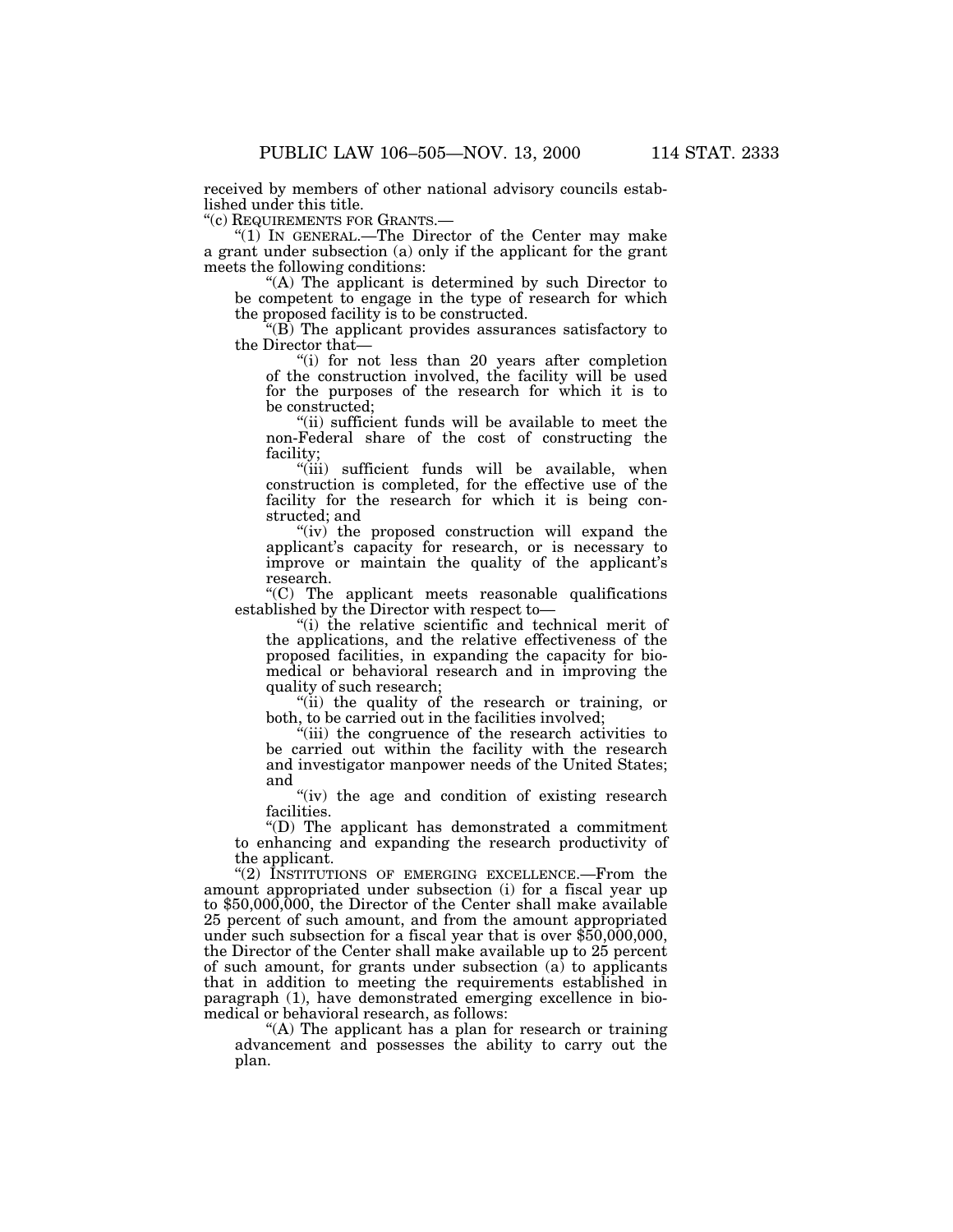''(B) The applicant carries out research and research training programs that have a special relevance to a problem, concern, or unmet health need of the United States.

''(C) The applicant has been productive in research or research development and training.

''(D) The applicant—

"(i) has been designated as a center of excellence" under section 739;

''(ii) is located in a geographic area whose population includes a significant number of individuals with health status deficit, and the applicant provides health services to such individuals; or

"(iii) is located in a geographic area in which a deficit in health care technology, services, or research resources may adversely affect the health status of the population of the area in the future, and the applicant is carrying out activities with respect to protecting the health status of such population.

''(d) REQUIREMENT OF APPLICATION.—The Director of the Center may make a grant under subsection (a) only if an application for the grant is submitted to the Director and the application is in such form, is made in such manner, and contains such agreements, assurances, and information as the Director determines to be necessary to carry out this section.

''(e) AMOUNT OF GRANT; PAYMENTS.—

''(1) AMOUNT.—The amount of any grant awarded under subsection (a) shall be determined by the Director of the Center, except that such amount shall not exceed—

''(A) 50 percent of the necessary cost of the construction of a proposed facility as determined by the Director; or

''(B) in the case of a multipurpose facility, 40 percent of that part of the necessary cost of construction that the Director determines to be proportionate to the contemplated use of the facility.

"(2) RESERVATION OF AMOUNTS.—On the approval of any application for a grant under subsection (a), the Director of the Center shall reserve, from any appropriation available for such grants, the amount of such grant, and shall pay such amount, in advance or by way of reimbursement, and in such installments consistent with the construction progress, as the Director may determine appropriate. The reservation of any amount by the Director under this paragraph may be amended by the Director, either on the approval of an amendment of the application or on the revision of the estimated cost of construction of the facility.

''(3) EXCLUSION OF CERTAIN COSTS.—In determining the amount of any grant under subsection (a), there shall be excluded from the cost of construction an amount equal to the sum of—

"(A) the amount of any other Federal grant that the applicant has obtained, or is assured of obtaining, with respect to construction that is to be financed in part by a grant authorized under this section; and

''(B) the amount of any non-Federal funds required to be expended as a condition of such other Federal grant.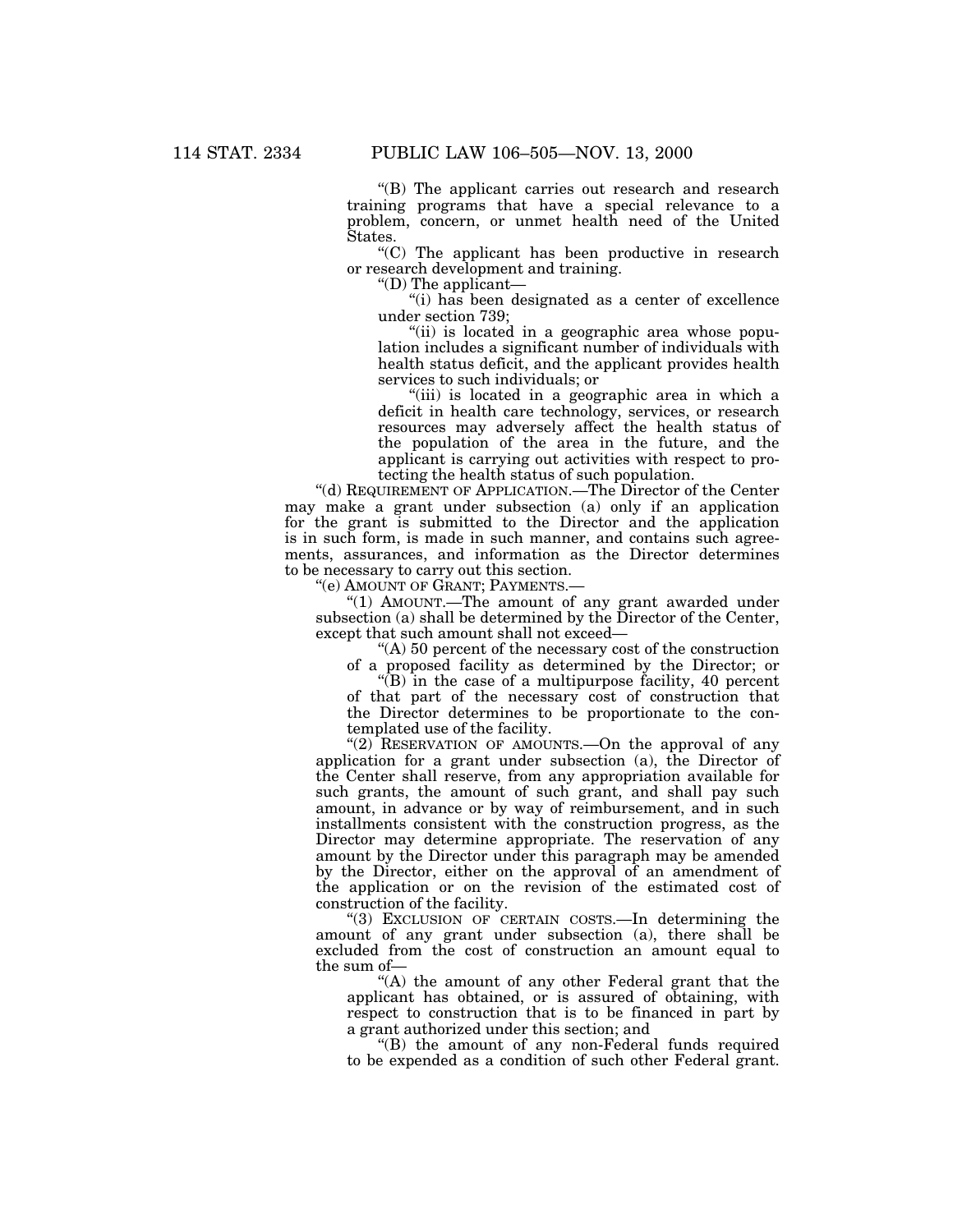"(4) WAIVER OF LIMITATIONS.—The limitations imposed under paragraph (1) may be waived at the discretion of the Director for applicants meeting the conditions described in subsection (c).

"(f) RECAPTURE OF PAYMENTS.—If, not later than 20 years after the completion of construction for which a grant has been

awarded under subsection (a)—<br>
"(1) the applicant or other owner of the facility shall cease<br>
to be a public or non profit private entity; or

to be a public or non profit private entity; or  $(2)$  the facility shall cease to be used for the research purposes for which it was constructed (unless the Director determines, in accordance with regulations, that there is good cause for releasing the applicant or other owner from obligation to do so),

the United States shall be entitled to recover from the applicant or other owner of the facility the amount bearing the same ratio to the current value (as determined by an agreement between the parties or by action brought in the United States District Court for the district in which such facility is situated) of the facility as the amount of the Federal participation bore to the

cost of the construction of such facility. ''(g) GUIDELINES.—Not later than 6 months after the date of Deadline. the enactment of this section, the Director of the Center, after consultation with the Advisory Council, shall issue guidelines with

respect to grants under subsection (a).<br>"(h) REPORT TO CONGRESS.—The Director of the Center shall prepare and submit to the appropriate committees of Congress a biennial report concerning the status of the biomedical and behavioral research facilities and the availability and condition of technologically sophisticated laboratory equipment in the United States. Such reports shall be developed in concert with the report prepared by the National Science Foundation on the needs of research facilities of universities as required under section 108 of the National Science Foundation Authorization Act for Fiscal Year 1986 (42

U.S.C. 1886).<br>"(i) AUTHORIZATION OF APPROPRIATIONS.—For the purpose of carrying out this section, there are authorized to be appropriated  $$250,000,000$  for fiscal year 2001, and such sums as may be necessary for each of the fiscal years 2002 and 2003.''.

#### **SEC. 304. CONSTRUCTION PROGRAM FOR NATIONAL PRIMATE RESEARCH CENTERS.**

Section 481B(a) of the Public Health Service Act (42 U.S.C.  $287a-3(a)$ ) is amended by striking "1994" and all that follows through ''\$5,000,000'' and inserting ''2000 through 2002, reserve from the amounts appropriated under section 481A(i) such sums as necessary''.

#### **SEC. 305. SHARED INSTRUMENTATION GRANT PROGRAM.**

42 USC 287 note.

(a) AUTHORIZATION OF APPROPRIATIONS.—There is authorized to be appropriated \$100,000,000 for fiscal year 2000, and such sums as may be necessary for each subsequent fiscal year, to enable the Secretary of Health and Human Services, acting through the Director of the National Center for Research Resources, to provide for the continued operation of the Shared Instrumentation Grant Program (initiated in fiscal year 1992 under the authority of section 479 of the Public Health Service Act (42 U.S.C. 287 et seq.)).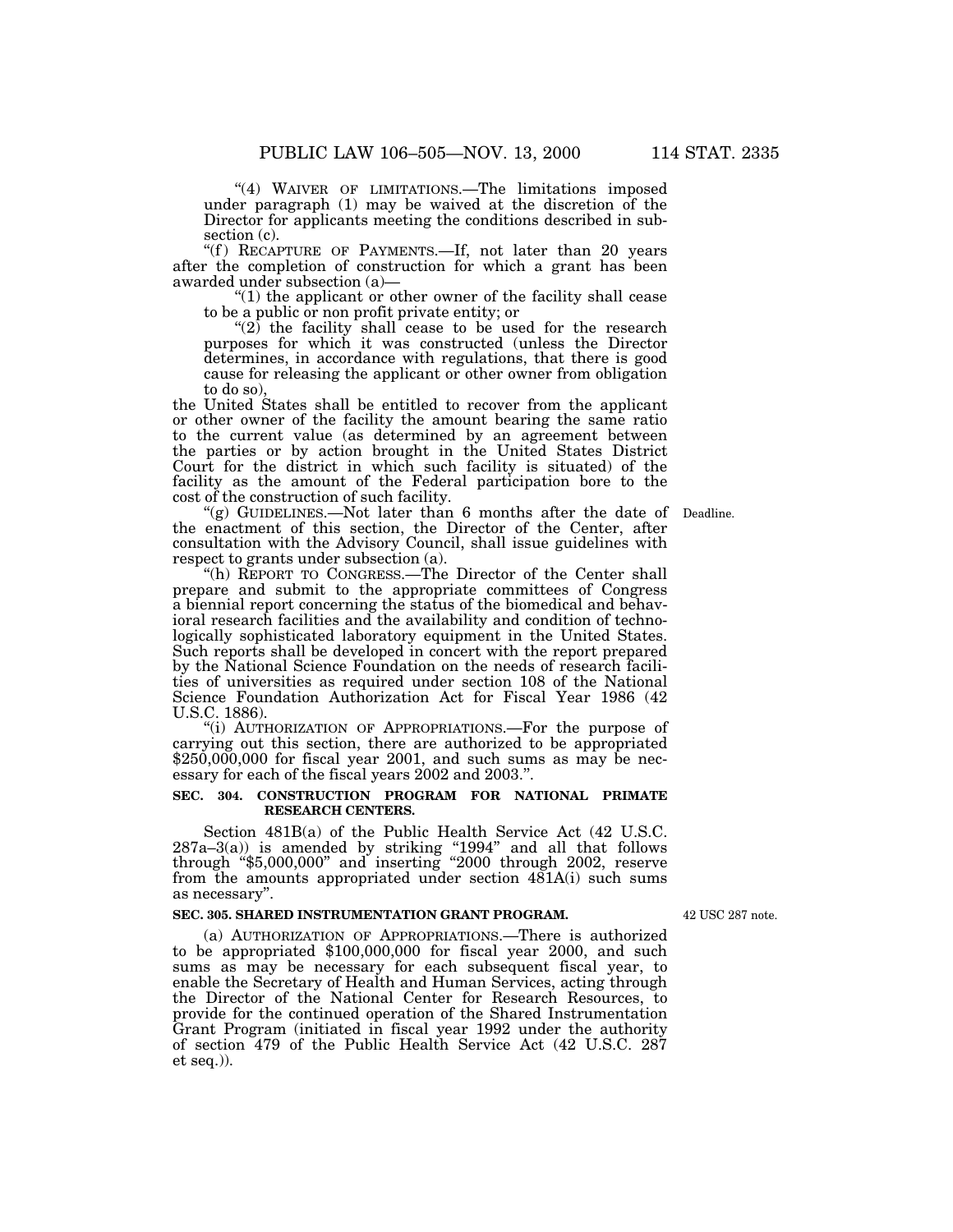(b) REQUIREMENTS FOR GRANTS.—In determining whether to award a grant to an applicant under the program described in subsection (a), the Director of the National Center for Research Resources shall consider—

(1) the extent to which an award for the specific instrument involved would meet the scientific needs and enhance the planned research endeavors of the major users by providing an instrument that is unavailable or to which availability is highly limited;

(2) with respect to the instrument involved, the availability and commitment of the appropriate technical expertise within the major user group or the applicant institution for use of the instrumentation;

(3) the adequacy of the organizational plan for the use of the instrument involved and the internal advisory committee for oversight of the applicant, including sharing arrangements if any;

(4) the applicant's commitment for continued support of the utilization and maintenance of the instrument; and

(5) the extent to which the specified instrument will be shared and the benefit of the proposed instrument to the overall research community to be served.

(c) PEER REVIEW.—In awarding grants under the program described in subsection (a) Director of the National Center for Research Resources shall comply with the peer review requirements in section 492 of the Public Health Service Act (42 U.S.C. 289a).

Cardiac Arrest Survival Act of 2000.

# **TITLE IV—CARDIAC ARREST SURVIVAL**

# **Subtitle A—Recommendations for Federal**

**Buildings**

42 USC 201 note.

### **SEC. 401. SHORT TITLE.**

This subtitle may be cited as the "Cardiac Arrest Survival" Act of 2000''.

#### **SEC. 402. FINDINGS.**

Congress makes the following findings:

 $(1)$  Over 700 lives are lost every day to sudden cardiac arrest in the United States alone.

(2) Two out of every three sudden cardiac deaths occur before a victim can reach a hospital.

(3) More than 95 percent of these cardiac arrest victims will die, many because of lack of readily available life saving medical equipment.

(4) With current medical technology, up to 30 percent of cardiac arrest victims could be saved if victims had access to immediate medical response, including defibrillation and cardiopulmonary resuscitation.

(5) Once a victim has suffered a cardiac arrest, every minute that passes before returning the heart to a normal rhythm decreases the chance of survival by 10 percent.

(6) Most cardiac arrests are caused by abnormal heart rhythms called ventricular fibrillation. Ventricular fibrillation occurs when the heart's electrical system malfunctions, causing

42 USC 238p note.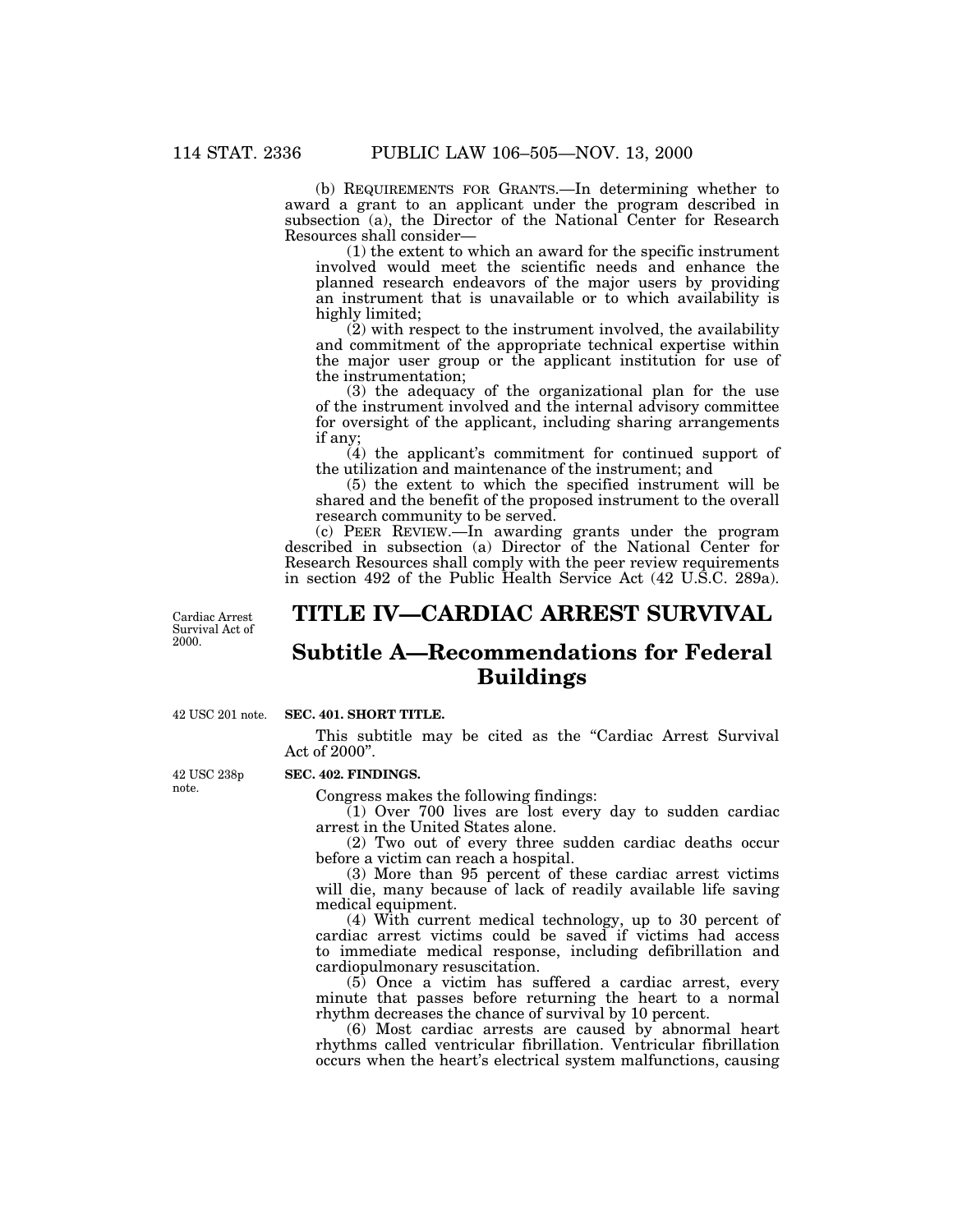a chaotic rhythm that prevents the heart from pumping oxygen to the victim's brain and body.

(7) Communities that have implemented programs ensuring widespread public access to defibrillators, combined with appropriate training, maintenance, and coordination with local emergency medical systems, have dramatically improved the survival rates from cardiac arrest.

(8) Automated external defibrillator devices have been demonstrated to be safe and effective, even when used by lay people, since the devices are designed not to allow a user to administer a shock until after the device has analyzed a victim's heart rhythm and determined that an electric shock is required.

(9) Increasing public awareness regarding automated external defibrillator devices and encouraging their use in Federal buildings will greatly facilitate their adoption.

(10) Limiting the liability of Good Samaritans and acquirers of automated external defibrillator devices in emergency situations may encourage the use of automated external defibrillator devices, and result in saved lives.

#### **SEC. 403. RECOMMENDATIONS AND GUIDELINES OF SECRETARY OF HEALTH AND HUMAN SERVICES REGARDING AUTO-MATED EXTERNAL DEFIBRILLATORS FOR FEDERAL BUILDINGS.**

Part B of title II of the Public Health Service Act (42 U.S.C. 238 et seq.) is amended by adding at the end the following:

#### ''RECOMMENDATIONS AND GUIDELINES REGARDING AUTOMATED EXTERNAL DEFIBRILLATORS FOR FEDERAL BUILDINGS

42 USC 238p.

''SEC. 247. (a) GUIDELINES ON PLACEMENT.—The Secretary shall establish guidelines with respect to placing automated external defibrillator devices in Federal buildings. Such guidelines shall take into account the extent to which such devices may be used by lay persons, the typical number of employees and visitors in the buildings, the extent of the need for security measures regarding the buildings, buildings or portions of buildings in which there are special circumstances such as high electrical voltage or extreme heat or cold, and such other factors as the Secretary determines to be appropriate.

''(b) RELATED RECOMMENDATIONS.—The Secretary shall publish in the Federal Register the recommendations of the Secretary on the appropriate implementation of the placement of automated external defibrillator devices under subsection (a), including procedures for the following:

''(1) Implementing appropriate training courses in the use of such devices, including the role of cardiopulmonary resuscitation.

 $(2)$  Proper maintenance and testing of the devices.

''(3) Ensuring coordination with appropriate licensed professionals in the oversight of training of the devices.

"(4) Ensuring coordination with local emergency medical systems regarding the placement and incidents of use of the devices.

''(c) CONSULTATIONS; CONSIDERATION OF CERTAIN REC- OMMENDATIONS.—In carrying out this section, the Secretary shall— ''(1) consult with appropriate public and private entities;

Federal Register, publication.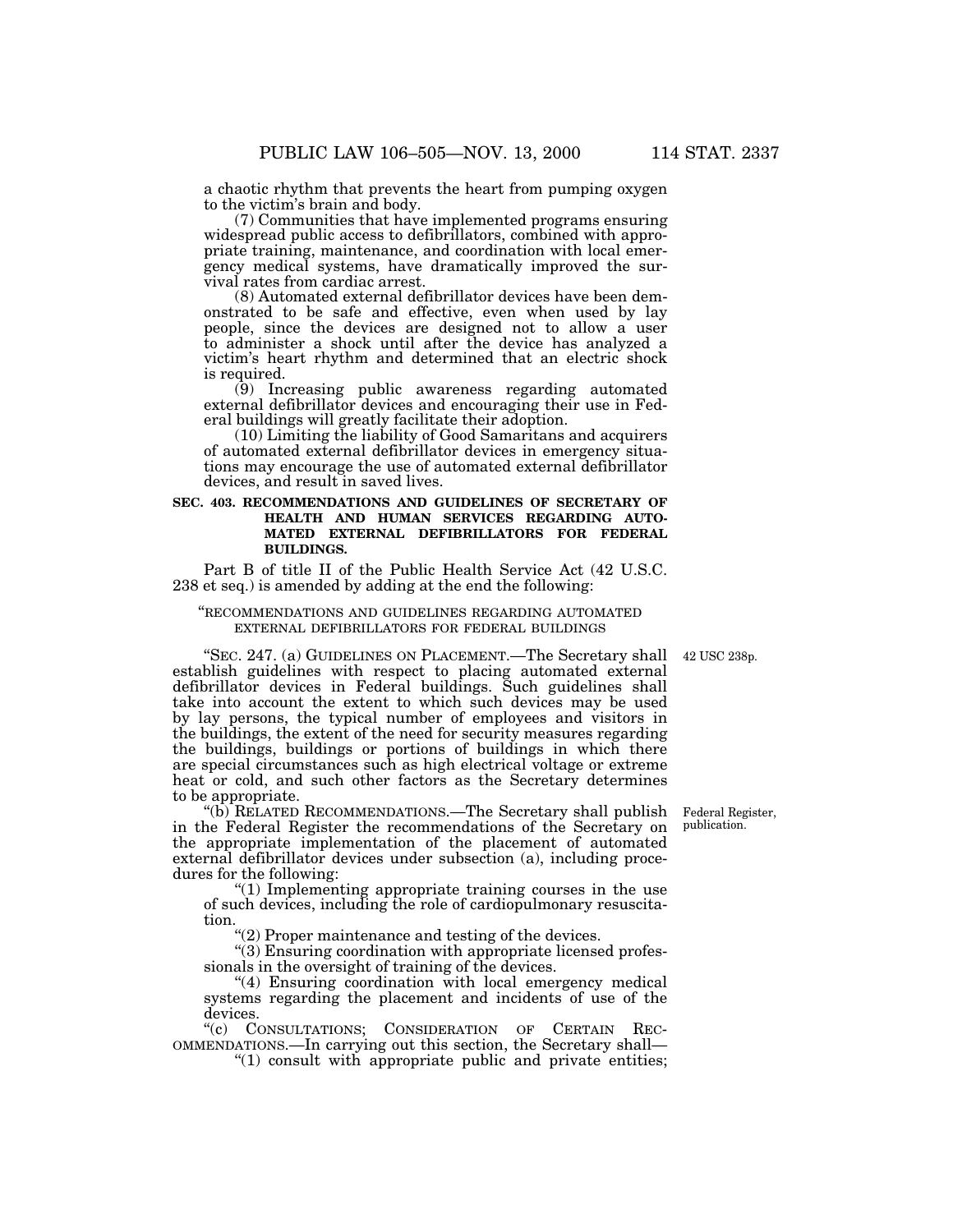"(2) consider the recommendations of national and local public-health organizations for improving the survival rates of individuals who experience cardiac arrest in nonhospital settings by minimizing the time elapsing between the onset of cardiac arrest and the initial medical response, including defibrillation as necessary; and

"(3) consult with and counsel other Federal agencies where such devices are to be used.

''(d) DATE CERTAIN FOR ESTABLISHING GUIDELINES AND REC-OMMENDATIONS.—The Secretary shall comply with this section not later than 180 days after the date of the enactment of the Cardiac Arrest Survival Act of 2000.

''(e) DEFINITIONS.—For purposes of this section:

"(1) The term 'automated external defibrillator device' has the meaning given such term in section 248.

"(2) The term 'Federal building' includes a building or portion of a building leased or rented by a Federal agency, and includes buildings on military installations of the United States.''.

### **SEC. 404. GOOD SAMARITAN PROTECTIONS REGARDING EMERGENCY USE OF AUTOMATED EXTERNAL DEFIBRILLATORS.**

Part B of title II of the Public Health Service Act, as amended by section 403, is amended by adding at the end the following:

#### ''LIABILITY REGARDING EMERGENCY USE OF AUTOMATED EXTERNAL DEFIBRILLATORS

42 USC 238q.

"SEC. 248. (a) GOOD SAMARITAN PROTECTIONS REGARDING AEDS.—Except as provided in subsection (b), any person who uses or attempts to use an automated external defibrillator device on a victim of a perceived medical emergency is immune from civil liability for any harm resulting from the use or attempted use of such device; and in addition, any person who acquired the device is immune from such liability, if the harm was not due to the failure of such acquirer of the device—

''(1) to notify local emergency response personnel or other appropriate entities of the most recent placement of the device within a reasonable period of time after the device was placed;

''(2) to properly maintain and test the device; or

''(3) to provide appropriate training in the use of the device to an employee or agent of the acquirer when the employee or agent was the person who used the device on the victim, except that such requirement of training does not apply if—

''(A) the employee or agent was not an employee or agent who would have been reasonably expected to use the device; or

''(B) the period of time elapsing between the engagement of the person as an employee or agent and the occurrence of the harm (or between the acquisition of the device and the occurrence of the harm, in any case in which the device was acquired after such engagement of the person) was not a reasonably sufficient period in which to provide the training.

"(b) INAPPLICABILITY OF IMMUNITY.—Immunity under subsection (a) does not apply to a person if—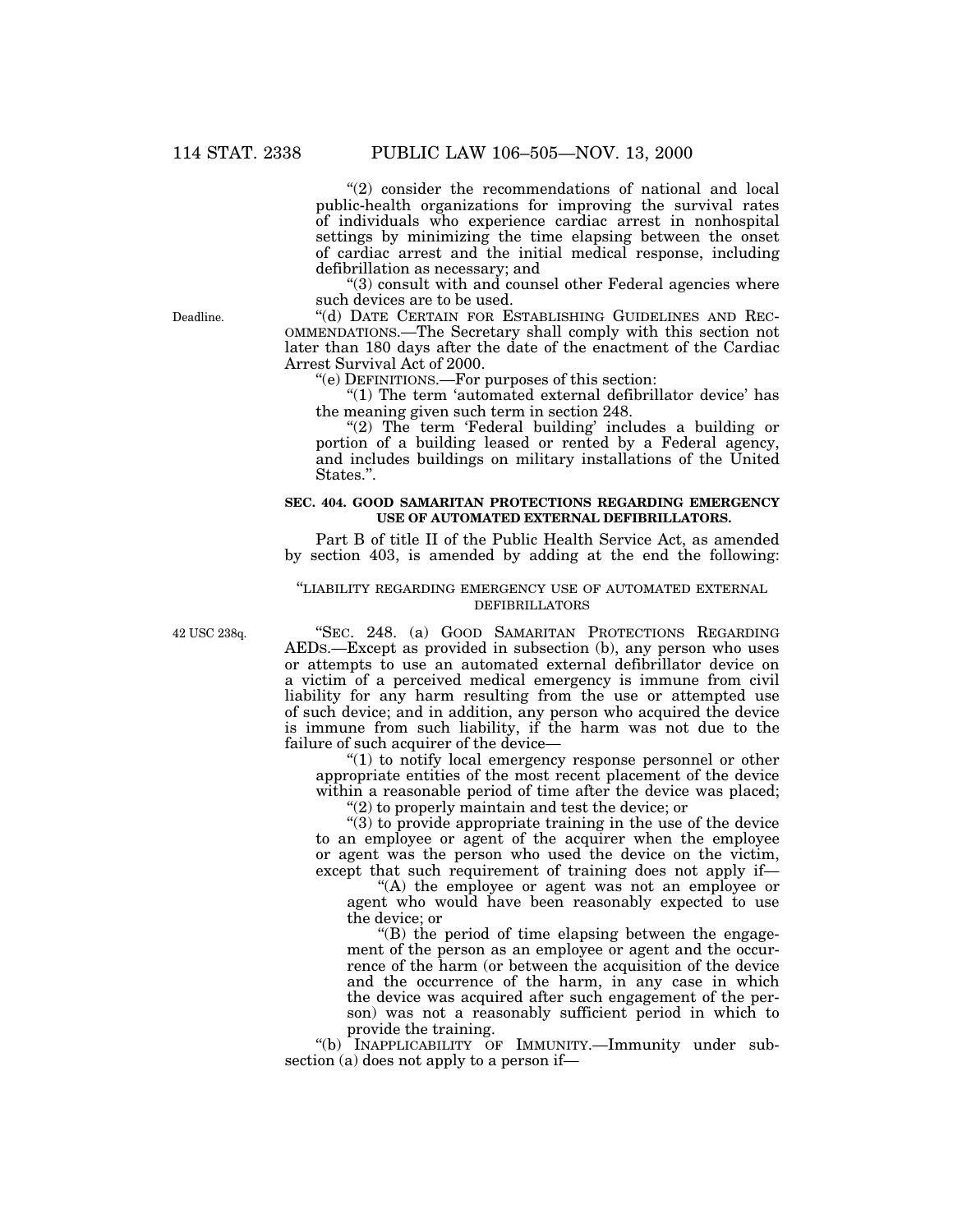" $(1)$  the harm involved was caused by willful or criminal misconduct, gross negligence, reckless misconduct, or a conscious, flagrant indifference to the rights or safety of the victim who was harmed;

 $(2)$  the person is a licensed or certified health professional who used the automated external defibrillator device while acting within the scope of the license or certification of the professional and within the scope of the employment or agency of the professional;

" $(3)$  the person is a hospital, clinic, or other entity whose purpose is providing health care directly to patients, and the harm was caused by an employee or agent of the entity who used the device while acting within the scope of the employment or agency of the employee or agent; or

 $(4)$  the person is an acquirer of the device who leased the device to a health care entity (or who otherwise provided the device to such entity for compensation without selling the device to the entity), and the harm was caused by an employee or agent of the entity who used the device while acting within the scope of the employment or agency of the employee or agent.

''(c) RULES OF CONSTRUCTION.—

''(1) IN GENERAL.—The following applies with respect to this section:

''(A) This section does not establish any cause of action, or require that an automated external defibrillator device be placed at any building or other location.

''(B) With respect to a class of persons for which this section provides immunity from civil liability, this section supersedes the law of a State only to the extent that the State has no statute or regulations that provide persons in such class with immunity for civil liability arising from the use by such persons of automated external defibrillator devices in emergency situations (within the meaning of the State law or regulation involved).

"(C) This section does not waive any protection from liability for Federal officers or employees under—

''(i) section 224; or

 $"$ (ii) sections 1346(b), 2672, and 2679 of title 28, United States Code, or under alternative benefits provided by the United States where the availability of such benefits precludes a remedy under section 1346(b) of title 28.

''(2) CIVIL ACTIONS UNDER FEDERAL LAW.—

"(A) IN GENERAL.—The applicability of subsections  $(a)$ and (b) includes applicability to any action for civil liability described in subsection (a) that arises under Federal law.

''(B) FEDERAL AREAS ADOPTING STATE LAW.—If a geographic area is under Federal jurisdiction and is located within a State but out of the jurisdiction of the State, and if, pursuant to Federal law, the law of the State applies in such area regarding matters for which there is no applicable Federal law, then an action for civil liability described in subsection (a) that in such area arises under the law of the State is subject to subsections (a) through (c) in lieu of any related State law that would apply in such area in the absence of this subparagraph.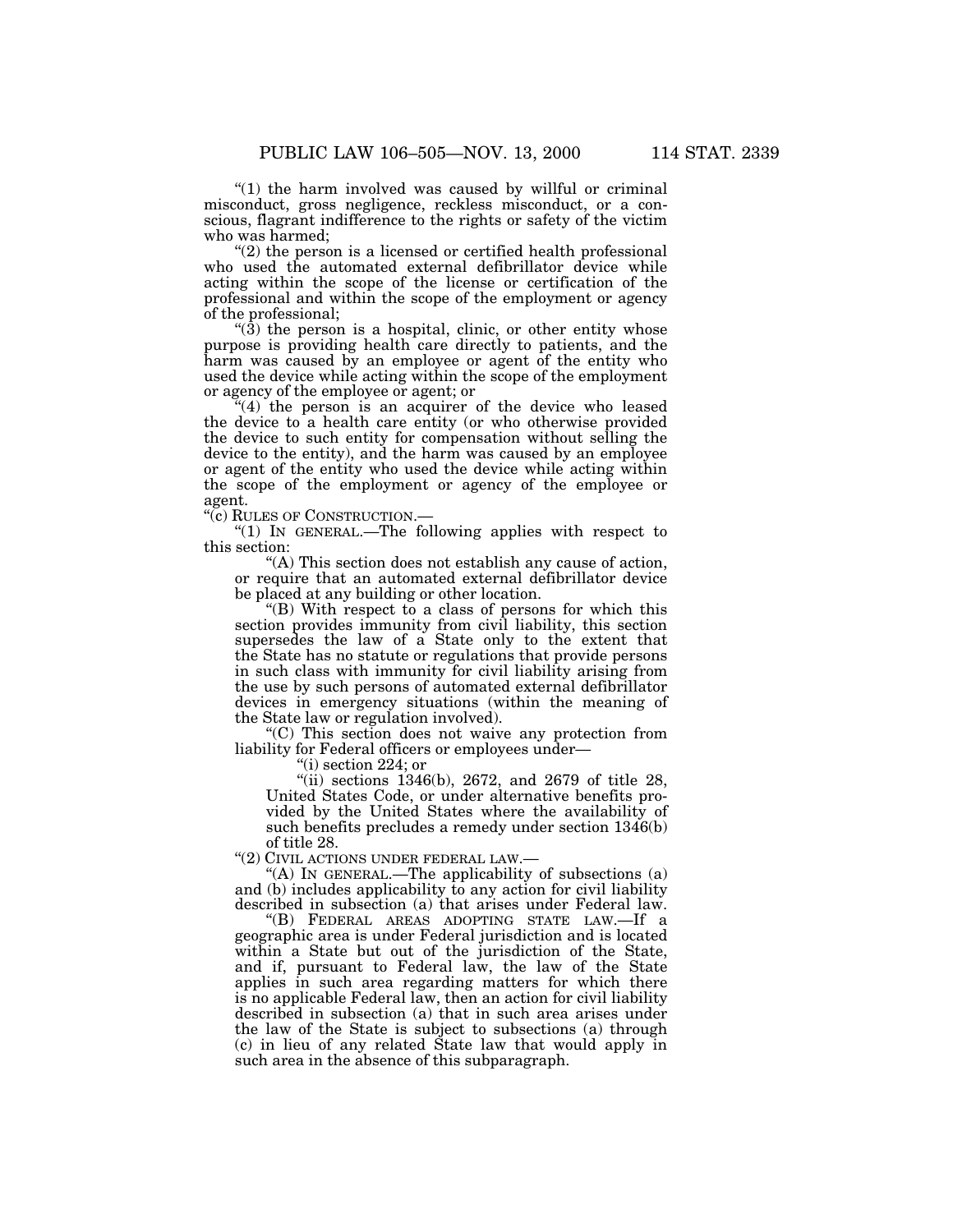''(d) FEDERAL JURISDICTION.—In any civil action arising under State law, the courts of the State involved have jurisdiction to apply the provisions of this section exclusive of the jurisdiction of the courts of the United States.<br>
"(e) DEFINITIONS.—

" $(1)$  PERCEIVED MEDICAL EMERGENCY.—For purposes of this section, the term 'perceived medical emergency' means circumstances in which the behavior of an individual leads a reasonable person to believe that the individual is experiencing a life-threatening medical condition that requires an immediate medical response regarding the heart or other cardiopulmonary

functioning of the individual.<br>
"(2) OTHER DEFINITIONS.—For purposes of this section:<br>
"(A) The term 'automated external defibrillator device'<br>
means a defibrillator device that—<br>
"(i) is commercially distributed in accord

"(ii) is capable of recognizing the presence or absence of ventricular fibrillation, and is capable of determining without intervention by the user of the device whether defibrillation should be performed; ''(iii) upon determining that defibrillation should

be performed, is able to deliver an electrical shock to an individual; and  $''(iv)$  in the case of a defibrillator device that may

be operated in either an automated or a manual mode, is set to operate in the automated mode.

''(B)(i) The term 'harm' includes physical, nonphysical, economic, and noneconomic losses.

"(ii) The term 'economic loss' means any pecuniary loss resulting from harm (including the loss of earnings or other benefits related to employment, medical expense loss, replacement services loss, loss due to death, burial costs, and loss of business or employment opportunities) to the extent recovery for such loss is allowed under applicable State law.

''(iii) The term 'noneconomic losses' means losses for physical and emotional pain, suffering, inconvenience, physical impairment, mental anguish, disfigurement, loss of enjoyment of life, loss of society and companionship, loss of consortium (other than loss of domestic service), hedonic damages, injury to reputation and all other nonpecuniary losses of any kind or nature.''.

Rural Access to Emergency Devices Act.

# **Subtitle B—Rural Access to Emergency Devices**

42 USC 254c note.

### **SEC. 411. SHORT TITLE.**

This subtitle may be cited as the "Rural Access to Emergency Devices Act" or the "Rural AED Act".

42 USC 254c note.

### **SEC. 412. FINDINGS.**

Congress makes the following findings:

 $(1)$  Heart disease is the leading cause of death in the United States.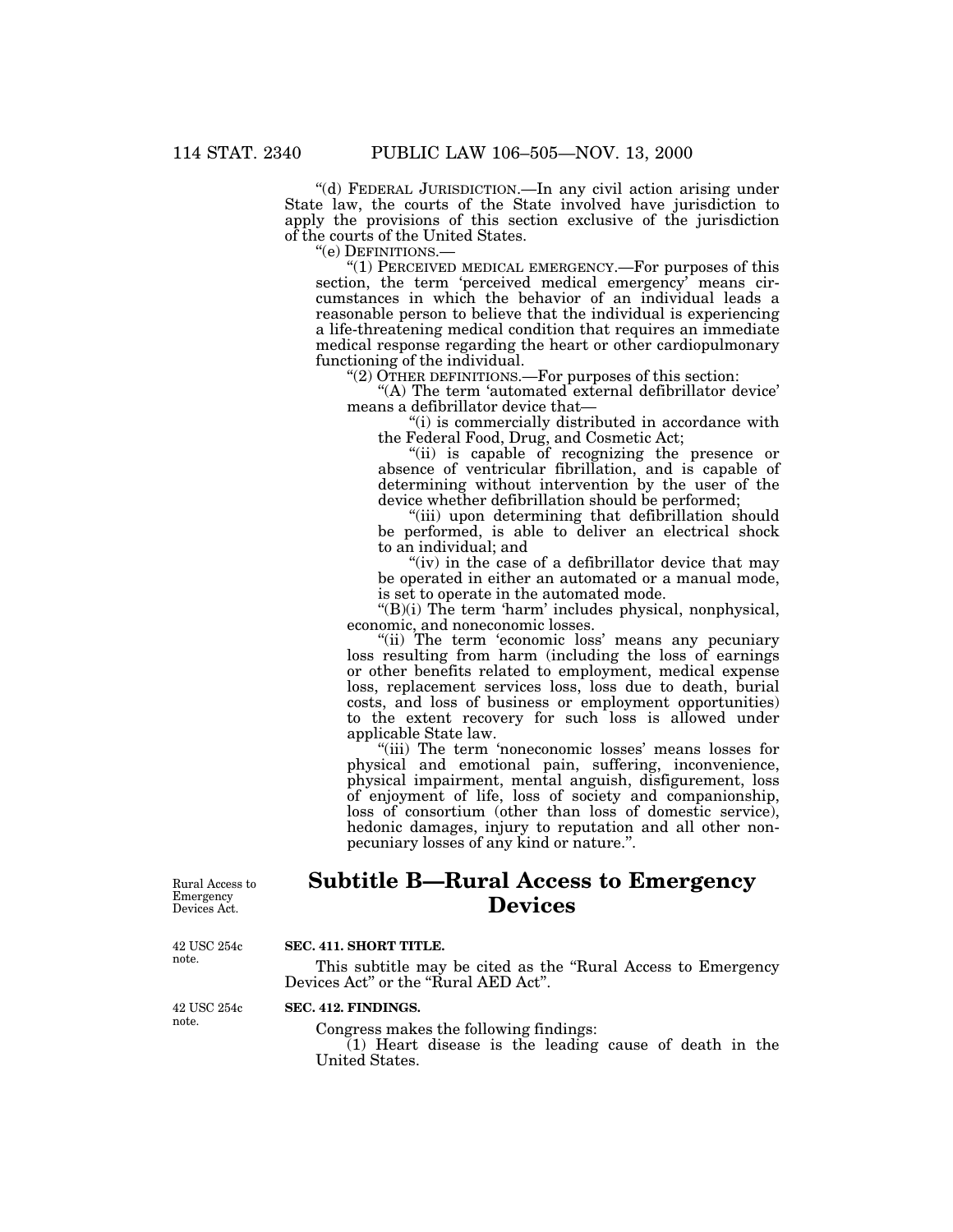(2) The American Heart Association estimates that 250,000 Americans die from sudden cardiac arrest each year.

(3) A cardiac arrest victim's chance of survival drops 10 percent for every minute that passes before his or her heart is returned to normal rhythm.

(4) Because most cardiac arrest victims are initially in ventricular fibrillation, and the only treatment for ventricular fibrillation is defibrillation, prompt access to defibrillation to return the heart to normal rhythm is essential.

(5) Lifesaving technology, the automated external defibrillator, has been developed to allow trained lay rescuers to respond to cardiac arrest by using this simple device to shock the heart into normal rhythm.

(6) Those people who are likely to be first on the scene of a cardiac arrest situation in many communities, particularly smaller and rural communities, lack sufficient numbers of automated external defibrillators to respond to cardiac arrest in a timely manner.

(7) The American Heart Association estimates that more than 50,000 deaths could be prevented each year if defibrillators were more widely available to designated responders.

(8) Legislation should be enacted to encourage greater public access to automated external defibrillators in communities across the United States.

#### **SEC. 413. GRANTS.**

(a) IN GENERAL.—The Secretary of Health and Human Services, acting through the Rural Health Outreach Office of the Health Resources and Services Administration, shall award grants to community partnerships that meet the requirements of subsection (b) to enable such partnerships to purchase equipment and provide training as provided for in subsection (c).

(b) COMMUNITY PARTNERSHIPS.—A community partnership meets the requirements of this subsection if such partnership—

(1) is composed of local emergency response entities such as community training facilities, local emergency responders, fire and rescue departments, police, community hospitals, and local non-profit entities and for-profit entities concerned about cardiac arrest survival rates;

(2) evaluates the local community emergency response times to assess whether they meet the standards established by national public health organizations such as the American Heart Association and the American Red Cross; and

(3) submits to the Secretary of Health and Human Services an application at such time, in such manner, and containing such information as the Secretary may require.

(c) USE OF FUNDS.—Amounts provided under a grant under this section shall be used—

(1) to purchase automated external defibrillators that have been approved, or cleared for marketing, by the Food and Drug Administration; and

 $(2)$  to provide defibrillator and basic life support training in automated external defibrillator usage through the American Heart Association, the American Red Cross, or other nationally recognized training courses.

(d) REPORT.—Not later than 4 years after the date of the Deadline. enactment of this Act, the Secretary of Health and Human Services

42 USC 254c note.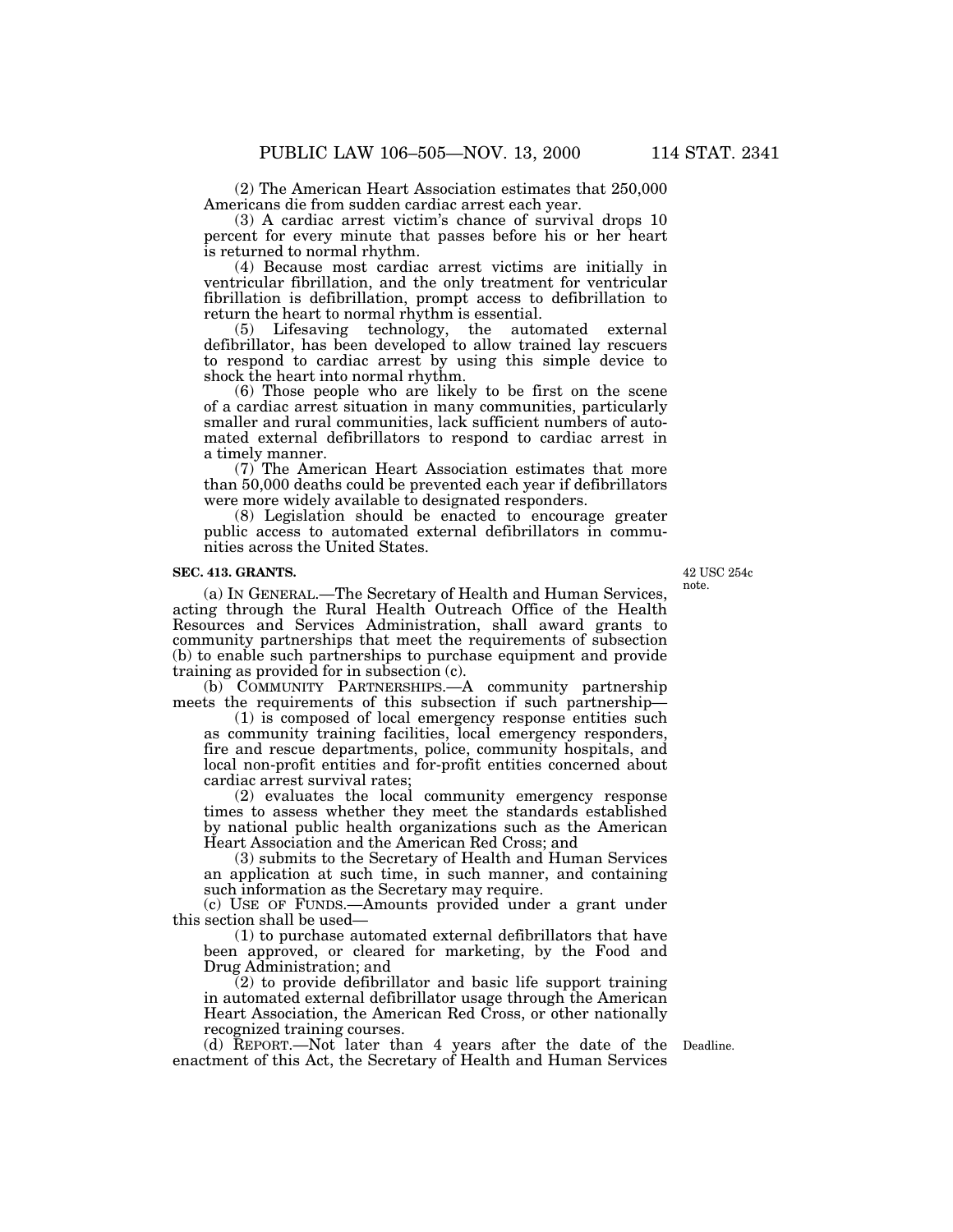shall prepare and submit to the appropriate committees of Congress a report containing data relating to whether the increased availability of defibrillators has affected survival rates in the communities in which grantees under this section operated. The procedures under which the Secretary obtains data and prepares the report under this subsection shall not impose an undue burden on program participants under this section.

(e) AUTHORIZATION OF APPROPRIATIONS.—There is authorized to be appropriated \$25,000,000 for fiscal years 2001 through 2003 to carry out this section.

# **TITLE V—LUPUS RESEARCH AND CARE**

42 USC 201 note. Lupus Research and Care Amendments of 2000.

### **SEC. 501. SHORT TITLE.**

This title may be cited as the "Lupus Research and Care" Amendments of 2000''.

42 USC 285d–6a note.

### **SEC. 502. FINDINGS.**

The Congress finds that—

 $(1)$  lupus is a serious, complex, inflammatory, autoimmune disease of particular concern to women;

(2) lupus affects women nine times more often than men; (3) there are three main types of lupus: systemic lupus, a serious form of the disease that affects many parts of the body; discoid lupus, a form of the disease that affects mainly the skin; and drug-induced lupus caused by certain medications;

(4) lupus can be fatal if not detected and treated early;

(5) the disease can simultaneously affect various areas of the body, such as the skin, joints, kidneys, and brain, and can be difficult to diagnose because the symptoms of lupus are similar to those of many other diseases;

(6) lupus disproportionately affects African-American women, as the prevalence of the disease among such women is three times the prevalence among white women, and an estimated 1 in 250 African-American women between the ages of 15 and 65 develops the disease;

(7) it has been estimated that between 1,400,000 and 2,000,000 Americans have been diagnosed with the disease, and that many more have undiagnosed cases;

(8) current treatments for the disease can be effective, but may lead to damaging side effects;

(9) many victims of the disease suffer debilitating pain and fatigue, making it difficult to maintain employment and lead normal lives; and

(10) in fiscal year 1996, the amount allocated by the National Institutes of Health for research on lupus was \$33,000,000, which is less than one-half of 1 percent of the budget for such Institutes.

# **Subtitle A—Research on Lupus**

#### **SEC. 511. EXPANSION AND INTENSIFICATION OF ACTIVITIES.**

Subpart 4 of part C of title IV of the Public Health Service Act (42 U.S.C. 285d et seq.) is amended by inserting after section 441 the following: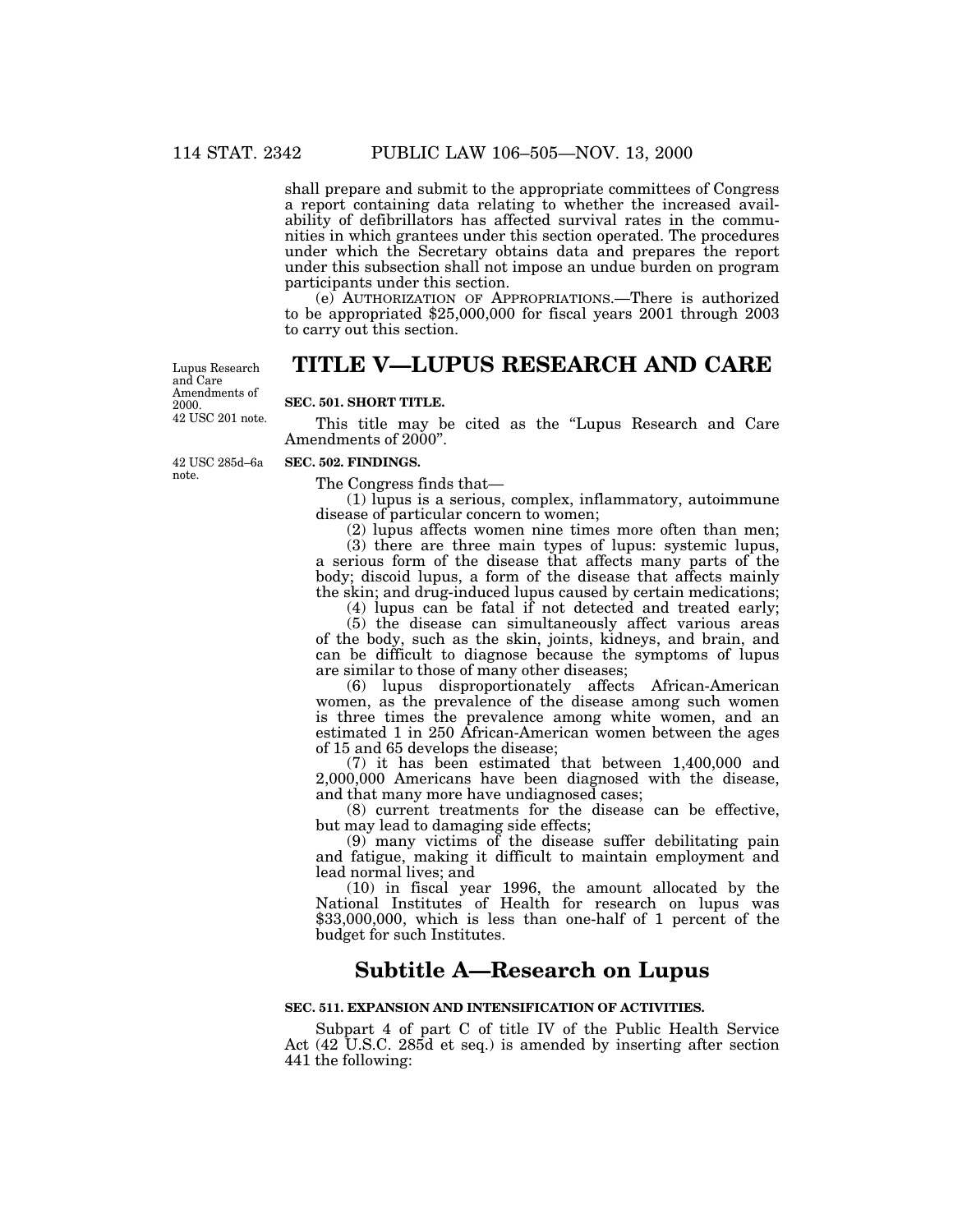#### ''LUPUS

"SEC. 441A. (a) IN GENERAL.—The Director of the Institute 42 USC 285d–6a. shall expand and intensify research and related activities of the

"(b) COORDINATION WITH OTHER INSTITUTES.—The Director of the Institute shall coordinate the activities of the Director under subsection (a) with similar activities conducted by the other national research institutes and agencies of the National Institutes of Health to the extent that such Institutes and agencies have responsibilities

"(c) PROGRAMS FOR LUPUS.—In carrying out subsection (a), the Director of the Institute shall conduct or support research to expand the understanding of the causes of, and to find a cure for, lupus. Activities under such subsection shall include conducting

"(1) Research to determine the reasons underlying the elevated prevalence of lupus in women, including African-Amer-

" $(2)$  Basic research concerning the etiology and causes of the disease.<br>
"(3) Epidemiological studies to address the frequency and

natural history of the disease and the differences among the sexes and among racial and ethnic groups with respect to

 $(4)$  The development of improved diagnostic techniques. ''(5) Clinical research for the development and evaluation

of new treatments, including new biological agents.

''(6) Information and education programs for health care professionals and the public.

"(d) AUTHORIZATION OF APPROPRIATIONS.—For the purpose of carrying out this section, there are authorized to be appropriated such sums as may be necessary for each of the fiscal years 2001 through 2003.''.

# **Subtitle B—Delivery of Services Regarding Lupus**

#### **SEC. 521. ESTABLISHMENT OF PROGRAM OF GRANTS.**

(a) IN GENERAL.—The Secretary of Health and Human Services shall in accordance with this subtitle make grants to provide for projects for the establishment, operation, and coordination of effective and cost-efficient systems for the delivery of essential services to individuals with lupus and their families.

(b) RECIPIENTS OF GRANTS.—A grant under subsection (a) may be made to an entity only if the entity is a public or nonprofit private entity, which may include a State or local government; a public or nonprofit private hospital, community-based organization, hospice, ambulatory care facility, community health center, migrant health center, or homeless health center; or other appropriate public or nonprofit private entity.

(c) CERTAIN ACTIVITIES.—To the extent practicable and appropriate, the Secretary shall ensure that projects under subsection (a) provide services for the diagnosis and disease management of lupus. Activities that the Secretary may authorize for such projects may also include the following:

42 USC 254c–9.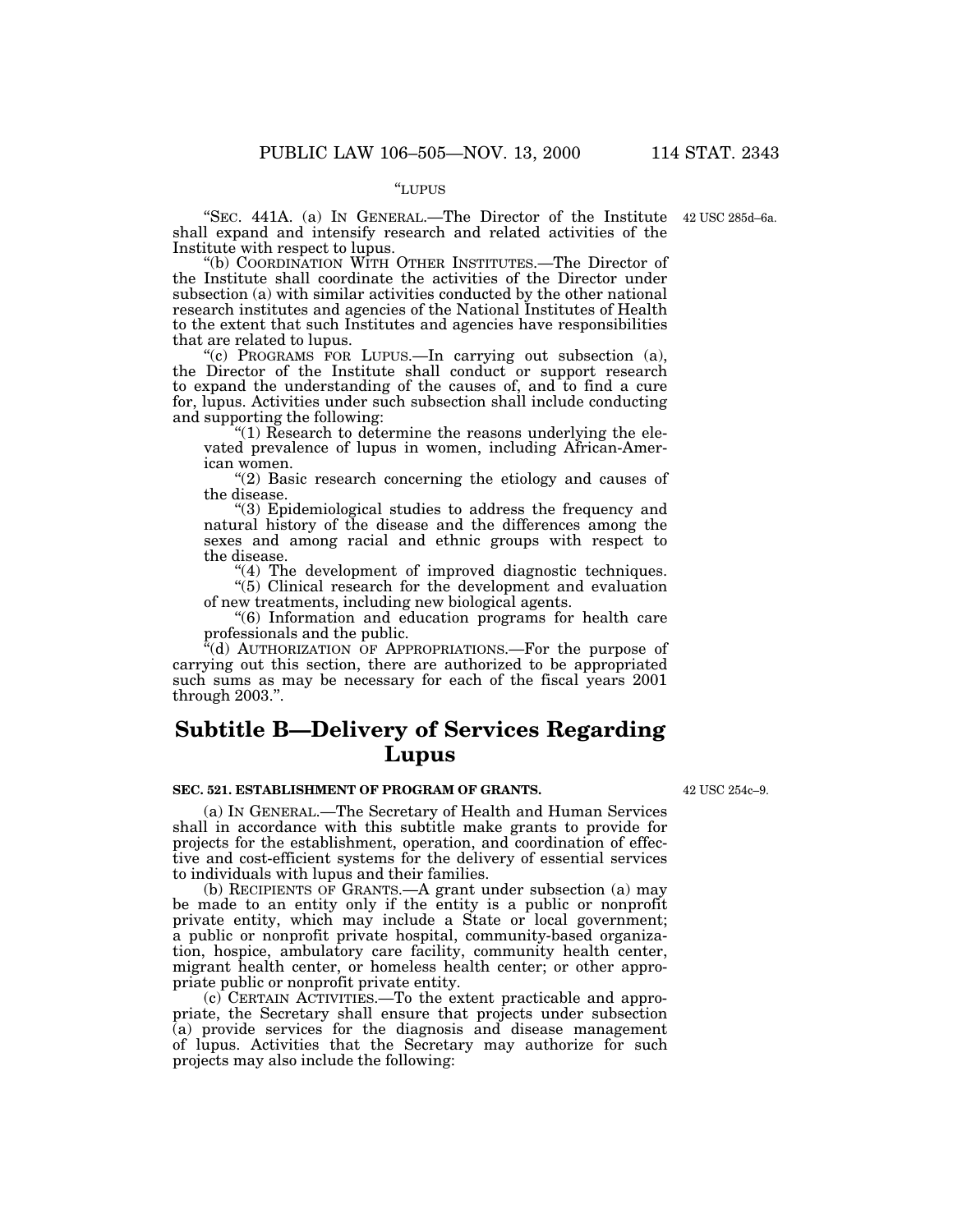(1) Delivering or enhancing outpatient, ambulatory, and home-based health and support services, including case management and comprehensive treatment services, for individuals with lupus; and delivering or enhancing support services for their families.

(2) Delivering or enhancing inpatient care management services that prevent unnecessary hospitalization or that expedite discharge, as medically appropriate, from inpatient facilities of individuals with lupus.

(3) Improving the quality, availability, and organization of health care and support services (including transportation services, attendant care, homemaker services, day or respite care, and providing counseling on financial assistance and insurance) for individuals with lupus and support services for their families.

(d) INTEGRATION WITH OTHER PROGRAMS.—To the extent practicable and appropriate, the Secretary shall integrate the program under this subtitle with other grant programs carried out by the Secretary, including the program under section 330 of the Public Health Service Act.

42 USC 254c–10.

#### **SEC. 522. CERTAIN REQUIREMENTS.**

A grant may be made under section 521 only if the applicant involved makes the following agreements:

(1) Not more than 5 percent of the grant will be used for administration, accounting, reporting, and program oversight functions.

(2) The grant will be used to supplement and not supplant funds from other sources related to the treatment of lupus.

(3) The applicant will abide by any limitations deemed appropriate by the Secretary on any charges to individuals receiving services pursuant to the grant. As deemed appropriate by the Secretary, such limitations on charges may vary based on the financial circumstances of the individual receiving services.

(4) The grant will not be expended to make payment for services authorized under section 521(a) to the extent that payment has been made, or can reasonably be expected to be made, with respect to such services—

(A) under any State compensation program, under an insurance policy, or under any Federal or State health benefits program; or

(B) by an entity that provides health services on a prepaid basis.

(5) The applicant will, at each site at which the applicant provides services under section 521(a), post a conspicuous notice informing individuals who receive the services of any Federal policies that apply to the applicant with respect to the imposition of charges on such individuals.

42 USC 254c–11.

#### **SEC. 523. TECHNICAL ASSISTANCE.**

The Secretary may provide technical assistance to assist entities in complying with the requirements of this subtitle in order to make such entities eligible to receive grants under section 521.

42 USC 254c–12.

### **SEC. 524. DEFINITIONS.**

For purposes of this subtitle: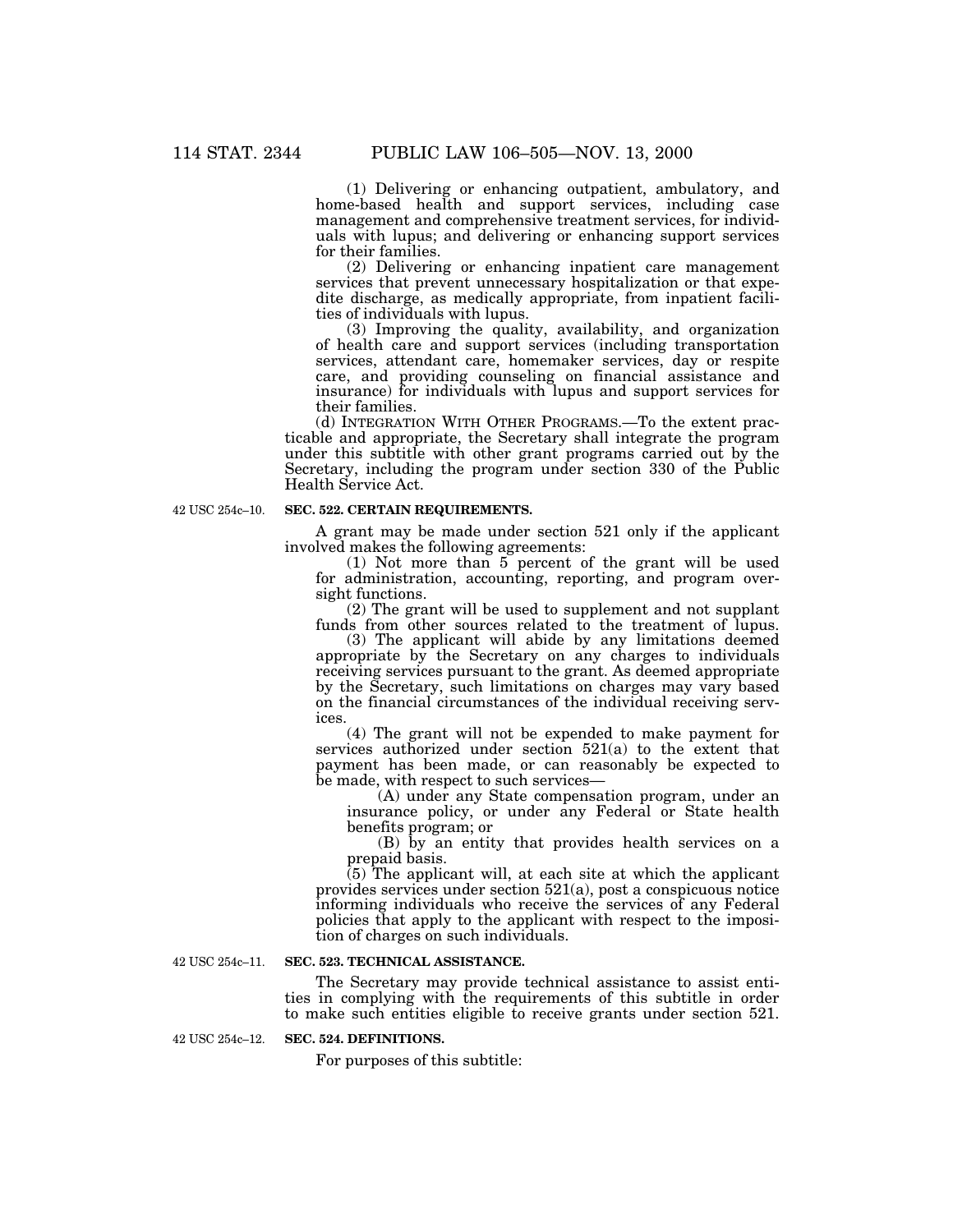(1) OFFICIAL POVERTY LINE.—The term ''official poverty line'' means the poverty line established by the Director of the Office of Management and Budget and revised by the Secretary in accordance with section 673(2) of the Omnibus Budget Reconciliation Act of 1981.

(2) SECRETARY.—The term ''Secretary'' means the Secretary of Health and Human Services.

#### **SEC. 525. AUTHORIZATION OF APPROPRIATIONS.**

For the purpose of carrying out this subtitle, there are authorized to be appropriated such sums as may be necessary for each of the fiscal years 2001 through 2003.

# **TITLE VI—PROSTATE CANCER RESEARCH AND PREVENTION**

#### **SEC. 601. SHORT TITLE.**

This title may be cited as the "Prostate Cancer Research and Prevention Act''.

### **SEC. 602. AMENDMENTS TO THE PUBLIC HEALTH SERVICE ACT.**

(a) PREVENTIVE HEALTH MEASURES.—Section 317D of the Public Health Service Act (42 U.S.C. 247b–5) is amended—

(1) by striking subsection (a) and inserting the following: "(a) IN GENERAL.—The Secretary, acting through the Director of the Centers for Disease Control and Prevention, may make grants to States and local health departments for the purpose of enabling such States and departments to carry out programs that may include the following:

" $(1)$  To identify factors that influence the attitudes or levels of awareness of men and health care practitioners regarding screening for prostate cancer.

"(2) To evaluate, in consultation with the Agency for Health Care Policy and Research and the National Institutes of Health, the effectiveness of screening strategies for prostate cancer.

"(3) To identify, in consultation with the Agency for Health Care Policy and Research, issues related to the quality of life for men after prostrate cancer screening and followup.

"(4) To develop and disseminate public information and Public education programs for prostate cancer, including appropriate messages about the risks and benefits of prostate cancer screening for the general public, health care providers, policy makers and other appropriate individuals.

''(5) To improve surveillance for prostate cancer.

''(6) To address the needs of underserved and minority populations regarding prostate cancer.

"(7) Upon a determination by the Secretary, who shall take into consideration recommendations by the United States Preventive Services Task Force and shall seek input, where appropriate, from professional societies and other private and public entities, that there is sufficient consensus on the effectiveness of prostate cancer screening—

"(A) to screen men for prostate cancer as a preventive health measure;

information.

Prostate Cancer Research and Prevention Act.

42 USC 201 note.

42 USC 254c–13.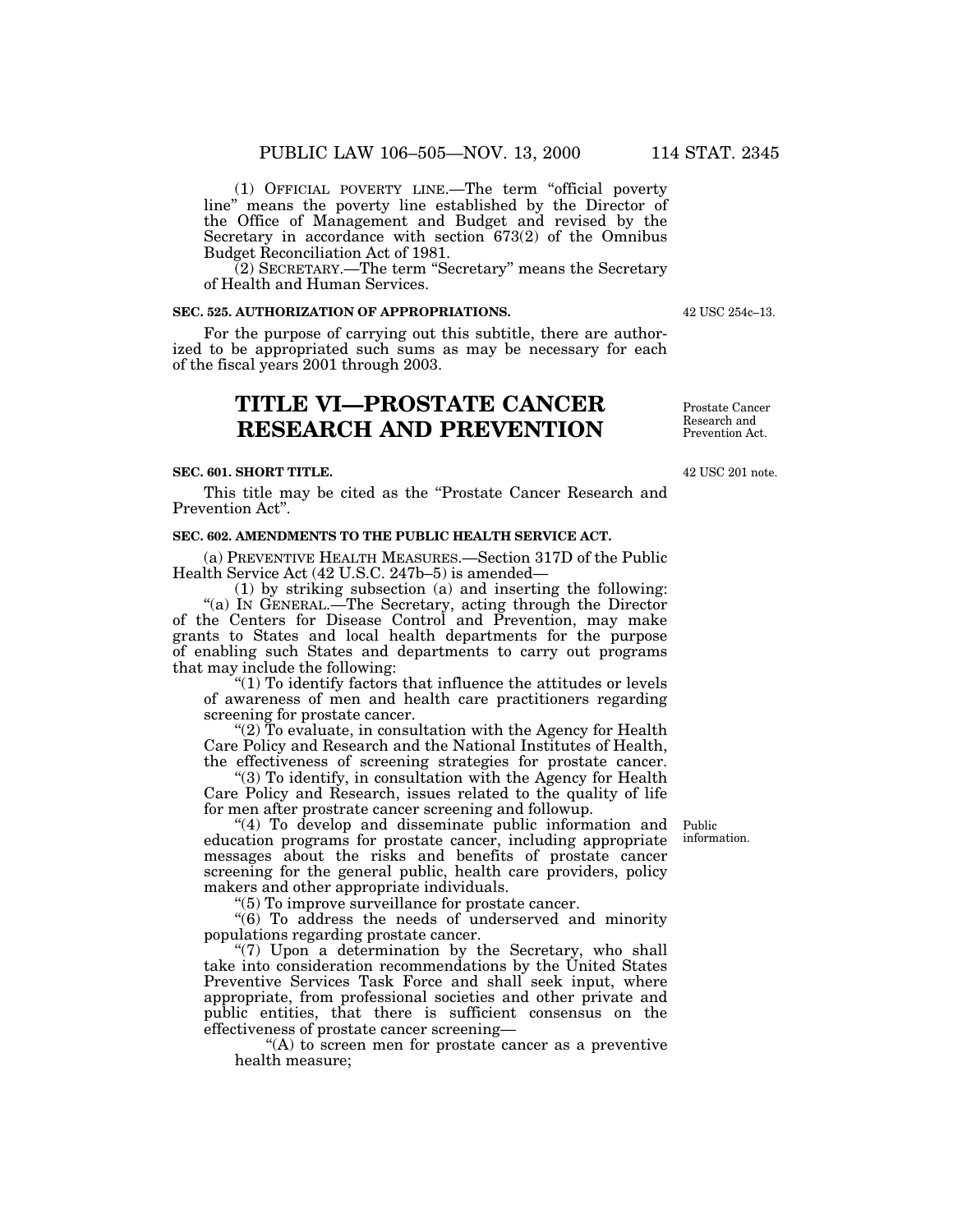''(B) to provide appropriate referrals for the medical treatment of men who have been screened under subparagraph (A) and to ensure, to the extent practicable, the provision of appropriate followup services and support services such as case management;<br>"(C) to establish mechanisms through which State and

local health departments can monitor the quality of screening procedures for prostate cancer, including the interpretation of such procedures; and

 $\cdot$ <sup>t</sup>(D) to improve, in consultation with the Health Resources and Services Administration, the education, training, and skills of health practitioners (including appropriate allied health professionals) in the detection and control of prostate cancer.

"(8)  $\overline{To}$  evaluate activities conducted under paragraphs (1) through (7) through appropriate surveillance or program monitoring activities."; and<br>  $(2)$  in subsection (1)(1), by striking "1998" and inserting

(2) in subsection (l)(1), by striking ''1998'' and inserting ''2004''. (b) NATIONAL INSTITUTES OF HEALTH.—Section 417B(c) of the

Public Health Service Act (42 U.S.C. 286a–8(c)) is amended by striking "and 1996" and inserting "through 2004".

Organ Procurement Organization Certification Act of 2000.

# **TITLE VII—ORGAN PROCUREMENT AND DONATION**

#### **SEC. 701. ORGAN PROCUREMENT ORGANIZATION CERTIFICATION.**

42 USC 201 note.

42 USC 273 note.

(a) SHORT TITLE.—This section may be cited as the "Organ Procurement Organization Certification Act of 2000".

(b) FINDINGS.—Congress makes the following findings:

(1) Organ procurement organizations play an important role in the effort to increase organ donation in the United States.

(2) The current process for the certification and recertification of organ procurement organizations conducted by the Department of Health and Human Services has created a level of uncertainty that is interfering with the effectiveness of organ procurement organizations in raising the level of organ donation.

(3) The General Accounting Office, the Institute of Medicine, and the Harvard School of Public Health have identified substantial limitations in the organ procurement organization certification and recertification process and have recommended changes in that process.

(4) The limitations in the recertification process include:

(A) An exclusive reliance on population-based measures of performance that do not account for the potential in the population for organ donation and do not permit consideration of other outcome and process standards that would more accurately reflect the relative capability and performance of each organ procurement organization.

(B) A lack of due process to appeal to the Secretary of Health and Human Services for recertification on either substantive or procedural grounds.

(5) The Secretary of Health and Human Services has the authority under section  $1138(b)(1)(A)(i)$  of the Social Security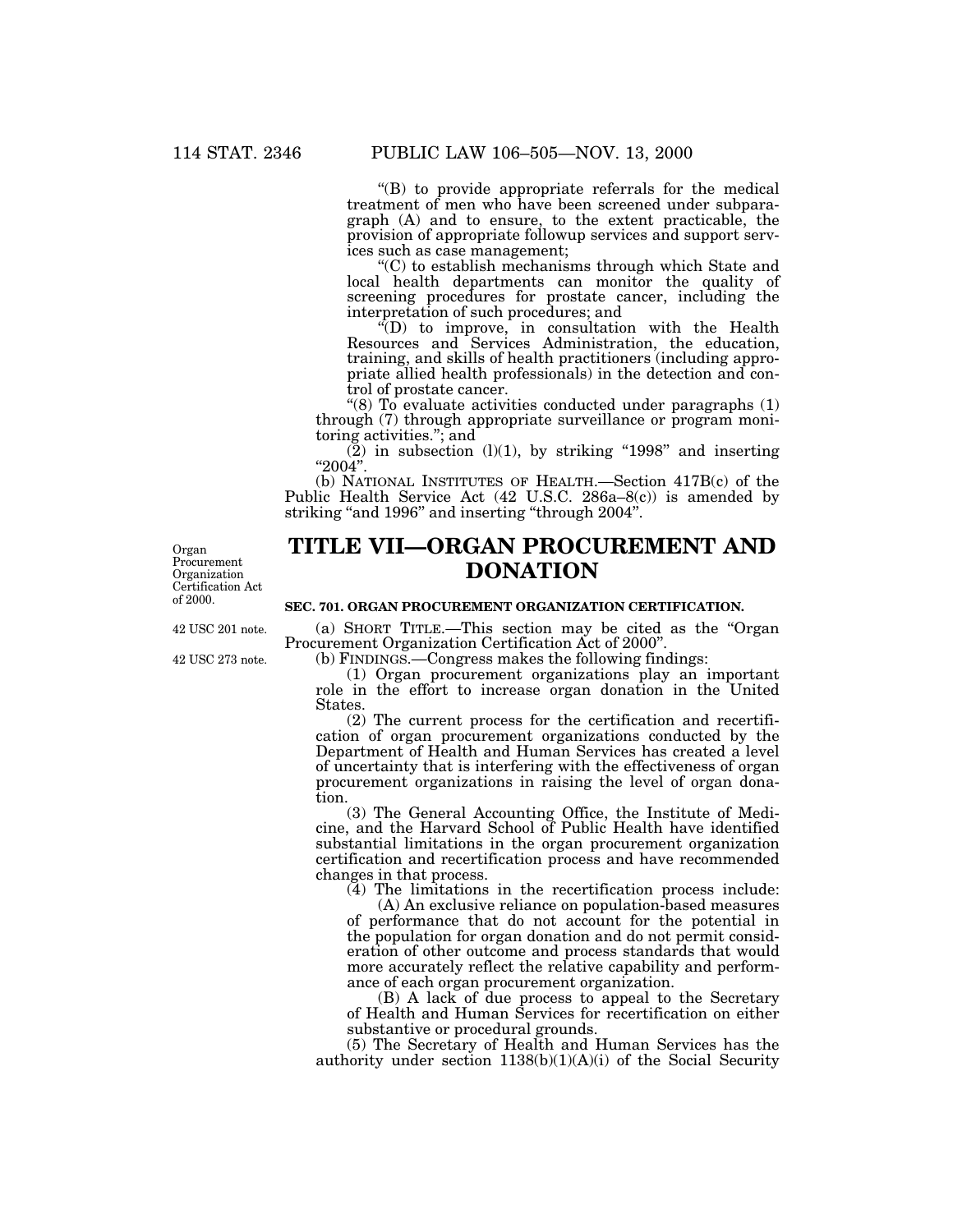Act  $(42 \text{ U.S.C. } 1320b-8(b)(1)(A)(i))$  to extend the period for recertification of an organ procurement organization from 2 to 4 years on the basis of its past practices in order to avoid the inappropriate disruption of the nation's organ system.

(6) The Secretary of Health and Human Services can use the extended period described in paragraph (5) for recertification of all organ procurement organizations to—

(A) develop improved performance measures that would reflect organ donor potential and interim outcomes, and to test these measures to ensure that they accurately measure performance differences among the organ procurement organizations; and

(B) improve the overall certification process by incorporating process as well as outcome performance measures, and developing equitable processes for appeals.

(c) CERTIFICATION AND RECERTIFICATION OF ORGAN PROCURE-MENT ORGANIZATIONS.—Section 371(b)(1) of the Public Health Service Act  $(42 \text{ U.S.C. } 273(b)(1))$  is amended—

(1) by redesignating subparagraphs (D) through (G) as subparagraphs (E) through (H), respectively;

(2) by realigning the margin of subparagraph (F) (as so redesignated) so as to align with subparagraph (E) (as so redesignated); and

(3) by inserting after subparagraph (C) the following:

''(D) notwithstanding any other provision of law, has met the other requirements of this section and has been certified or recertified by the Secretary within the previous 4-year period as meeting the performance standards to be a qualified organ procurement organization through a process that either—

''(i) granted certification or recertification within such 4-year period with such certification or recertification in effect as of January 1, 2000, and remaining in effect through the earlier of—

''(I) January 1, 2002; or

''(II) the completion of recertification under the requirements of clause (ii); or

"(ii) is defined through regulations that are promulgated by the Secretary by not later than January 1, 2002, that—

Deadline.

''(I) require recertifications of qualified organ procurement organizations not more frequently than once every 4 years;

''(II) rely on outcome and process performance measures that are based on empirical evidence, obtained through reasonable efforts, of organ donor potential and other related factors in each service area of qualified organ procurement organizations;

''(III) use multiple outcome measures as part of the certification process; and

''(IV) provide for a qualified organ procurement organization to appeal a decertification to the Secretary on substantive and procedural grounds;''.

### **SEC. 702. DESIGNATION OF GIVE THANKS, GIVE LIFE DAY.**

(a) FINDINGS.—Congress finds that—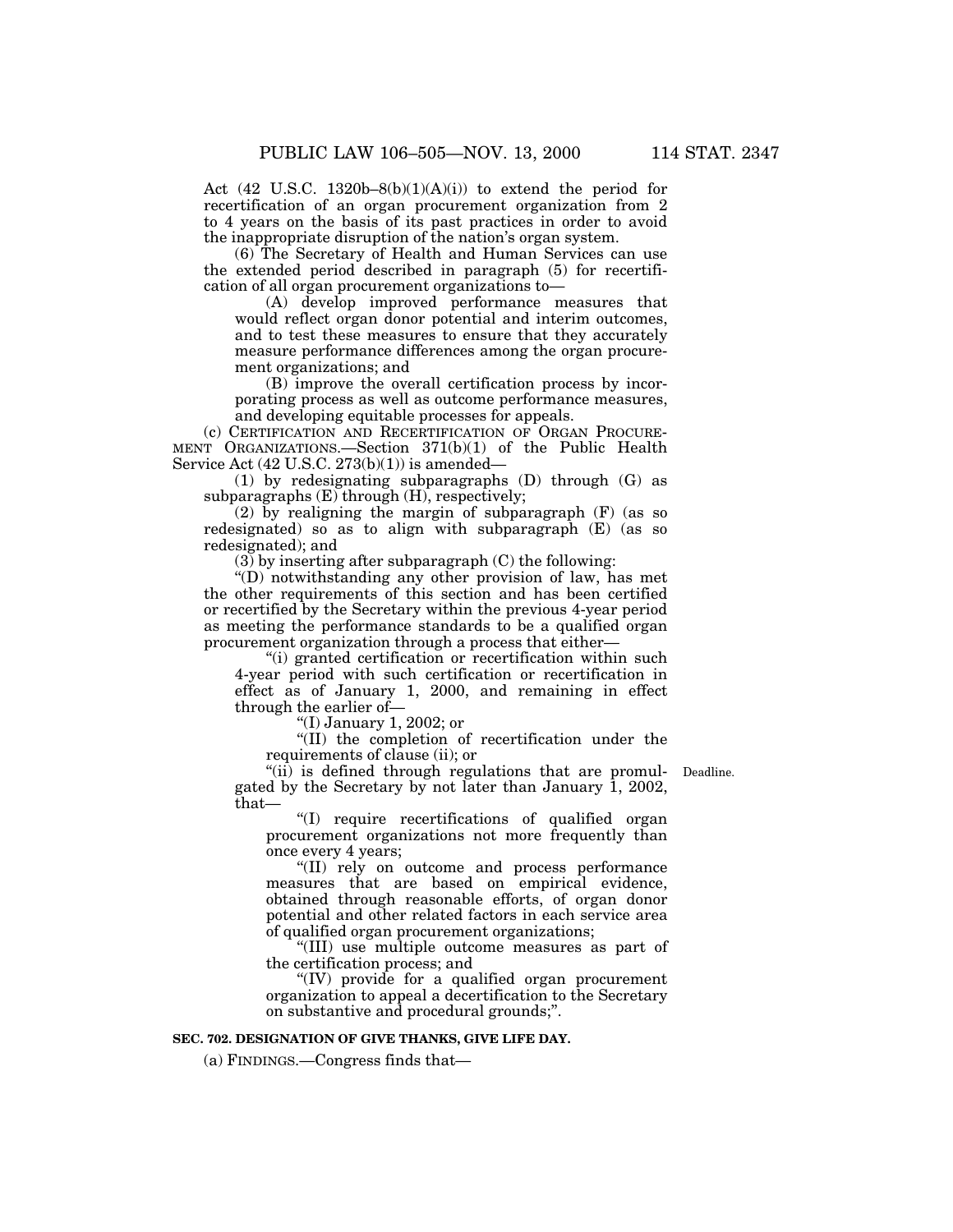(1) traditionally, Thanksgiving is a time for families to take time out of their busy lives to come together and to give thanks for the many blessings in their lives;

(2) approximately 21,000 men, women, and children in the United States are given the gift of life each year through transplantation surgery, made possible by the generosity of organ and tissue donations;

(3) more than 66,000 Americans are awaiting their chance to prolong their lives by finding a matching donor;

(4) nearly 5,000 of these patients each year (or 13 patients each day) die while waiting for a donated heart, liver, kidney, or other organ;

(5) nationwide there are up to 15,000 potential donors annually, but families' consent to donation is received for less than 6,000;

(6) the need for organ donations greatly exceeds the supply available;

(7) designation as an organ donor on a driver's license or voter's registration is a valuable step, but does not ensure donation when an occasion arises;

(8) the demand for transplantation will likely increase in the coming years due to the growing safety of transplantation surgery due to improvements in technology and drug developments, prolonged life expectancy, and increased prevalence of diseases that may lead to organ damage and failure, including hypertension, alcoholism, and hepatitis C infection;

(9) the need for a more diverse donor pool, including a variety of racial and ethnic minorities, will continue to grow in the coming years;

(10) the final decision on whether a potential donor can share the gift of life usually is made by surviving family members regardless of the patient's initial intent;

(11) many Americans have indicated a willingness to donate their organs and tissues but have not discussed this critical matter with the family members who are most likely to make the decision, if the occasion arises, as to whether that person will be an organ and tissue donor;

(12) some family members may be reluctant to give consent to donate their deceased loved one's organs and tissues at a very difficult and emotional time if that person has not clearly expressed a desire or willingness to do so;

(13) the vast majority of Americans are likely to spend part of Thanksgiving Day with some of those family members who would be approached to make such a decision; and

(14) it is fitting for families to spend a portion of that day discussing how they might give life to others on a day devoted to giving thanks for their own blessings.

(b) DESIGNATION.—November 23, 2000, Thanksgiving Day, is hereby designated as a day to "Give Thanks, Give Life" and to discuss organ and tissue donation with other family members so that informed decisions can be made if the occasion to donate arises.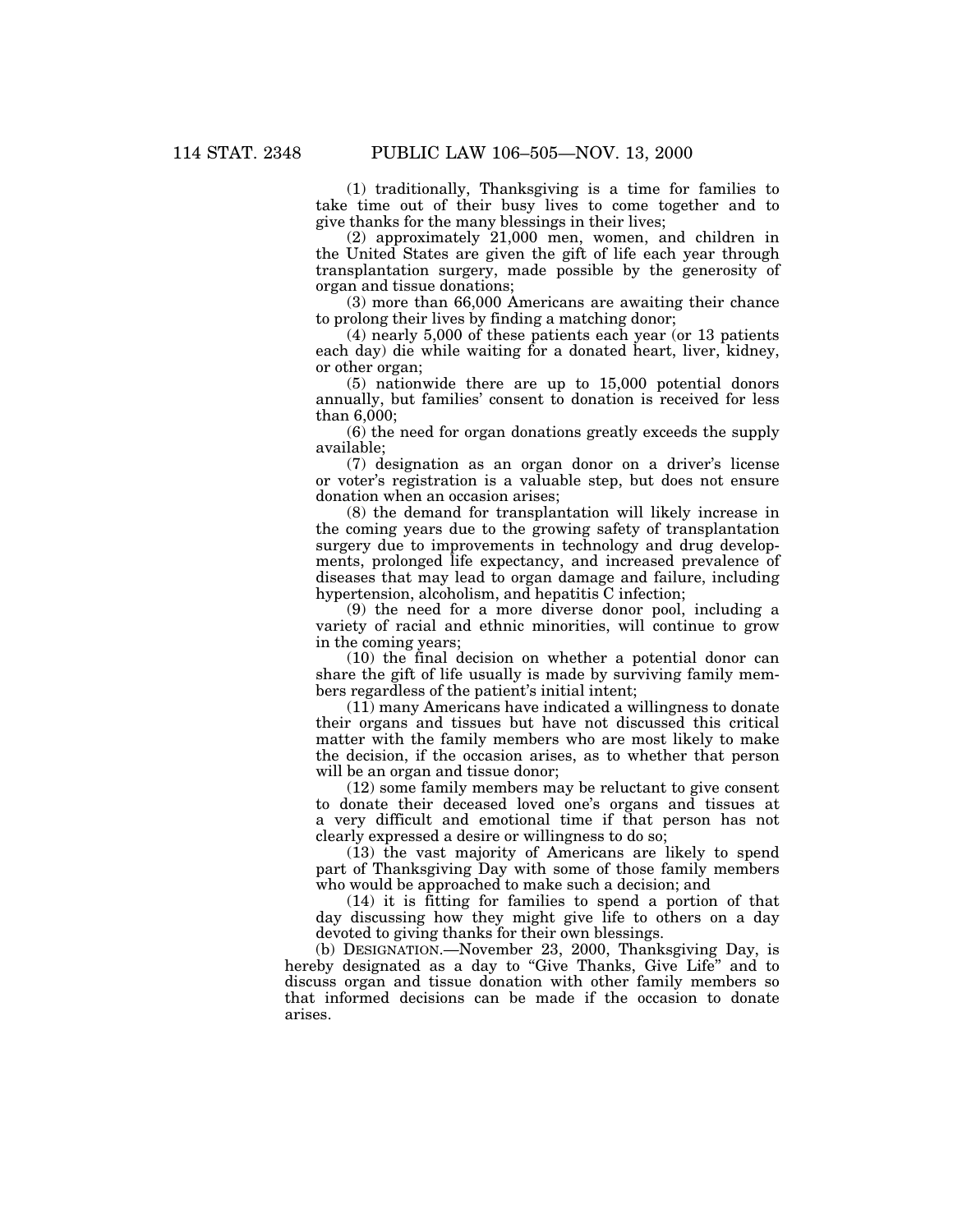# **TITLE VIII—ALZHEIMER'S CLINICAL RESEARCH AND TRAINING**

### **SEC. 801. ALZHEIMER'S CLINICAL RESEARCH AND TRAINING AWARDS.**

Subpart 5 of part C of title IV of the Public Health Service Act  $(42 \text{ U.S.C. } 285e \text{ et seq.})$  is amended-

> (1) by redesignating section 445I as section 445J; and (2) by inserting after section 445H the following:

#### **''SEC. 445I. ALZHEIMER'S CLINICAL RESEARCH AND TRAINING AWARDS.**

"(a) IN GENERAL.—The Director of the Institute is authorized to establish and maintain a program to enhance and promote the translation of new scientific knowledge into clinical practice related to the diagnosis, care and treatment of individuals with Alzheimer's disease.

''(b) SUPPORT OF PROMISING CLINICIANS.—In order to foster the application of the most current developments in the etiology, pathogenesis, diagnosis, prevention and treatment of Alzheimer's disease, amounts made available under this section shall be directed to the support of promising clinicians through awards for research, study, and practice at centers of excellence in Alzheimer's disease research and treatment.

''(c) EXCELLENCE IN CERTAIN FIELDS.—Research shall be carried out under awards made under subsection (b) in environments of demonstrated excellence in neuroscience, neurobiology, geriatric medicine, and psychiatry and shall foster innovation and integration of such disciplines or other environments determined suitable by the Director of the Institute.

''(d) AUTHORIZATION OF APPROPRIATIONS.—For the purpose of carrying out this section, there are authorized to be appropriated \$2,250,000 for fiscal year 2001, and such sums as may be necessary for each of fiscal years 2002 through 2005.''.

# **TITLE IX—SEXUALLY TRANSMITTED DISEASE CLINICAL RESEARCH AND TRAINING**

#### **SEC. 901. SEXUALLY TRANSMITTED DISEASE CLINICAL RESEARCH AND TRAINING AWARDS.**

Subpart 6 of part C of title IV of the Public Health Service Act (42 U.S.C. 285f et seq.) is amended by adding at the end the following:

#### **''SEC. 447B. SEXUALLY TRANSMITTED DISEASE CLINICAL RESEARCH** 42 USC 285f–3. **AND TRAINING AWARDS.**

''(a) IN GENERAL.—The Director of the Institute is authorized to establish and maintain a program to enhance and promote the translation of new scientific knowledge into clinical practice related to the diagnosis, care and treatment of individuals with sexually transmitted diseases.

''(b) SUPPORT OF PROMISING CLINICIANS.—In order to foster the application of the most current developments in the etiology,

42 USC 285e–11.

42 USC 285e– 10a.